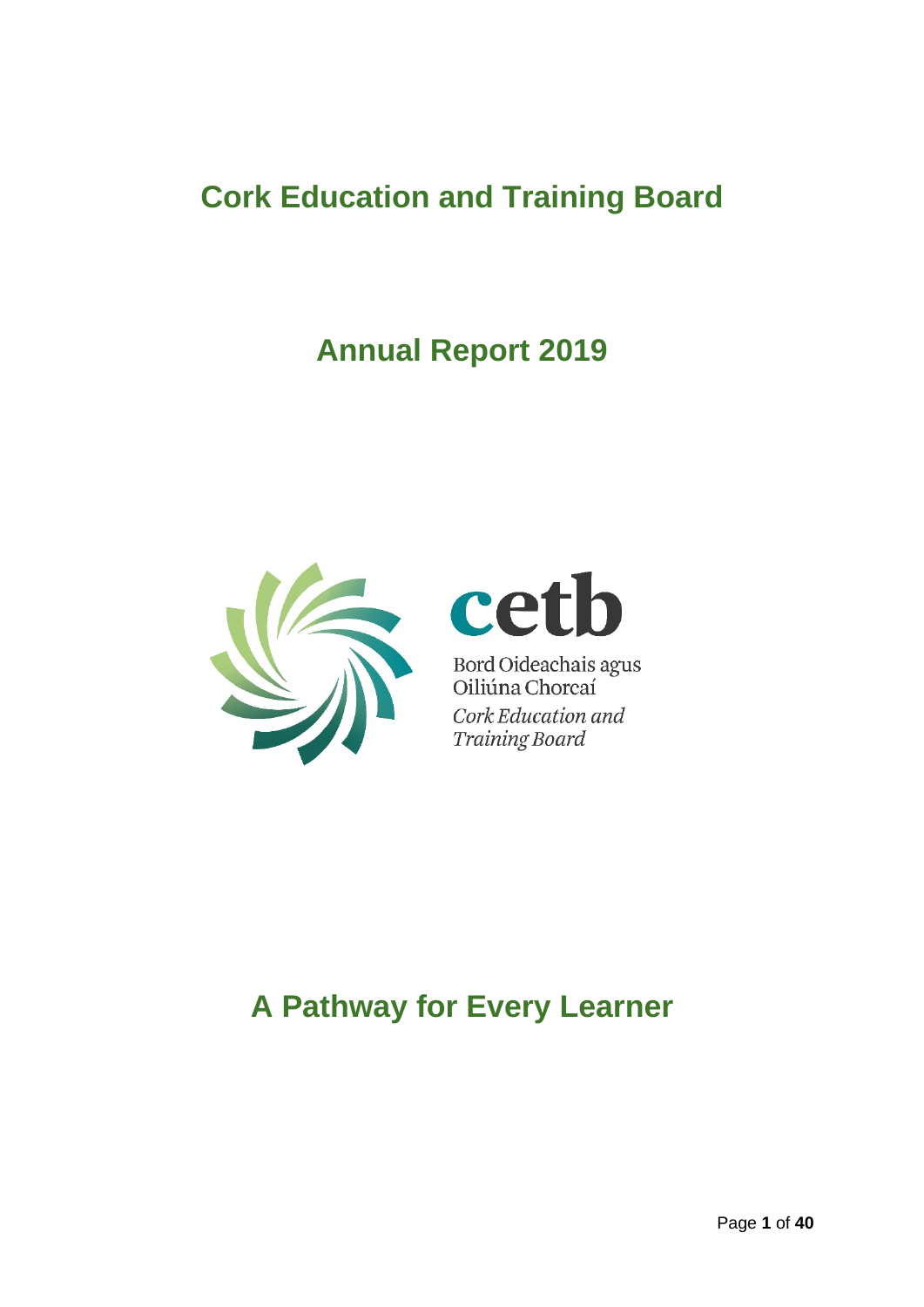# Table of Contents

| 1. | Message from the Cathaoirleach of Cork Education and Training Board4                                                                                                                                                                                                   |  |
|----|------------------------------------------------------------------------------------------------------------------------------------------------------------------------------------------------------------------------------------------------------------------------|--|
| 2. |                                                                                                                                                                                                                                                                        |  |
| 3. |                                                                                                                                                                                                                                                                        |  |
| 4. |                                                                                                                                                                                                                                                                        |  |
|    |                                                                                                                                                                                                                                                                        |  |
| 5. |                                                                                                                                                                                                                                                                        |  |
|    |                                                                                                                                                                                                                                                                        |  |
|    | 1)                                                                                                                                                                                                                                                                     |  |
|    | Our aim is to provide a high-quality learning experience for every learner13                                                                                                                                                                                           |  |
|    | 2)                                                                                                                                                                                                                                                                     |  |
|    | Our aim is to recruit, engage and develop high quality professionals across all our                                                                                                                                                                                    |  |
|    |                                                                                                                                                                                                                                                                        |  |
|    |                                                                                                                                                                                                                                                                        |  |
|    | Our aim is to deliver high quality, appropriate and relevant education and training<br>programmes in a variety of environments and settings across primary, post primary,<br>further education and training where high-quality teaching and learning are at the centre |  |
|    |                                                                                                                                                                                                                                                                        |  |
|    | Our aim is to enhance the profile of the organisation through the delivery of effective and                                                                                                                                                                            |  |
| 5. |                                                                                                                                                                                                                                                                        |  |
|    |                                                                                                                                                                                                                                                                        |  |
|    |                                                                                                                                                                                                                                                                        |  |
|    |                                                                                                                                                                                                                                                                        |  |
|    |                                                                                                                                                                                                                                                                        |  |
|    |                                                                                                                                                                                                                                                                        |  |
|    |                                                                                                                                                                                                                                                                        |  |
|    |                                                                                                                                                                                                                                                                        |  |
|    |                                                                                                                                                                                                                                                                        |  |
|    |                                                                                                                                                                                                                                                                        |  |
|    |                                                                                                                                                                                                                                                                        |  |
|    |                                                                                                                                                                                                                                                                        |  |
|    |                                                                                                                                                                                                                                                                        |  |
|    |                                                                                                                                                                                                                                                                        |  |
|    |                                                                                                                                                                                                                                                                        |  |
|    |                                                                                                                                                                                                                                                                        |  |
|    |                                                                                                                                                                                                                                                                        |  |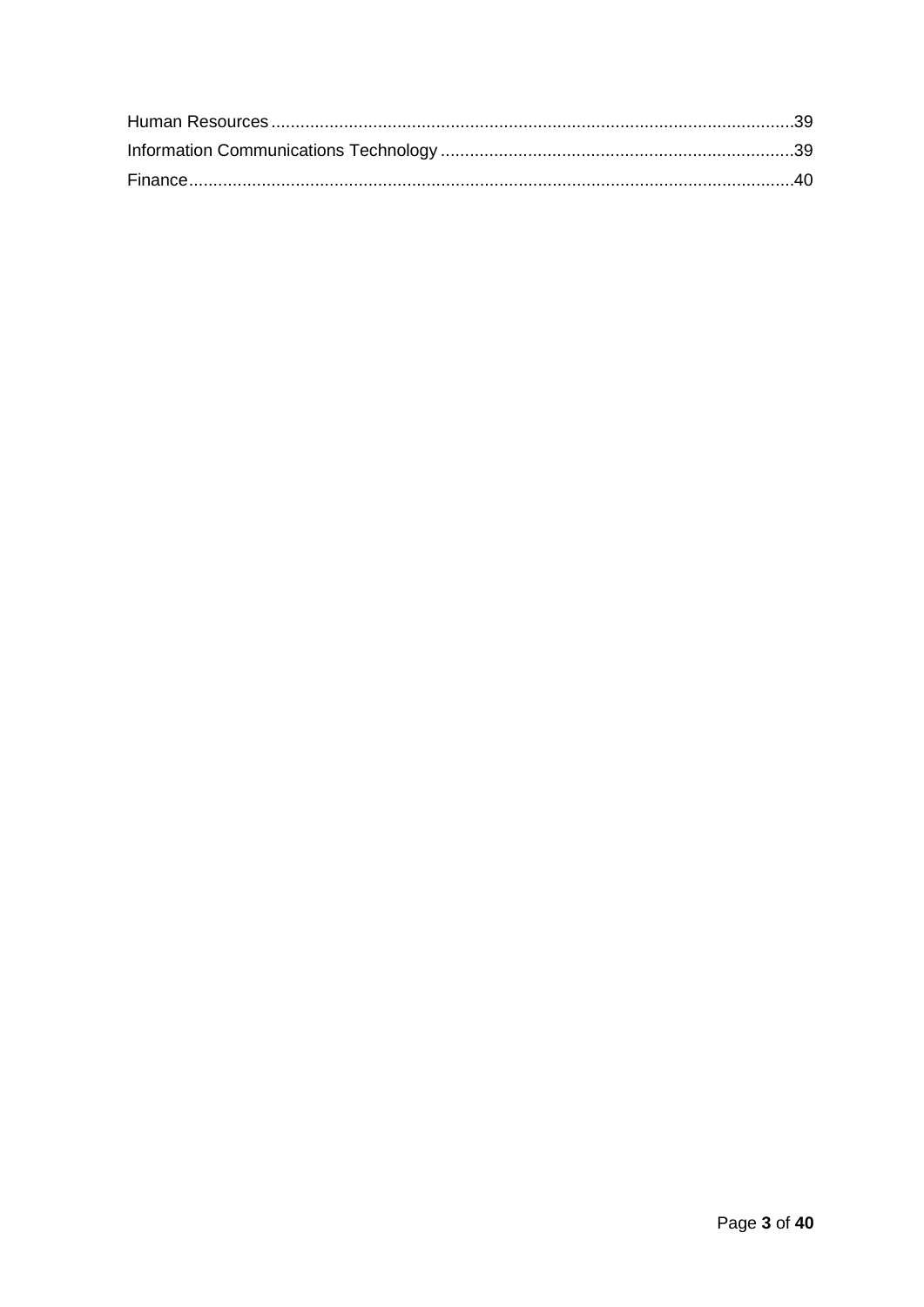# <span id="page-3-0"></span>**1. Message from the Cathaoirleach of Cork Education and Training Board**

As Chairperson of Cork ETB it is with great pride that I present the Cork ETB Annual Report for 2019. Cork ETB as an organisation is well used to change and to evolving its services to ensure the education and training requirements of its learners and the wider community, to provide the necessary knowledge and skills to progress into higher education or the world of work is met. The Annual Report shows the level of adaptability and growth that has taken place in Cork ETB over the course of 2019.

This year has been a significant year of change for Cork ETB, with a new Chief Executive taking up duty and a new Board constituted under the Education and Training Board Act, 2013. I am fortunate to have been nominated onto the new Board for a second term and to be re-elected as Chair of what is a very diverse and exciting organisation.

I would like to take this opportunity to thank the previous Board and Chief Executive for their support during the first half of 2019 and indeed the new Board and Chief Executive for the latter half of 2019. I would also like to express my gratitude to the staff and learners of Cork ETB for their continued hard work, professionalism and dedication in making Cork ETB a provider of choice in Education and Training.

\_\_\_\_\_\_\_\_\_\_\_\_\_\_\_\_\_\_\_\_\_\_ Cllr. Patrick Gerard Murphy **Cathaoirleach**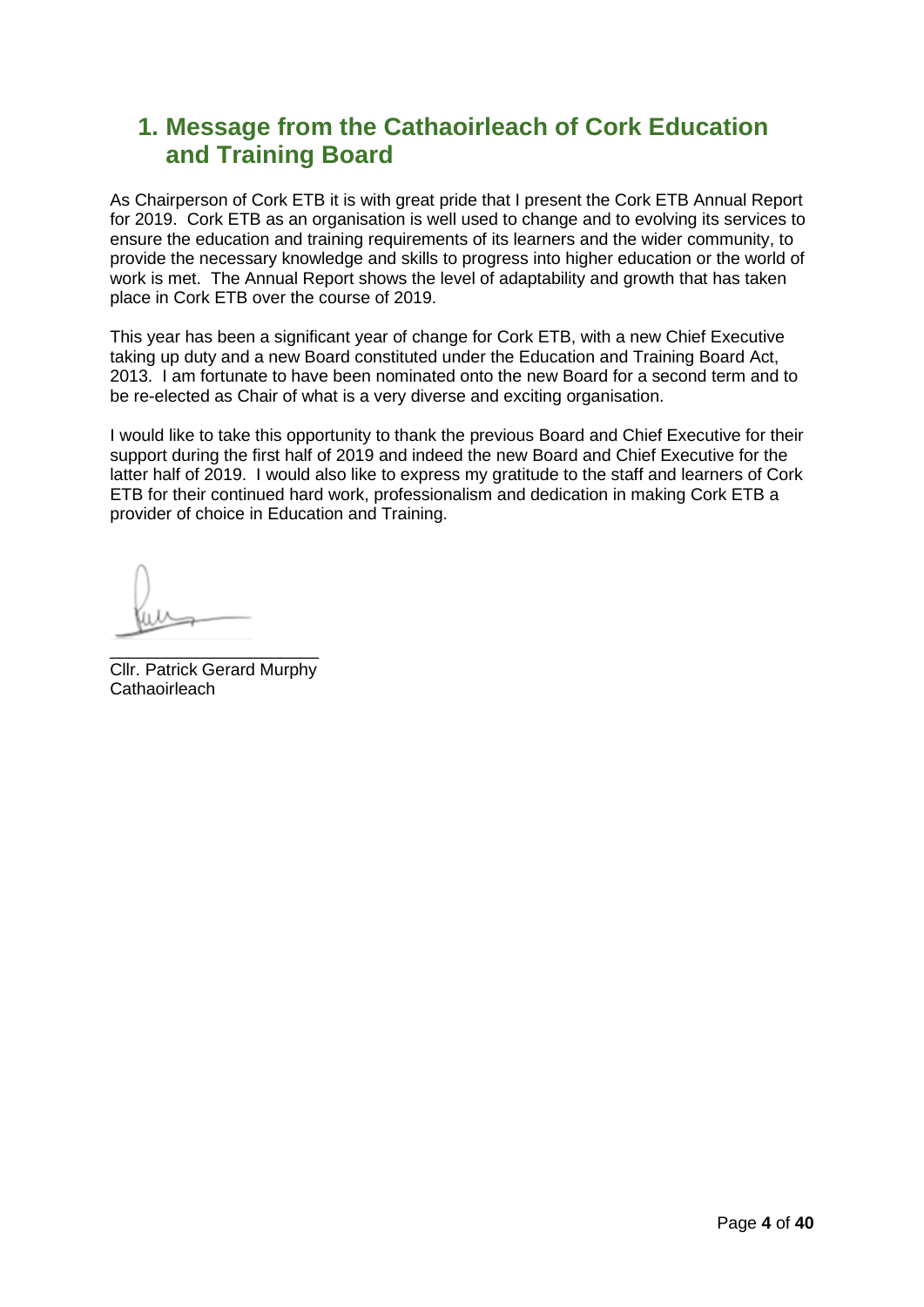# <span id="page-4-0"></span>**2. Foreword by the Chief Executive**

In May 2019 I took up the role of Chief Executive. I was immediately impressed by the values espoused, the range of services that Cork ETB provides to the people of Cork, the breadth, and impact on the lives of our learners and the commitment of our staff.

The outcomes identified in the Annual Report demonstrates the continued progress and growth being made on a year on year basis by reference to our Service Plans. In addition, there are many activities and services that are not detailed in the Report as these are programmes and services that continue to naturally evolve in response to the changing environment, economic and socially in which we operate.

Cork ETB, during 2019, continued to engage and consolidate its role as an education and social partner within the City and County Fora. In an ever-changing environment this engagement ensures that Cork ETB is a responsive provider of high quality education and support services across the full social spectrum of learners and participants.

On a personal level, I have been delighted and proud of the professionalism and dedication of staff to the organisation and to its learners. It is clear that Cork ETB is an organisation that is open to change, new initiatives and above all ensures delivery of results.

I wish to express my thanks and appreciation to all the staff of Cork Education and Training Board, the Chair and Members of the Board and the members of Boards of Management and Advisory Groups for the welcome and support that I received but particularly for their hard work and support to ensuring that we deliver on our priorities, continue to strive to provide learners with appropriate quality services in support of their lifelong learning journey.

Demin Leaving

\_\_\_\_\_\_\_\_\_\_\_ Denis Leamy Chief Executive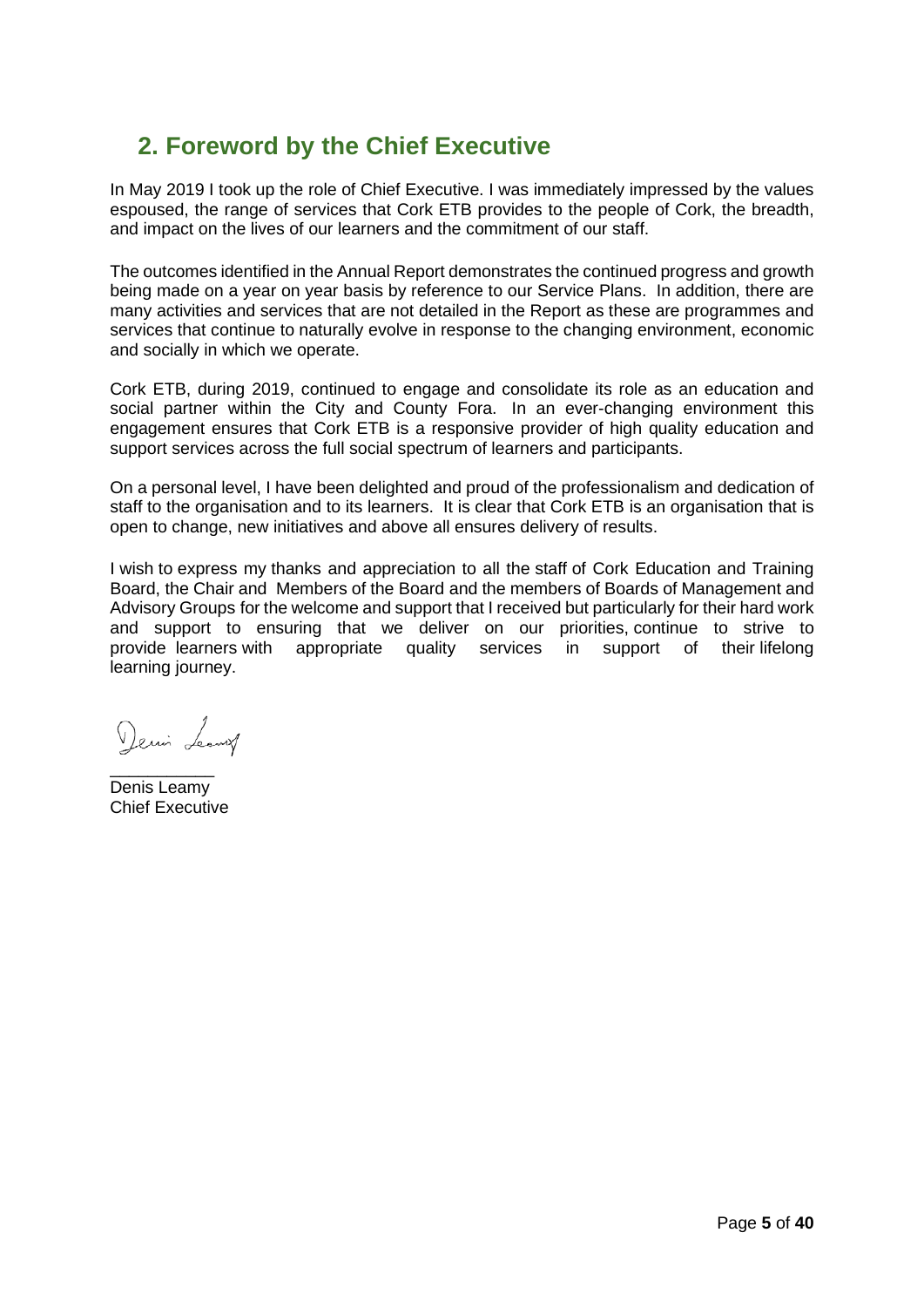# <span id="page-5-0"></span>**3. Cork Education and Training Board Statement**

Cork Education and Training Board was established under the Education and Training Boards Act, 2013 and is responsible and accountable for the proper direction and control of its functions in the Cork City and Cork County Council local authority areas.

During 2019 a new Board was established following the local elections. Once established training was undertaken in respect of Circular 0002/2019 Code of Practice for the Governance of Education and Training Boards. The Board also established the following committees in accordance with the Code.

- Finance Committee
- Audit and Risk Committee

Cork Education and Training Board complies with the Code of Practice for Governance of Education and Training Boards, Department of Education and Skills Circular 0002/2019. The purpose of the code is to ensure that the principles of good governance and management are applied by Cork ETB.

Decisions taken by the Board are reserved functions and are set out in legislation and in Circular 0002/2019 Code of Practice for the Governance of Education and Training Boards, with a full schedule set out in Appendix A of the Code. Decisions not specified in the Code are deemed to be Executive Functions for the Chief Executive. The Board is satisfied that the Chief Executive delegates functions where appropriate and in accordance with the Education and Training Act, 2013.

In 2019 the Board reviewed and approved the following based on information available to it and considers that the financial statement properly presents the income and expenditure of the Board and the state of affairs of the Board.

- Adoption of the Annual Report
- Financial Statements
- Adoption of the Service Plan
- Authorised attendance of members at conferences
- Approved the acquisition, holding and disposal of land or interest in accordance with DES regulations
- Ensured accurate records were kept of meetings and decisions

#### Board Meetings

During the year the Board met on seven occasions, with details of attendance outlined in the table below.

| <b>Member</b>                            | 17.01.2019 | 28.03.2019 | 18.04.2019 | 26.08.2019 | 26.08.2019<br>(2 <sup>nd</sup> Mtg) | 10.09.2019 | 28.11.2019 |
|------------------------------------------|------------|------------|------------|------------|-------------------------------------|------------|------------|
| Cllr.<br>Eoghan<br><b>Jeffers</b>        | Apology    | Present    | Apology    |            |                                     |            |            |
| Cllr. Mary<br>Hegarty<br>(Vice<br>Chair) | Present    | Apology    | Present    |            |                                     |            |            |
| Cllr.<br>Christophe                      | Present    | Present    | Apology    |            |                                     |            |            |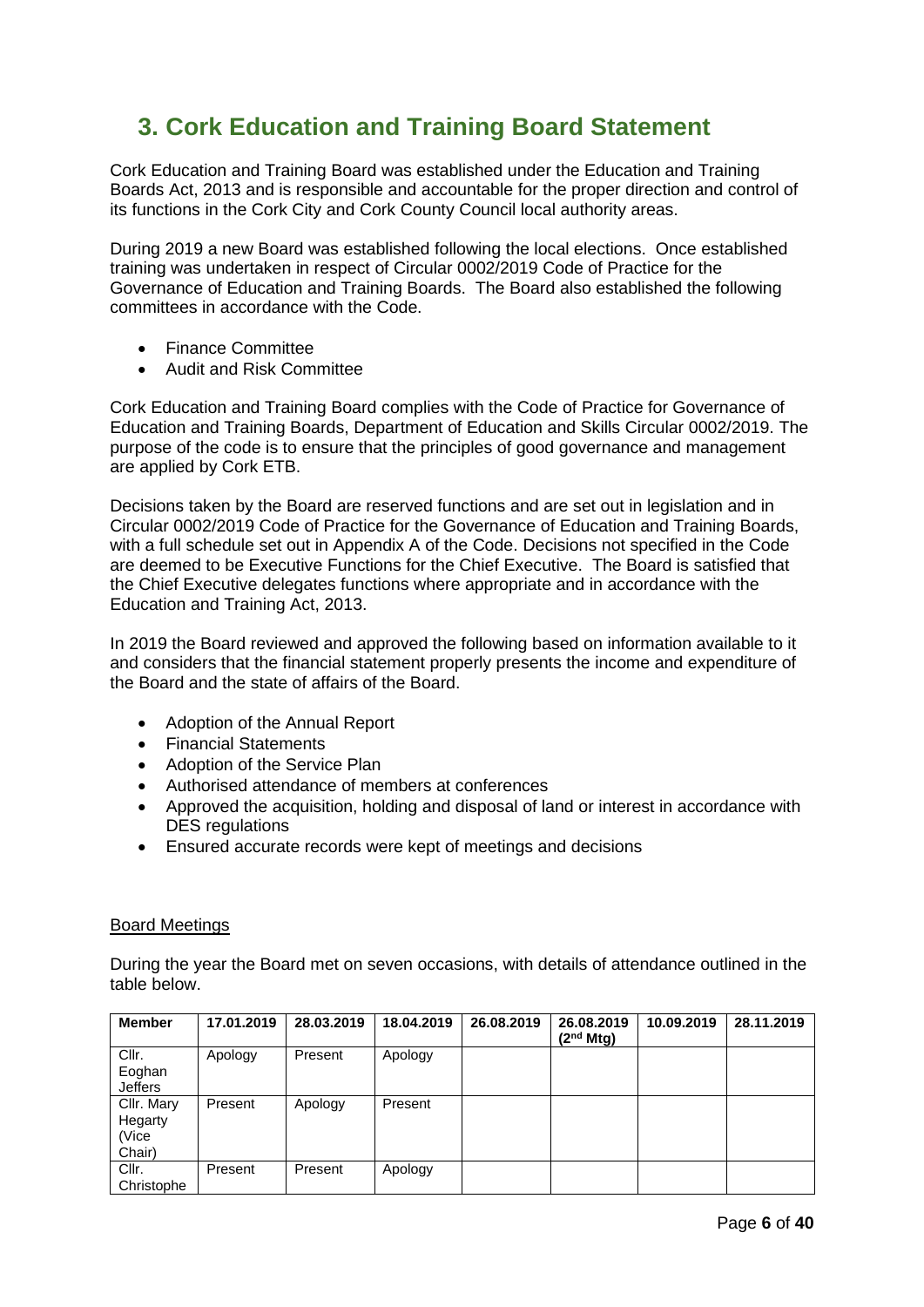| r                                   |         |         |         |         |         |         |         |
|-------------------------------------|---------|---------|---------|---------|---------|---------|---------|
| O'Sullivan<br>Cllr. Kevin           | Apology | Apology | Apology |         |         |         |         |
| Conway                              |         |         |         |         |         |         |         |
| Cllr.                               | Present | Present | Present |         |         |         |         |
| Padraig<br>O'Sullivan               |         |         |         |         |         |         |         |
| Cllr. Gillian                       | Present | Apology | Apology |         |         |         |         |
| Coughlan                            |         |         |         |         |         |         |         |
| Cllr. Mary<br>Shields               | Present | Apology | Present |         |         |         |         |
| Cllr. Chris<br>O'Leary              | Present | Present | Present |         |         |         |         |
| Mr. Paudie<br>Palmer                | Present | Apology | Apology |         |         |         |         |
| Ms. Louise<br>Sheehan               | Present | Apology | Present |         |         |         |         |
| Ms. Pearl<br>Nolan                  | Apology | Present | Apology |         |         |         |         |
| Mr. Ger<br>Looney                   | Present | Present | Apology |         |         |         |         |
| Ms. Mary<br>O' Grady                | Present | Apology | Present |         |         |         |         |
| Mr. Declan                          | Present | Present | Present | N/A     | N/A     | Present | Present |
| O'Leary<br>Cllr. Kay                | Present | Present | Present | Present | Present | Present | Present |
| Dawson<br>$\overline{\text{Clir.}}$ | Present | Apology | Present | Present | Present | Present | Present |
| Patrick                             |         |         |         |         |         |         |         |
| Gerard                              |         |         |         |         |         |         |         |
| Murphy<br>Cllr. Sean                | Apology | Present | Apology | Present | Present | Present | Apology |
| Martin                              |         |         |         |         |         |         |         |
| Ms. Maura<br>Fitzgibbon             | Present | Present | Apology | Present | Present | Present | Present |
| Mr. Robin<br>Bateman                | Present | Present | Present | N/A     | Present | Present | Present |
| Mr. Denis<br>Kirby                  | Present | Present | Apology | N/A     | N/A     | Present | Present |
| Cllr. Karen<br>Coakley              | N/A     | N/A     | N/A     | Present | Present | Present | Present |
| Cllr. Noel<br>McCarthy              | N/A     | N/A     | N/A     | Present | Present | Present | Apology |
| Cllr.                               | N/A     | N/A     | N/A     | Present | Present | Present | Present |
| Gobnait                             |         |         |         |         |         |         |         |
| Moynihan<br>Cllr. Martin            | N/A     | N/A     | N/A     | Apology | Present | Present | Apology |
| Coughlan                            |         |         |         |         |         |         |         |
| Cllr. James<br>Kennedy              | N/A     | N/A     | N/A     | Apology | Present | Present | Present |
| Cllr. Ben                           | N/A     | N/A     | N/A     | Present | Present | Present | Apology |
| Dalton<br>O'Sullivan                |         |         |         |         |         |         |         |
| Cllr. Mary                          | N/A     | N/A     | N/A     | Present | Present | Present | Apology |
| Rose                                |         |         |         |         |         |         |         |
| Desmond<br>Cllr. Derry              | N/A     | N/A     | N/A     | Present | Present | Present | Present |
| Canty                               |         |         |         |         |         |         |         |
| Cllr.                               | N/A     | N/A     | N/A     | Present | Present | Present | Apology |
| Colette<br>Finn                     |         |         |         |         |         |         |         |
| Mr. Patrick<br>O'Dwyer              | N/A     | N/A     | N/A     | Present | Present | Present | Present |
| Mrs. Maria                          | N/A     | N/A     | N/A     | N/A     | Present | Present | Present |
| McGrath                             |         |         |         |         |         |         |         |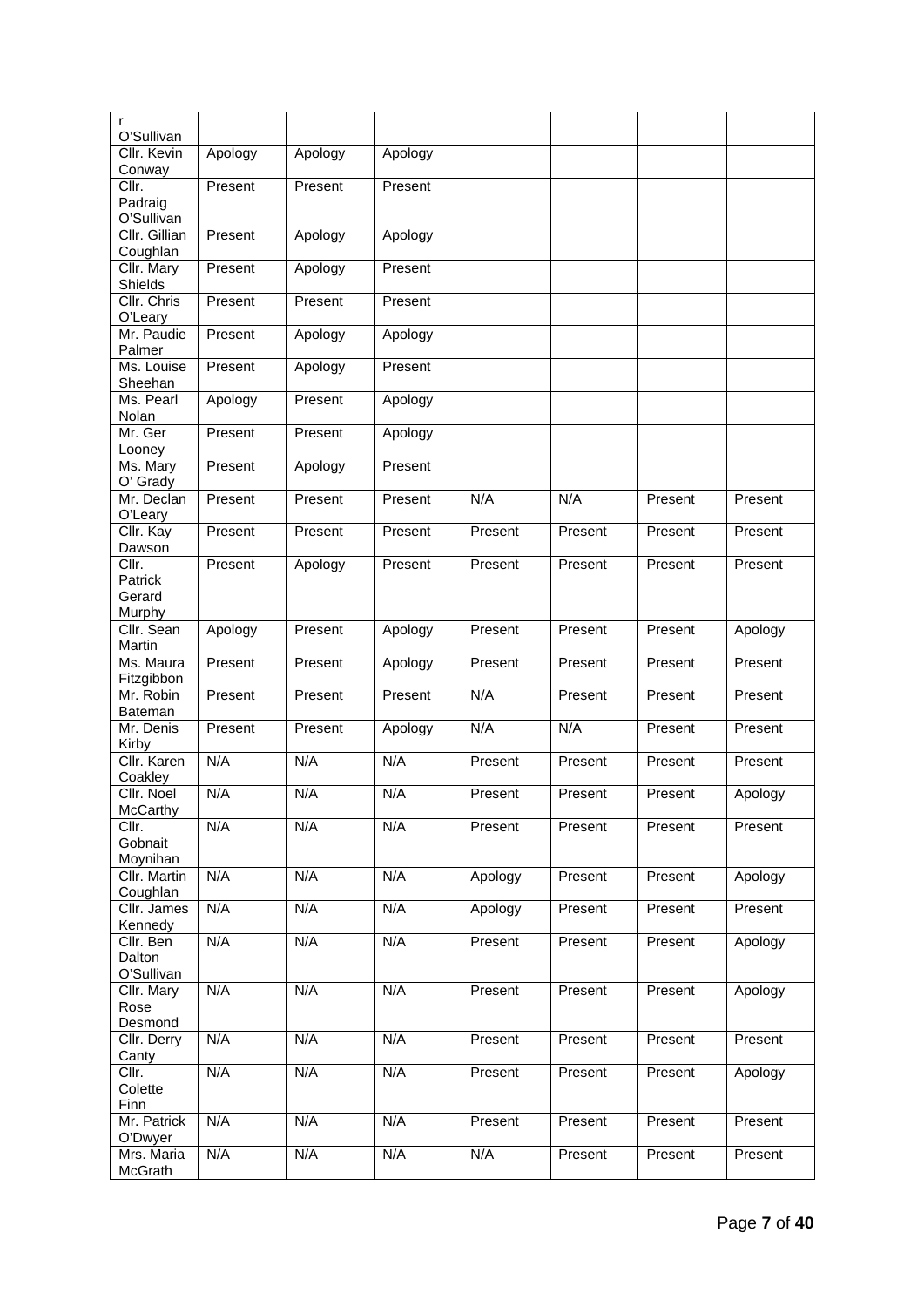| Mrs. Mary<br>Hegarty | N/A | N/A | N/A | N/A | N/A | Present | Present |
|----------------------|-----|-----|-----|-----|-----|---------|---------|
| Mr. Liam<br>Ahern    | N/A | N/A | N/A | N/A | N/A | Present | Present |
| Ms. Ann<br>Piggott   | N/A | N/A | N/A | N/A | N/A | Present | Present |

\*\*The above table includes both the previous Board Members (2015-2019) who's term of office expired on the commencement of the first post-Election meeting 26.08.2019.

#### Finance Committee Meetings

During the year the Finance Committee met on three occasions, with details of attendance outlined in the table below.

|                      | 25.03.2019 | 25.09.2019 | 20.11.2019 |
|----------------------|------------|------------|------------|
| Mr. Jamie O'Learv    | Present    | Present    | Present    |
| Ms. Maura Fitzgibbon | Present    | Present    | Resigned   |
| Cllr. Sean Martin    | Present    | Apology    | Present    |
| Mr. Sean O'Sullivan  | Apology    | Present    | Present    |

\*\* Traditionally, the Finance Committee held the final meeting of the year in December. However, the term of the Committee expired at the end of November 2019 and accordingly, the final meeting did not proceed.

#### Audit and Risk Committee Meetings

During the year the Audit and Risk Committee met on four occasions, with details of attendance outlined in the table below.

|                 | 26.02.2019 | 18.06.2019 | 24.09.2019 | 19.11.2019 |
|-----------------|------------|------------|------------|------------|
| Mr. Tim Healy   | Present    | Present    | Present    | Present    |
| Mr. Denis Kirby | Present    | Present    | Present    | Present    |
| Mr. Tom Rigney  | Present    | Present    | Present    | Present    |
| Mr. Declan      | Apology    | Present    | Present    | Present    |
| O'Leary         |            |            |            |            |
| Mr. Jamie       | Present    | Apology    | Present    | Present    |
| O'Leary         |            |            |            |            |
| Cllr. Chris     | Present    | Apology    | Apology    | Present    |
| O'Leary         |            |            |            |            |

I confirm as Chairman, that Cork Education and Training Board are responsible for the keeping of accounts and confirm that Cork ETB is fully compliant with its obligations under revenue legislation and relevant aspects of the Public Spending Code.

#### Risk Management

The Board maintains active oversight of risk management and confirms that it has carried out an assessment of the principal risks, associated mitigation measures and reviewed the effectiveness of these measures in 2019. The Board manages risk for the organisation through a structured risk management programme. The Board is assisted in its risk management function by the Audit and Risk Committee. The Board also relies on the Internal Audit Unit (IAU) and its reports, on the C&AG annual audit and any external Audit such as an ESF audit and or Revenue Audit. In addition, there is a review of Internal Controls performed on an annual basis.

Risk Management is a standing item at all Board meetings and consideration includes:

• Risk reports from senior management including the Chief Risk Officer (CRO)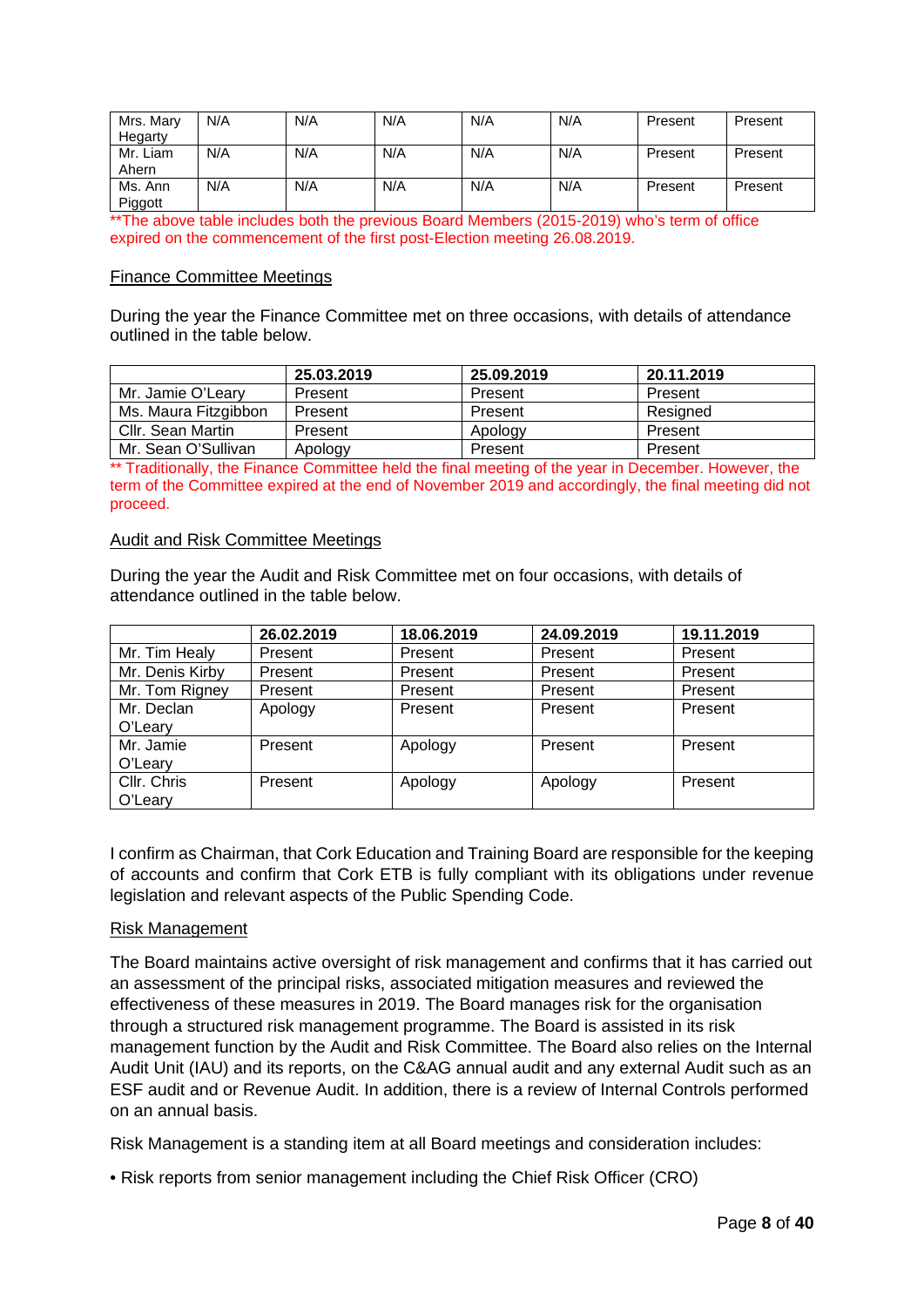- Reports of the Audit and Risk Committee
- Changes in risk ratings
- Audit Register

Details of the principal risks and associated mitigation measures or strategies have been included in the SIC as part of the audited financial statements which will be published within one month of receipt from the Office of the Comptroller and Auditor General and as an appendix to the Chairpersons Comprehensive Report

#### System of internal control

The Board confirms that there has been a review of the effectiveness of the system of internal control and that the Statement of Internal Control, which is subject to change until the external audit is completed, has been included in the Annual Financial Statements (AFS) for the year ended the 31st of December 2019 which will be published within one month of receipt from the Office of the Comptroller and Auditor General and as an appendix to the Chairpersons Comprehensive Report that has been submitted to the Minister

#### Procurement Policy and Procedures

The Board confirms adherence to the relevant procurement policy and procedures and the development and implementation of the Corporate Procurement Plan.

Cork ETB reaffirm their commitment to meeting all requirements relating to relevant procurement policies and procedures and confirm also that in 2019, it adhered to the relevant aspects of said policies and procedures other than those areas noted for further progress in the 2019 Statement of Internal Control.

#### Financial Statements 2019

Please note that the Cork ETB Annual Financial Statements for the year ended the 31st of December 2019 is subject to audit by the C&AG at the time of publication of the Cork ETB Annual Report for 2019. Cork ETB will publish the audited financial statements within one month of receipt from the Office of the Comptroller and Auditor General.

The following sections outline the achievements and functions that were carried out by the Executive Officers on behalf of the Board. As Chairman, I am proud of the continued achievements and growth of Cork ETB and in particular of the continued engagement with stakeholders which ensure that Cork ETB is an active social partner across multiple fora.

Signed:  $\frac{25^{\text{th}}}{1000}$  Date:  $25^{\text{th}}$  June 2020

Cllr. Patrick Gerard Murphy Chairman, Cork Education and Training Board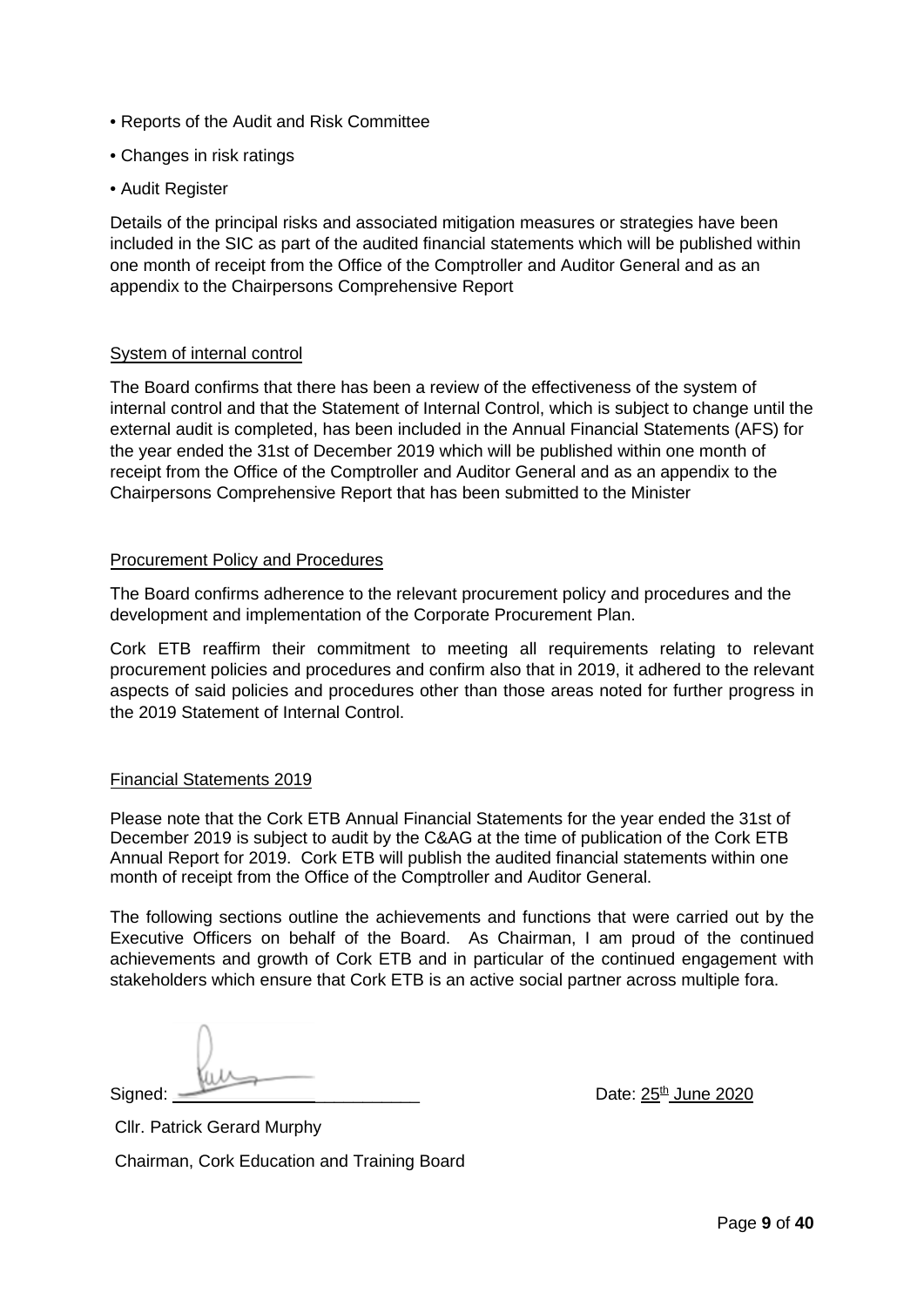# <span id="page-9-0"></span>**4. Profile of Cork Education and Training Board**

Cork Education and Training Board (hereinafter referred to as Cork ETB) was established under the Education and Training Boards Act, 2013 and is responsible and accountable for the proper direction and control of its functions in the Cork City and Cork County Councils' local authority areas.

Cork ETB is the only statutory body in Cork with the responsibility to provide education and training across a broad range of services. The services provided bring challenges to the organisation when combined with the number of learners and the diversity of what the expectations of learners are. The number of learners and participants engaged in Cork ETB education, training and activities are:

| <b>Primary Students</b>              | 343    |
|--------------------------------------|--------|
| <b>Post Primary Students</b>         | 12001  |
| Further Education (PLC) Students     | 3743   |
| <b>Apprenticeship Training</b>       | 739    |
| <b>Community Training Centres</b>    | 100    |
| <b>Local Training Initiatives</b>    | 280    |
| <b>Specialist Training Providers</b> | 185    |
| <b>Specific Skills Training</b>      | 1012   |
| <b>Traineeship Training</b>          | 195    |
| Youthreach                           | 621    |
| <b>Adult Literacy Groups</b>         | 3642   |
| <b>BTEI Groups</b>                   | 1690   |
| <b>ESOL</b>                          | 754    |
| <b>Evening Training</b>              | 871    |
| <b>ITABE</b>                         | 268    |
| <b>Skills for Work</b>               | 191    |
| <b>Skills for Advance</b>            | 140    |
| <b>Community Education</b>           | 4948   |
| <b>Voluntary Literacy Tuition</b>    | 45     |
| Recognition of Prior Learning        | 25     |
| <b>Other Funding</b>                 | 78     |
| <b>TOTAL</b>                         | 31,871 |

**Source of Data:** All data has been sourced from PLSS System with the exception of the Primary, Post Primary and Further Education Students which is sourced from returns to the DES. The reference year for all data is 2019.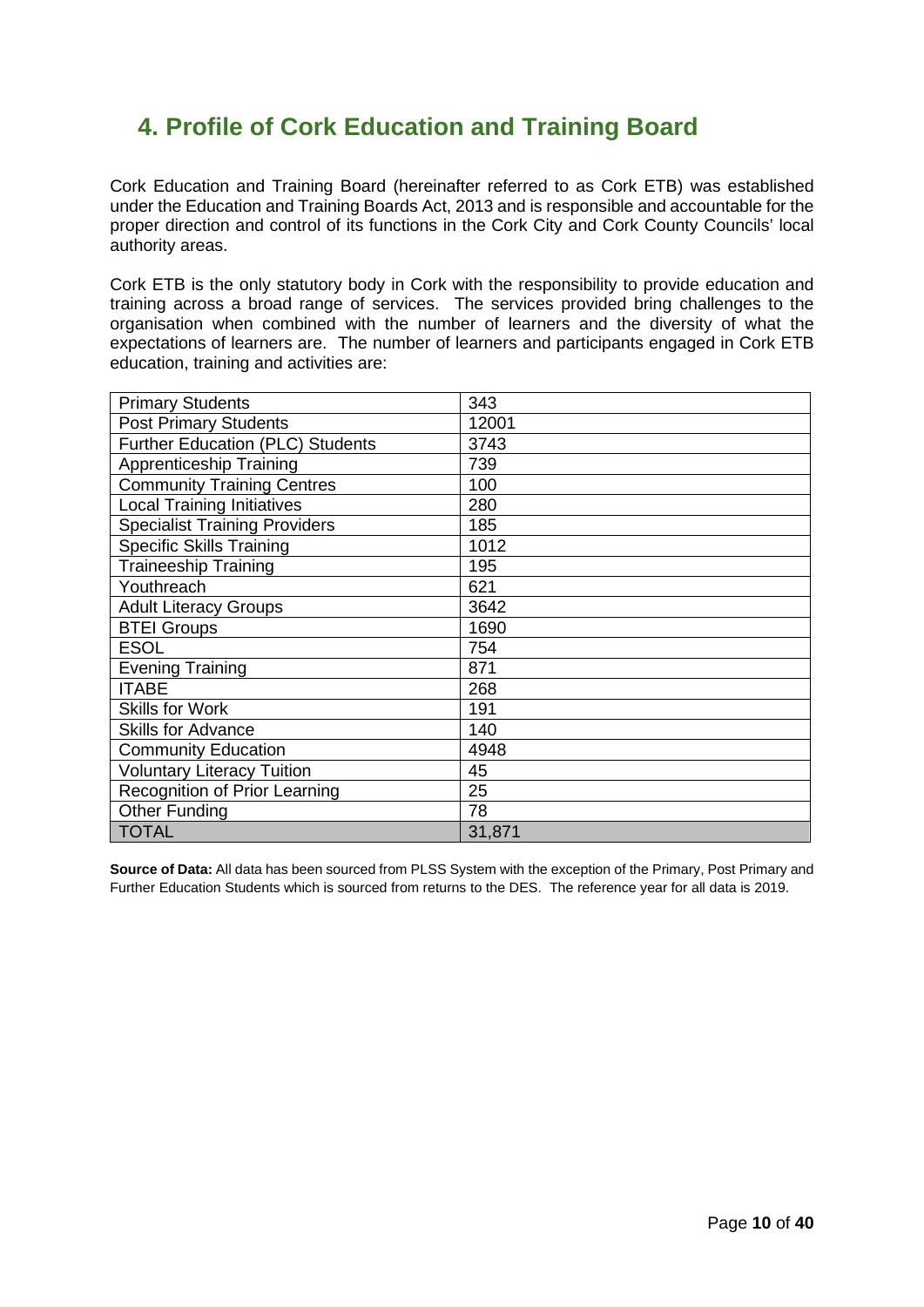# <span id="page-10-0"></span>Geographical Map of Cork ETB

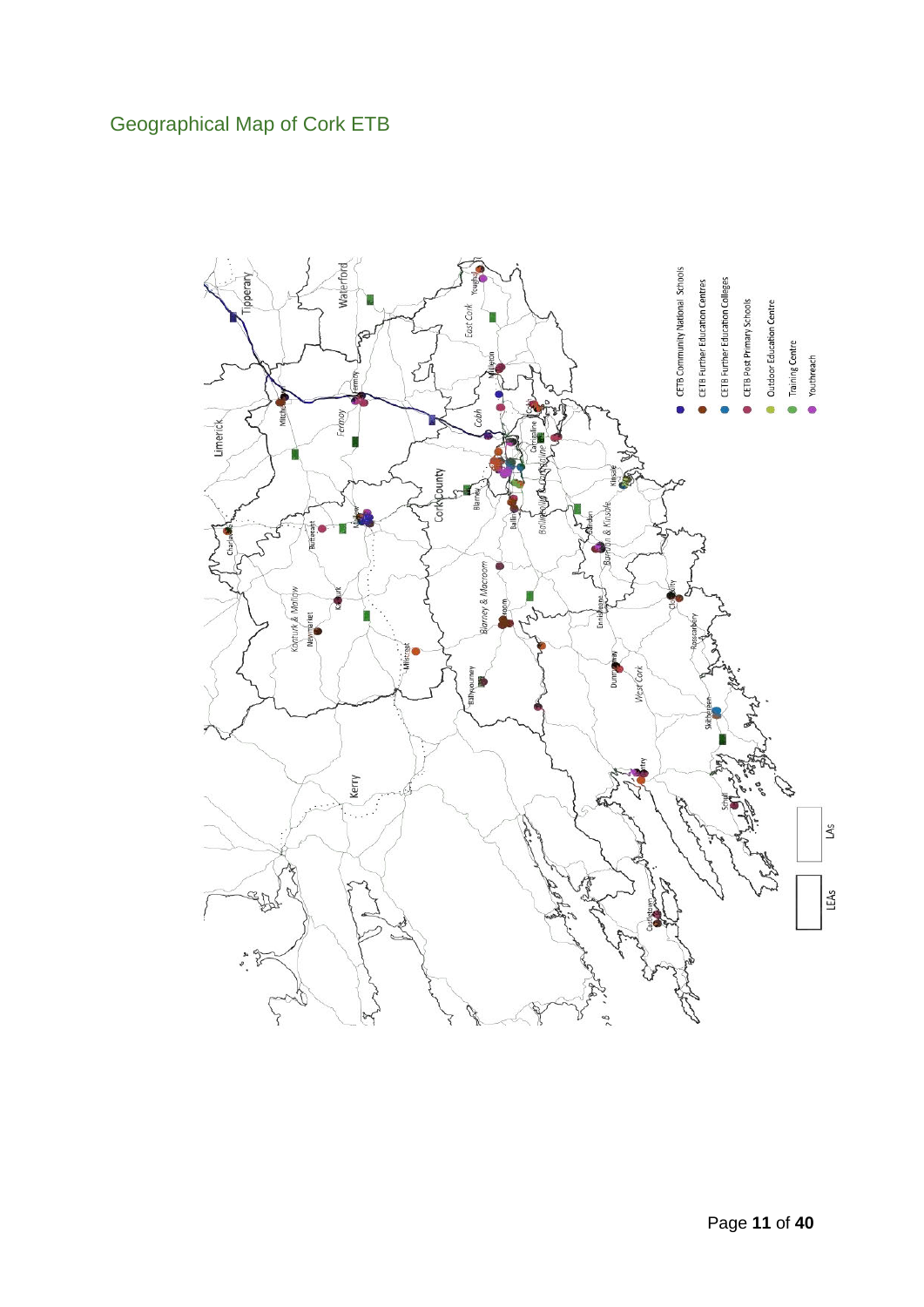# <span id="page-11-0"></span>**5. Our Strategic Themes, Priorities and Actions**

### <span id="page-11-1"></span>Strategic Themes

Our Strategy Statement contains four primary pillars.

- 1) Our Learners
- 2) Our People
- 3) Our Services
- 4) Our Organisation

Each pillar has priorities and actions to be delivered over the lifetime of the Statement. To ensure consistency of approach and transparency, the Service Plan is aligned the priorities and actions as set out in the statement which in turn cascade into local implementation and development plans, the outcomes of which are reported in an Annual Report. During 2019 the following outcomes were commenced or delivered.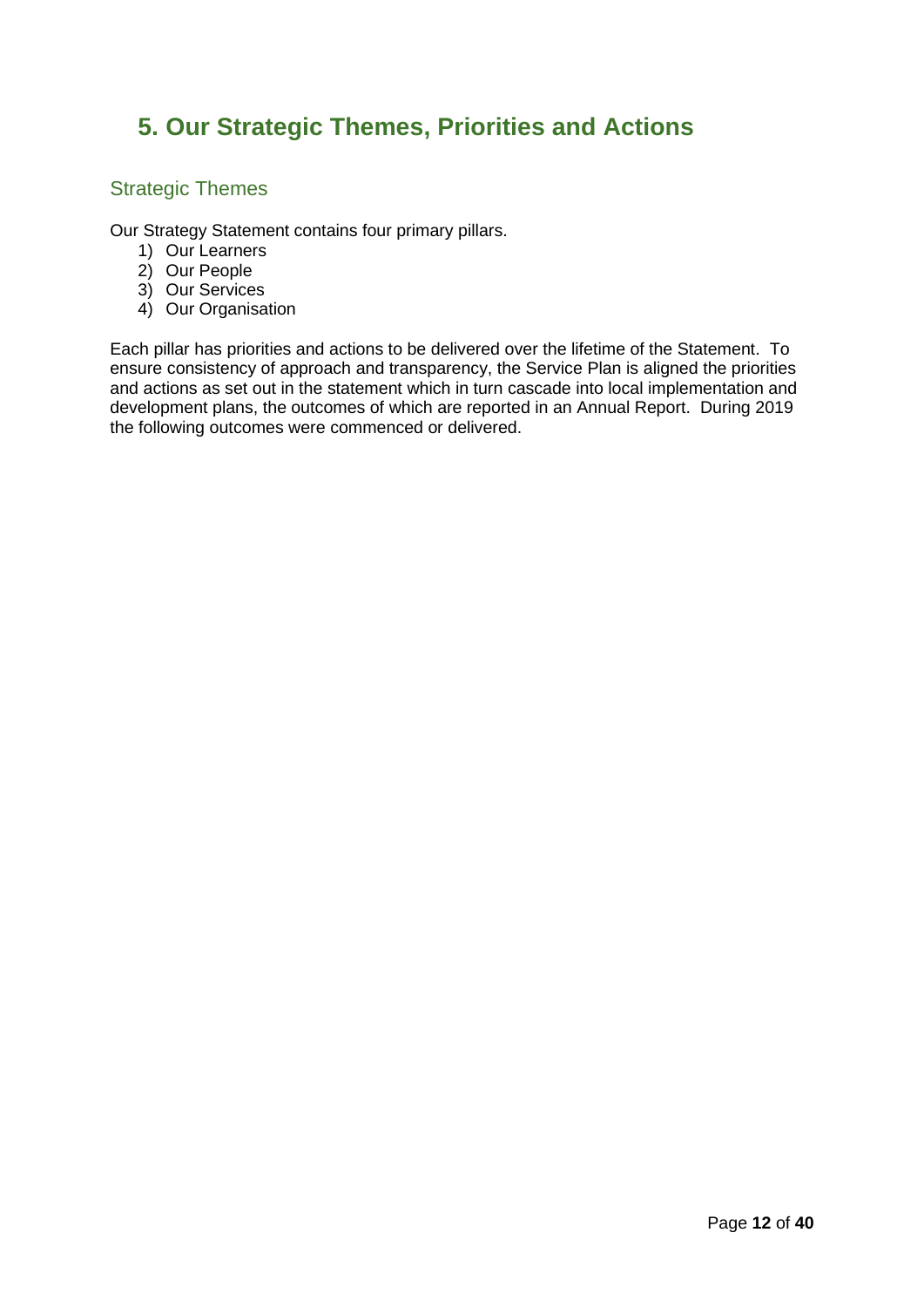# **1) Our Learners**

#### *Our aim is to provide a high-quality learning experience for every learner.*

In providing a high-quality experience for every learner, cognisance has been taken of the national context within which we operate as well as the strategic plans of relevant stakeholders, in particular those of the Department of Education and Skills and SOLAS.

Cork ETB recognises that providing a high-quality experience for every learner depends on the quality of relationships at the point of delivery to the learner. Fundamental to this is the quality of teaching and learning in all our schools, colleges and centres for education and training. It also depends on our ability to implement national initiatives, provide appropriate learning programmes and develop technology as a learning tool.

Cork ETB prides itself on is commitment to providing a pathway for every learner through working collaboratively with learners, communities, employers and local business to provide innovative and creative learning opportunities.

<span id="page-12-1"></span><span id="page-12-0"></span>

| <b>Priorities</b>                                                                                      | <b>Actions</b>                                                                                                                                                                 | <b>Expected outcomes for 2019 (where</b><br>services on academic year list for<br>2018/2019)                                                                                                                                                                                                                                                                                                                                                                                                                                                                               | <b>Outcomes delivered or commenced</b><br>during 2019                                                                                                                                                                                                                                                                                 |
|--------------------------------------------------------------------------------------------------------|--------------------------------------------------------------------------------------------------------------------------------------------------------------------------------|----------------------------------------------------------------------------------------------------------------------------------------------------------------------------------------------------------------------------------------------------------------------------------------------------------------------------------------------------------------------------------------------------------------------------------------------------------------------------------------------------------------------------------------------------------------------------|---------------------------------------------------------------------------------------------------------------------------------------------------------------------------------------------------------------------------------------------------------------------------------------------------------------------------------------|
| 1.1 To provide a<br>positive and<br>holistic<br>learning<br>centred<br>experience for<br>every learner | We will work to promote and<br>$\rightarrow$<br>foster the personal development<br>of all our learners to enhance<br>their wellbeing as members of<br>our learning communities | Work continues to implement the Junior<br>Cycle Wellbeing Programme in accordance<br>with DES guidelines<br>Identification of opportunities for sharing<br>good practice between our schools will<br>continue to evolve<br>We will fully implement the general learning<br>components of the QQI awards within the<br>structure of FE Programmes e.g. WE,<br>Personal Effectiveness, communications<br>Active participation in lifelong learning<br>festival and STEM community events to<br>engage learners of all abilities and ages will<br>be encouraged and supported | The expected outcomes were identified across<br>our full range of services;<br><b>Community National Schools</b><br><b>Post Primary Colleges</b><br><b>Colleges of Further Education</b><br><b>Cork Training Centre</b><br>Youthreach<br><b>Adult Literacy</b><br><b>Adult and Community Provision</b><br>All outcomes were delivered |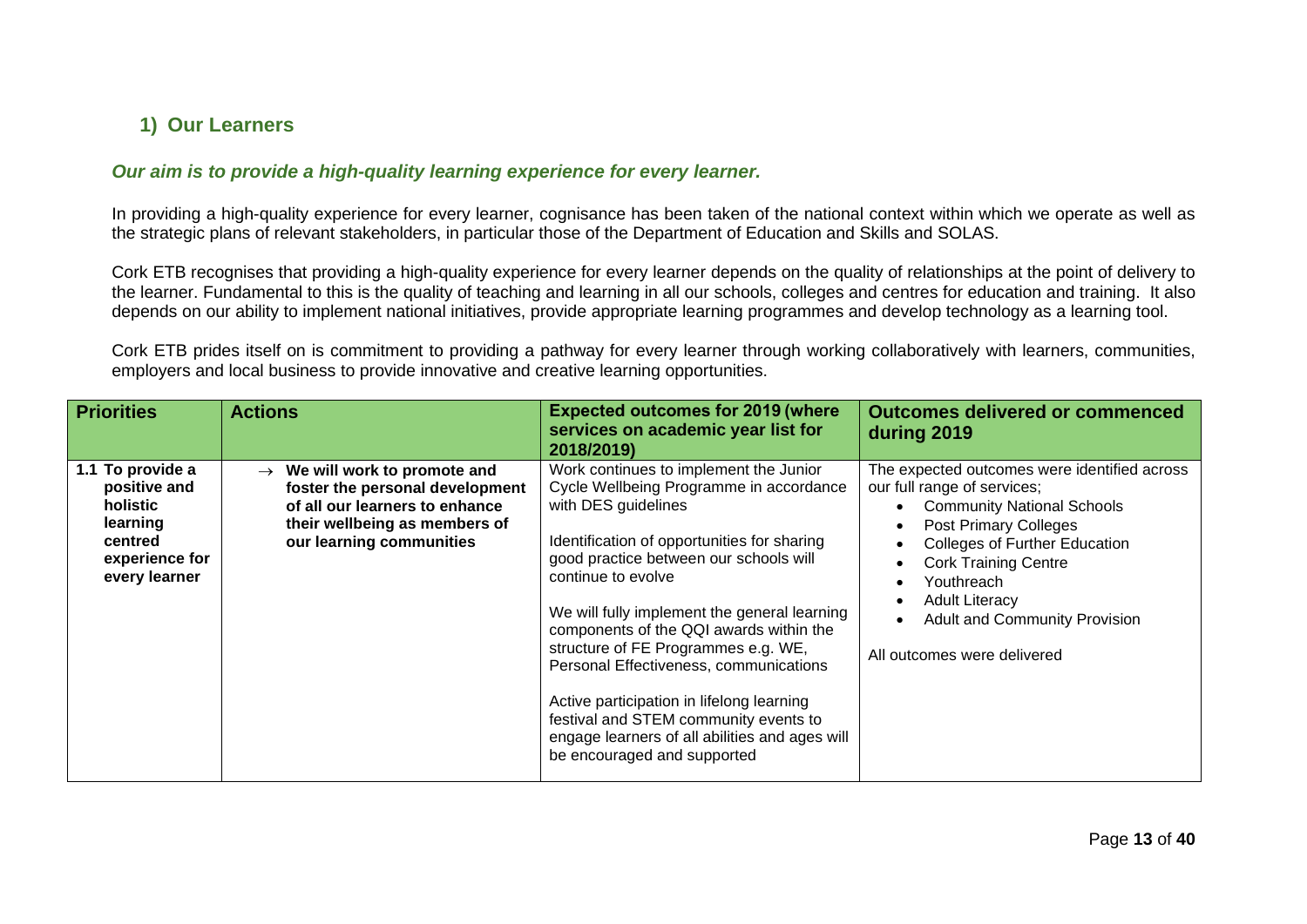|  | We will continue to provide Learner Centred<br>tuition in a friendly, supportive and flexible<br>learning environment where Learners can<br>explore their needs and interests and set<br>their own learning goals.       |  |
|--|--------------------------------------------------------------------------------------------------------------------------------------------------------------------------------------------------------------------------|--|
|  | We will standardise individual learning plan<br>templates for learners which incorporates<br>life skills, academic certification and<br>vocational preparation.                                                          |  |
|  | We will provide training on key working for<br>relevant staff to support the development of<br>individual learning plans for learner as per<br>the Youthreach Operational Guidelines.                                    |  |
|  | A review of current best practice in this area<br>will be undertaken to identify training needs<br>and plan the appropriate supports for staff.                                                                          |  |
|  | We will continue to develop new<br>programmes in consultation with<br>Community Groups and organisations in<br>rural areas.                                                                                              |  |
|  | Continuation of our Arts for Health<br>programmes for older people. Evaluation of<br>AFH programme in WC will be completed in<br>2019. (AFH is a partnership programme<br>with CETB, HSE, CCC Arts Office and<br>Uilinn) |  |
|  | We will continue to network and develop<br>links for the service in order to identify new<br>courses and progression options for<br>learners                                                                             |  |
|  | Guidance Counsellors set in place<br>structures to comply with additional                                                                                                                                                |  |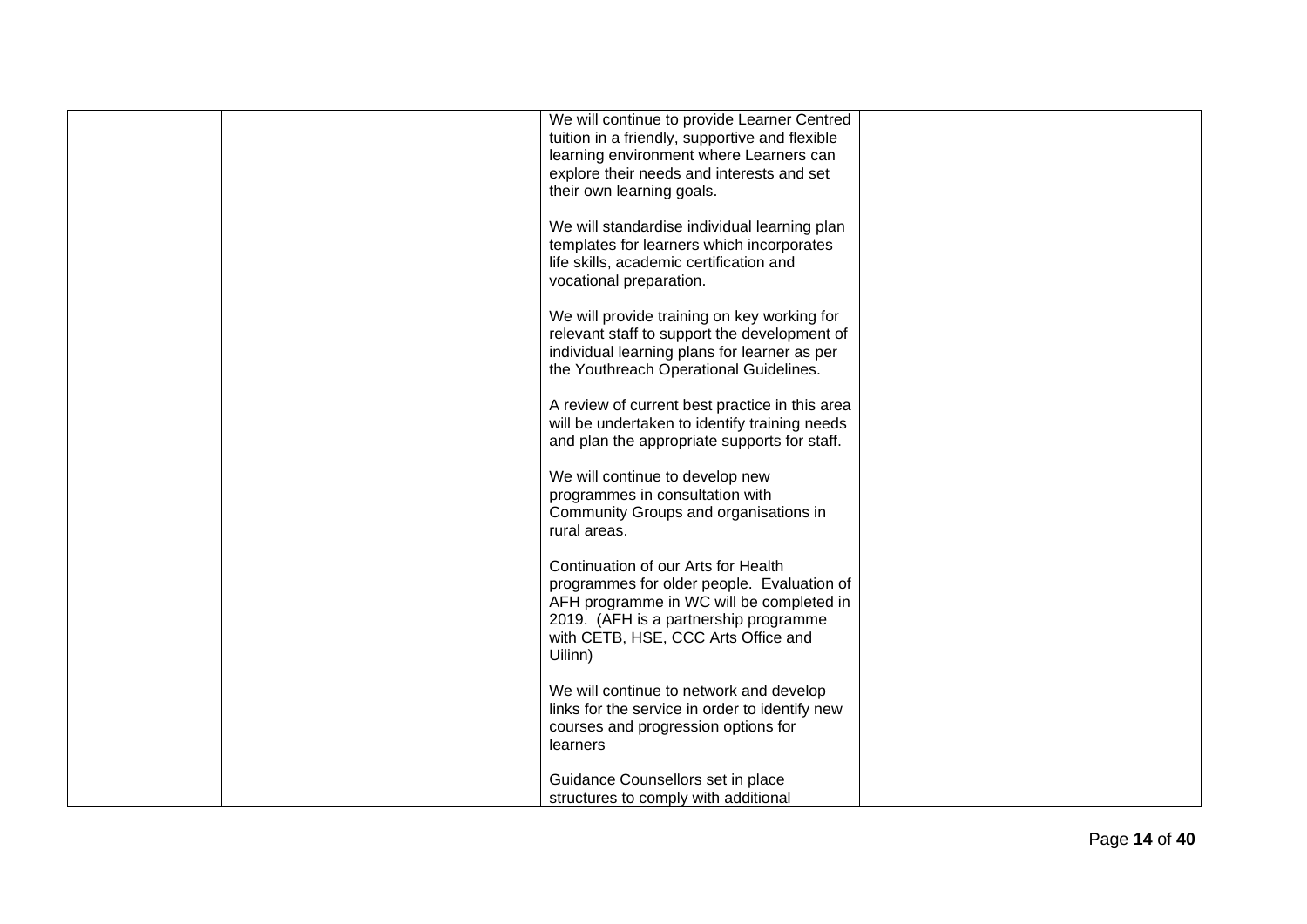|                                                                                                                                                                                                                                                                        | requirements to support asylum seekers<br>relating to the Labour Market Access<br>Provision Directive /Integration Events                                                                                                                                                                                                                |                                                                                                                                                                                                                                                                                                                                                                                  |
|------------------------------------------------------------------------------------------------------------------------------------------------------------------------------------------------------------------------------------------------------------------------|------------------------------------------------------------------------------------------------------------------------------------------------------------------------------------------------------------------------------------------------------------------------------------------------------------------------------------------|----------------------------------------------------------------------------------------------------------------------------------------------------------------------------------------------------------------------------------------------------------------------------------------------------------------------------------------------------------------------------------|
| $\rightarrow$ We will engage actively with<br>SOLAS and other partners, to<br>implement the strategic priorities<br>as contained in the Further<br><b>Education and Strategy 2014-</b><br>2019 to develop the skills,<br>knowledge and competencies of<br>our learners | Centre plans will be put in place as a result<br>of QA recommendations to address quality<br>of service and attainment of results<br>We will complete compliance with QQI QA<br>policies and procedures<br>Active engagement with SOLAS<br>representatives regarding targets and<br>direction of future FET provision will be<br>pursued | Cork ETB Centres have actively engaged with<br>SOLAS and QQI to ensure programmes are<br>targeted and are in compliance with QQI QA<br>requirements.<br>Cork ETB's formal "Re-Engagement" process<br>with QQI was successfully completed/                                                                                                                                        |
| $\rightarrow$ We will implement DES and<br><b>SOLAS guidelines and policies</b><br>in relation to teaching and<br>learning at all levels to<br>encourage and foster a culture<br>of lifelong learning for our<br>learners                                              | We will continue to support services and<br>centres in fostering a culture of lifelong<br>learning for learners                                                                                                                                                                                                                          | Cork ETB continues to be a lead in lifelong<br>learning and the promotion of same through<br>the Lifelong Learning Festival<br>Cork ETB continued to implement fully the new<br>teaching and learning methodologies<br>embedded in the Junior Cycle and where<br>appropriate has included them in our approach<br>to teaching and learning at post primary senior<br>level cycle |
| $\rightarrow$ We will aim to provide our<br>learners with life skills to meet<br>their needs as active learners<br>and citizens by encouraging<br>participation in various ETB<br><b>Boards, Committees and</b><br>representative groups                               | In line with QA students have the facility to<br>evaluate their programmes and give<br>feedback using appropriate mechanisms                                                                                                                                                                                                             | Cork ETB, with Aontas/SOLAS, facilitated a<br>structured Leaner Feedback forum and<br>commenced planning for local/regional Learner<br>Forums.                                                                                                                                                                                                                                   |
| $\rightarrow$ We will encourage our learners<br>to participate in various ETB<br>boards, committees and<br>representative groups                                                                                                                                       | We will encourage and actively ensure<br>student representation on BOM, Student<br>Council where appropriate and provided for                                                                                                                                                                                                            | In 2019 new School Boards were established<br>and student representatives were elected<br>where appropriate and provided for.                                                                                                                                                                                                                                                    |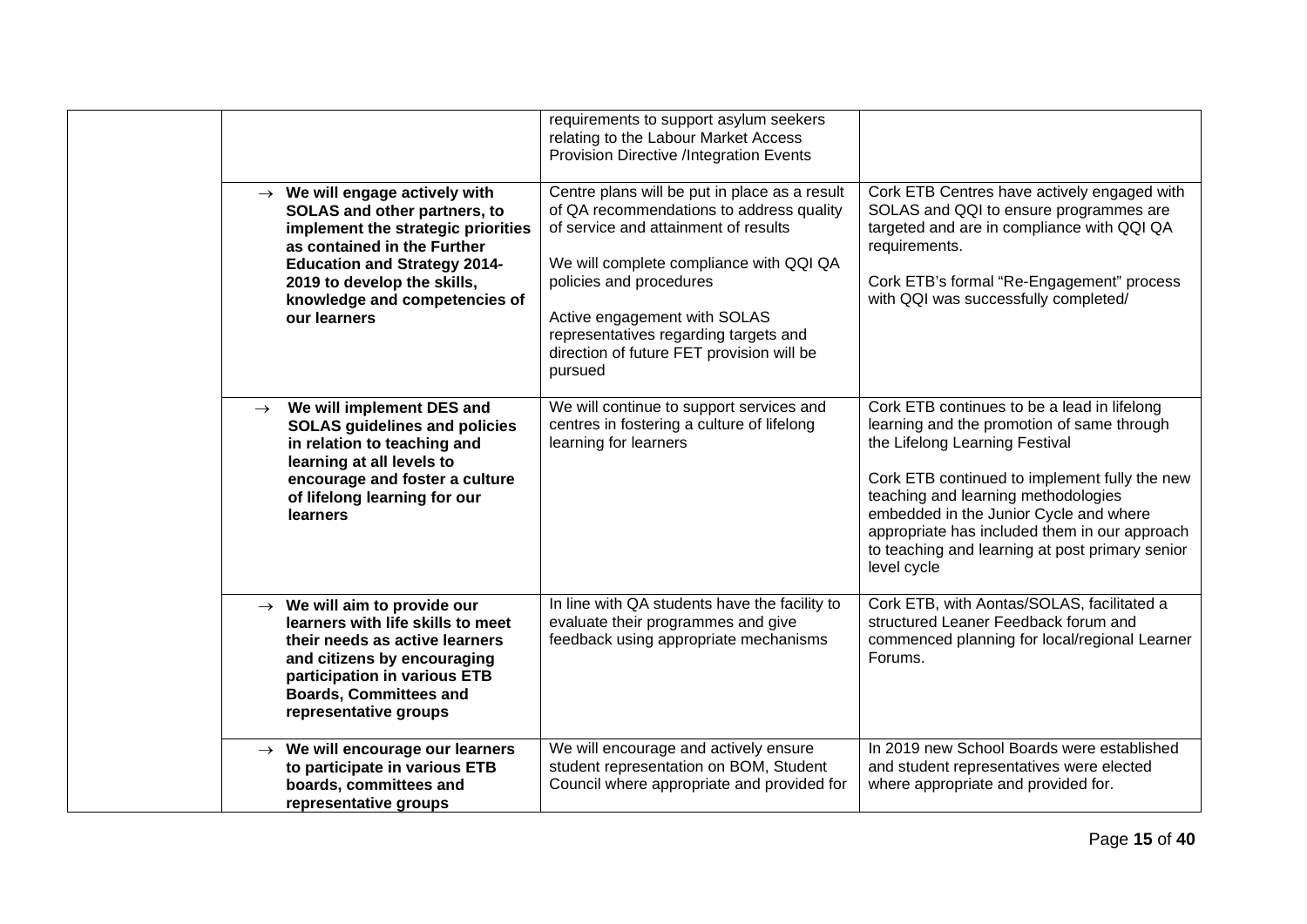|                                                                                                                                                                                                                                      | We will support Learner representation on<br>CETB board                                                                                                                                                                                                                                                                                                                                                                                                                                                                                                                                                  |                                                                                                                                                                                                                                                    |
|--------------------------------------------------------------------------------------------------------------------------------------------------------------------------------------------------------------------------------------|----------------------------------------------------------------------------------------------------------------------------------------------------------------------------------------------------------------------------------------------------------------------------------------------------------------------------------------------------------------------------------------------------------------------------------------------------------------------------------------------------------------------------------------------------------------------------------------------------------|----------------------------------------------------------------------------------------------------------------------------------------------------------------------------------------------------------------------------------------------------|
| $\rightarrow$ We will expand direct and<br>indirect support services over<br>the lifetime of the strategic plan<br>to support our learners                                                                                           | We will develop our learner support<br>services in FET and promote the adoption<br>of the active inclusion approach and<br>network to all FET Services                                                                                                                                                                                                                                                                                                                                                                                                                                                   | Cork ETB's Active Inclusion pilot successfully<br>completed, and AI Report published. Active<br>Inclusion approach and supports expansion to<br>wider FET services commenced.                                                                      |
| $\rightarrow$ We will, in accordance with the<br><b>DES and SOLAS priorities,</b><br>improve the learning experience<br>and learning outcomes for<br>learners impacted by<br>disadvantage at all stages of<br>their learning journey | We will ensure that the work wise skills<br>programme incorporates QQI Accredited<br>modules in addition to individual tailored<br>training and work placement<br>We will develop data bases of employers<br>on an individual Centre basis and across<br>the YR Programme<br>Assess final year students in skills abilities,<br>career profile and psychometric testing<br>across all Youthreach Centre's in 2019.                                                                                                                                                                                       | Work Wise programme successfully<br>implemented across all YR centers, and<br>improved employer engagement achieved.<br>YR learning testing approach in place.                                                                                     |
| $\rightarrow$ We will target supports for all<br>our learners with special<br>education needs, and other<br>vulnerabilities, to support their<br>participation and progression<br>within education and training                      | Youthreach Centres and CTC's will work<br>with PLC colleges to further develop the<br>current Access scheme to support students<br>progressing to PLC. This will support our<br>meeting target 2 of the CETB Strategic<br>Performance Agreement with SOLAS.<br>Staff will be training in assessing learners<br>individual learning style and preparing<br>student support packs so that teaching can<br>be tailored appropriately<br>Develop Personal Profile pack for students<br>who exit programme to include All tests, CV<br>and extracurricular Qualifications obtained<br>whilst on the programme | Review of Access programme commenced,<br>establishment of HE-FE support role as a<br>collaboration between UCC and Cork ETB.<br>Staff assessment training undertaken, and<br>personal profile approach finalised and<br>implemented in YR centres. |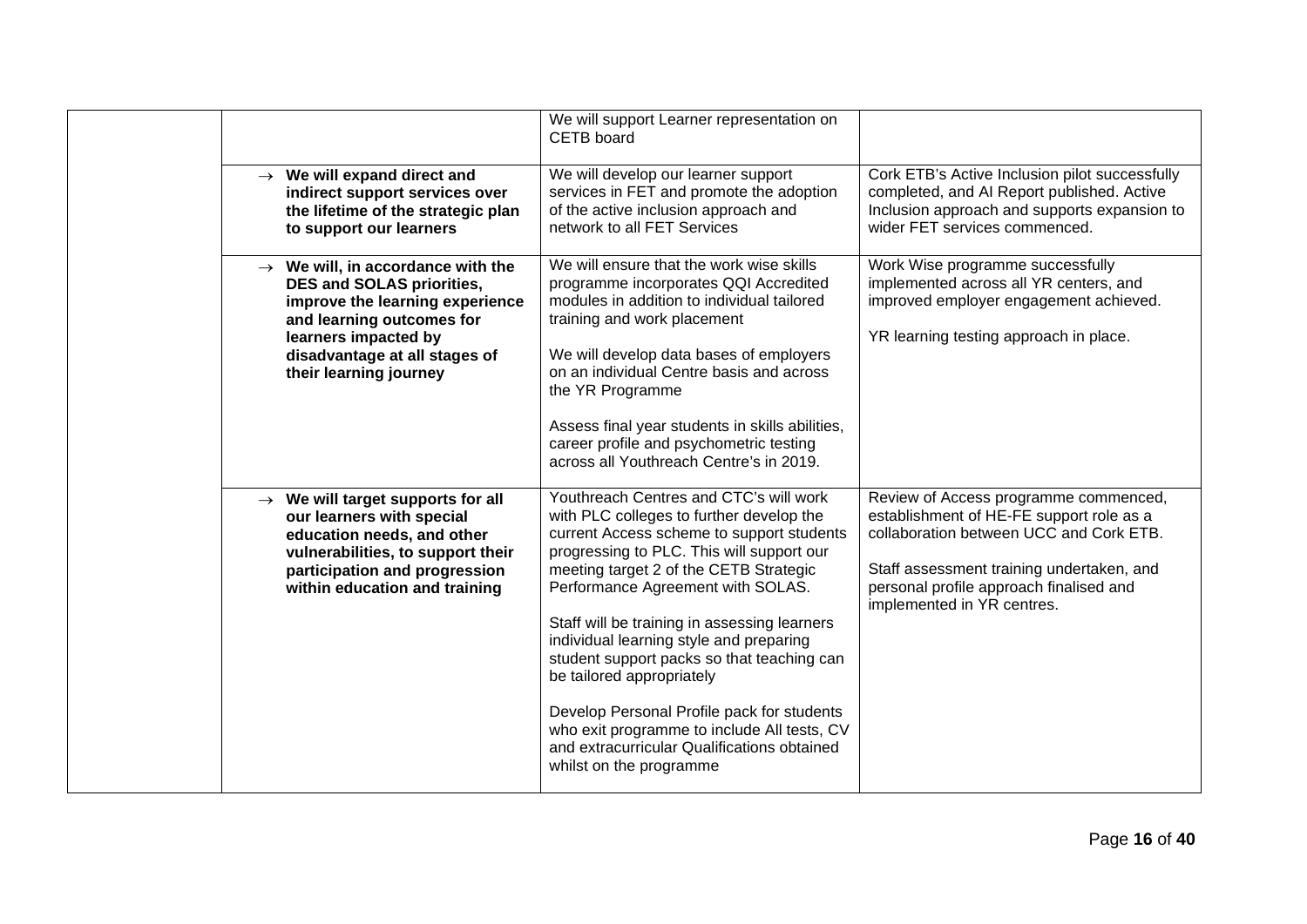| 1.2 Provide<br>excellent<br>teaching,<br>training and<br>learning for<br>all  | We will focus on the<br>$\rightarrow$<br>development of quality teaching<br>and learning as the core activity<br>of Cork ETB                                                                                                                                                                     | Increase in the number of accredited<br>programmes on offer from the literacy<br>service.<br>Continue to develop new and varied family<br>learning programmes with a particular focus<br>on unemployment blackspots (as identified<br>by the CSO).                                                                                                                                                                                                                                                                                                                                                                                                                                         | All actions achieved.                                                                                                                                                                                                                                                                                                                                |
|-------------------------------------------------------------------------------|--------------------------------------------------------------------------------------------------------------------------------------------------------------------------------------------------------------------------------------------------------------------------------------------------|--------------------------------------------------------------------------------------------------------------------------------------------------------------------------------------------------------------------------------------------------------------------------------------------------------------------------------------------------------------------------------------------------------------------------------------------------------------------------------------------------------------------------------------------------------------------------------------------------------------------------------------------------------------------------------------------|------------------------------------------------------------------------------------------------------------------------------------------------------------------------------------------------------------------------------------------------------------------------------------------------------------------------------------------------------|
|                                                                               | $\rightarrow$ We will utilise national and<br>international research to identify<br>and engage with best practice in<br>building strong communities of<br>learning, and engage with<br>national and international<br>projects and initiatives to<br>contribute positively to such<br>communities | We will where required Implement CPD<br>commitment for both technical and general<br>skills for teacher staff<br>Focus for 2019 will be to engage further<br>with one local, one national and one<br>international research project e.g.<br>Instructional Leadership Programme<br><b>NCCA Student Voice Erasmus Research</b><br>Project<br>We will engage in the promotion of the<br>Community National School Model as the<br>educational provider to build strong multi<br>denominational learning communities<br>We will actively participate in the<br>development of a FET Teacher placement<br>programme<br>Team collaboration and sharing of practice<br>through QA advisory groups | Our schools have participated in DES CPD at<br>primary and post primary level. We have been<br>proactive in engaging in additional quality CPD<br>for school leaders and teachers<br>FET teacher placement model for Teachers in<br>Industry further developed and availed of by 24<br>teachers.<br>QA advisory groups reviewed and<br>supplemented. |
| 1.3 Positive<br>learning<br>environments<br>with suitable<br><b>resources</b> | We will proactively engage and<br>negotiate with DES and SOLAS to<br>endeavour that all necessary resources,<br>both budgetary and staffing, are<br>available to Cork ETB                                                                                                                        | We continue to negotiate with DES and<br>SOLAS to ensure that all available<br>resources are explored and optimised                                                                                                                                                                                                                                                                                                                                                                                                                                                                                                                                                                        | Consultation with DES and SOLAS continued<br>during 2019 to maximise resources to support<br>delivery of services                                                                                                                                                                                                                                    |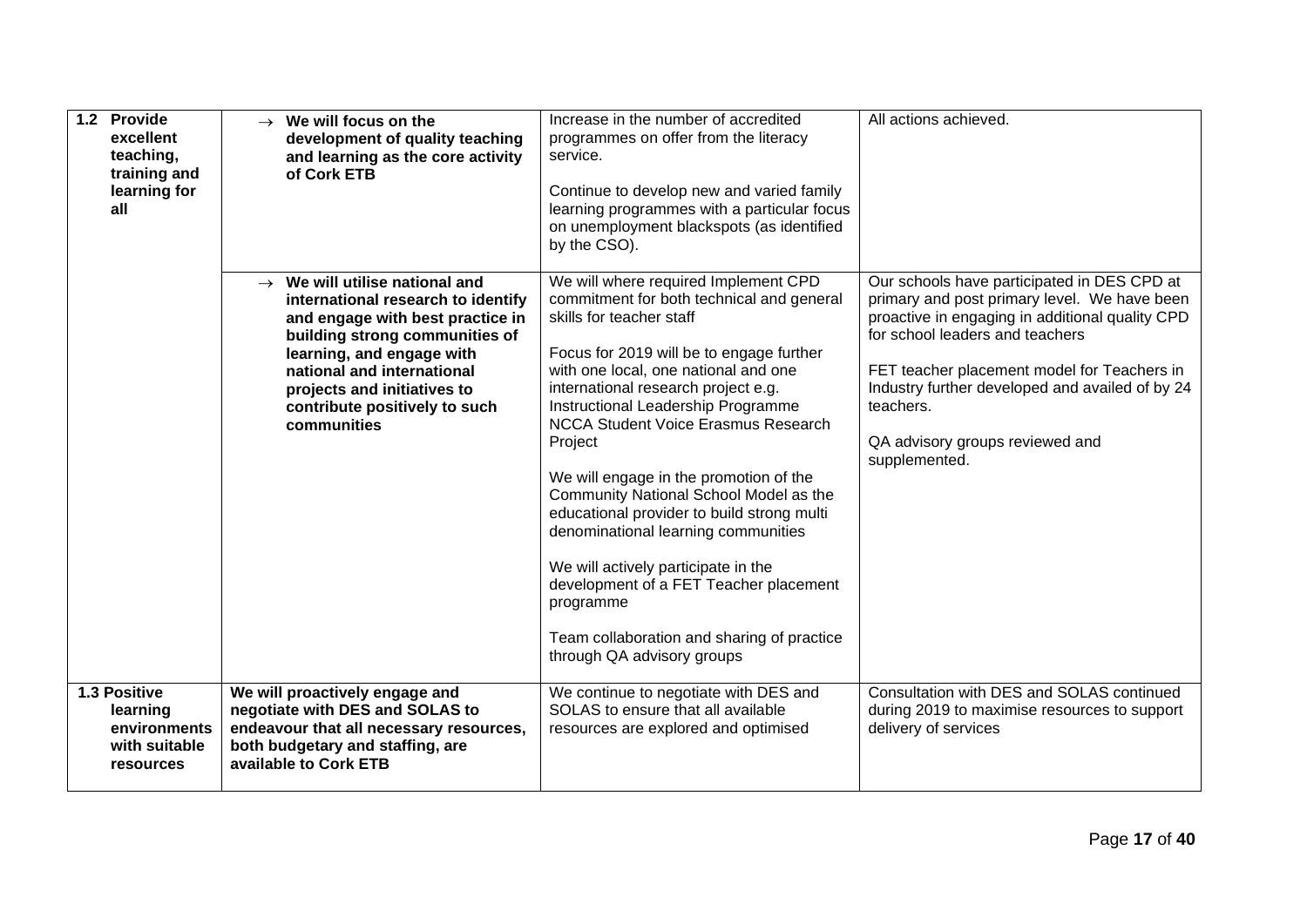| <b>1.4 Commitment</b><br>to technology-<br>enhanced                       | We will continue to review and<br>$\rightarrow$<br>invest in our ICT infrastructure                                                                                                                                                                                                                                          | WE continue to review and invest as<br>appropriate                                                                                                                                                                                                                                                                                                                                   | Review of plans take place on annual basis to<br>ensure investment is targeted and appropriate.                                                                                                                                                                                                                                                                                                       |
|---------------------------------------------------------------------------|------------------------------------------------------------------------------------------------------------------------------------------------------------------------------------------------------------------------------------------------------------------------------------------------------------------------------|--------------------------------------------------------------------------------------------------------------------------------------------------------------------------------------------------------------------------------------------------------------------------------------------------------------------------------------------------------------------------------------|-------------------------------------------------------------------------------------------------------------------------------------------------------------------------------------------------------------------------------------------------------------------------------------------------------------------------------------------------------------------------------------------------------|
| learning to<br>support<br>independent<br>and<br>collaborative<br>learning | We will develop specific<br>$\rightarrow$<br>strategies to build the capacity<br>of our schools and colleges in<br>the use of ICT as a teaching and<br>learning tool                                                                                                                                                         | We will continue to review ICT<br>Infrastructure and upgrade in line with TEL<br>Strategy action items<br>Provide training and support on assistive<br>technologies available to learners.<br>Pilot using Moodle in a Youthreach Centre.<br>Provide training in ICT for staff to support<br>the use of TEL.                                                                          | A mobile device contract was put in place in<br>2019 incorporating the provisions of mobile<br>devices as well as training in the use of<br>technology as a teaching and learning tool<br>Schools have been implementing their digital<br>learning strategy in line with national<br>requirements<br>Moodle deployed on trail basis in YR setting.<br>FET staff facilitated and supported to avail of |
|                                                                           |                                                                                                                                                                                                                                                                                                                              |                                                                                                                                                                                                                                                                                                                                                                                      | Level 7 and 8 PG TEL programmes through<br>NUIG and NCI.                                                                                                                                                                                                                                                                                                                                              |
|                                                                           | We will develop and commence<br>$\rightarrow$<br>implementation of an ICT<br><b>Strategic Plan for all our Centres.</b><br>This will take account of National<br><b>ICT Strategies for Education and</b><br>Training, including the<br><b>Technology Enhanced Learning</b><br>strategy for Further Education<br>and Training | We will finalise and adopt ICT Strategy<br>We will, in collaboration with<br>Schools/Colleges and providers of FET<br>services review and revise e-Learning plans<br>and Digital Strategies<br>We will, in collaboration with<br>Schools/Colleges and providers of FET<br>services Align remaining ICT Grant funding<br>with sustainable teaching and learning<br>technology impacts | The FET TEL Group, made up of<br>representative of the FET Colleges, Training<br>Centre and Youth reaches met on a regular<br>basis to assess and promote the use of<br>technology as a teaching and learning tool.                                                                                                                                                                                   |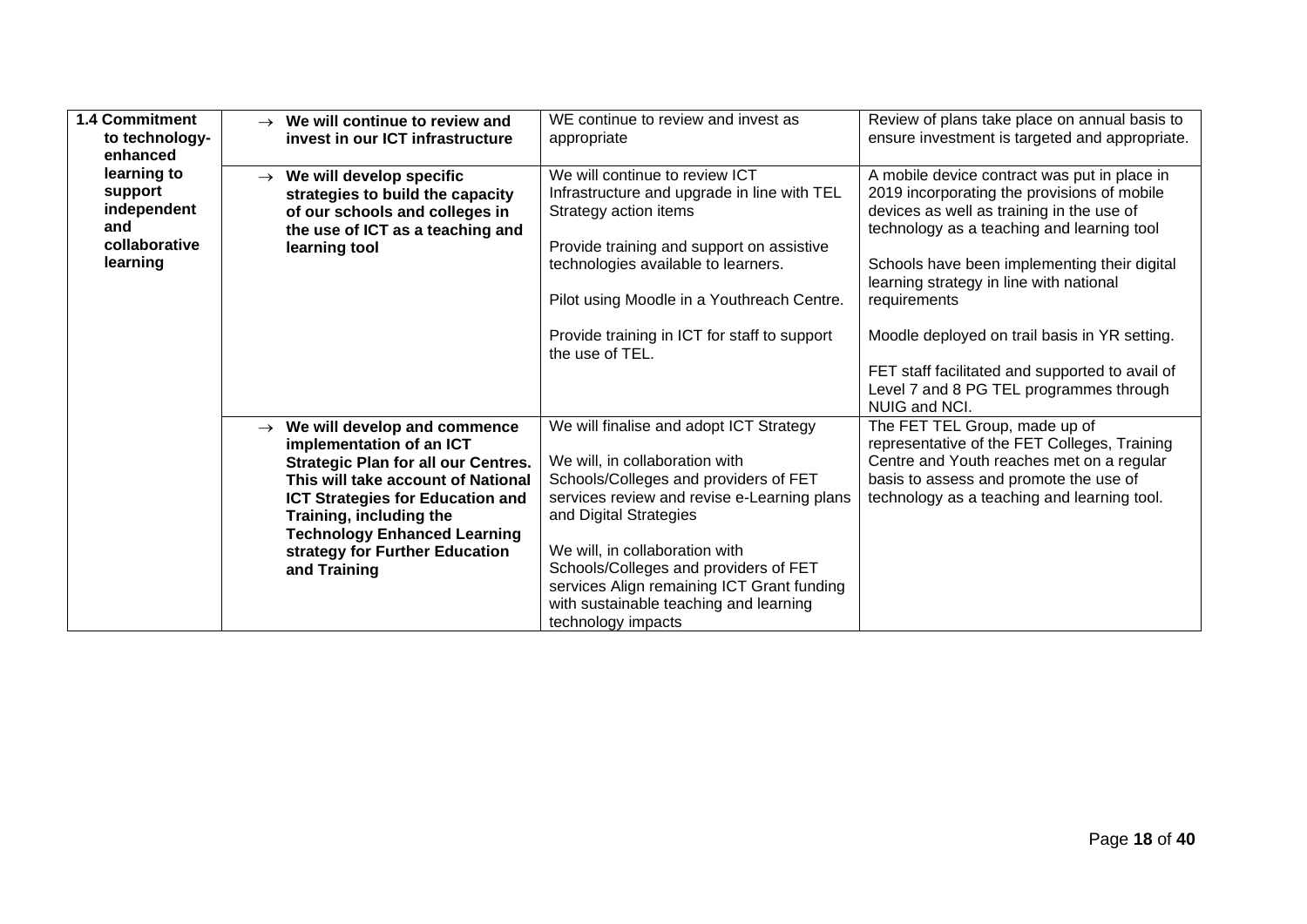# **2) Our People**

#### *Our aim is to recruit, engage and develop high quality professionals across all our services.*

Cork ETB is an organisation that embraces diversity and challenge. Our learners and our staff are at the centre of the organisation. Meeting their needs is our first priority. The culture of the organisation, as embodied in our guiding principles and values, is only possible through the engagement and commitment of our existing staff and our ability to recruit talented people.

The diversity of the service provision means that there is a range of roles within the organisation. This requires targeted initiatives in the areas of recruitment, staff development and positive workplace environments to ensure that the organisation retains high calibre staff, develop the skills of staff while at the same time developing highly effective leaders.

We recognise establishing Cork ETB as a provider of choice for learners in Cork is only possible through positive engagement with staff who believe in the principles and values of the organisation.

<span id="page-18-1"></span><span id="page-18-0"></span>

| <b>Priorities</b>                                                        | <b>Actions</b>                                                                                                                                                                                                                                        | <b>Expected outcomes for 2019</b><br>(where services on academic<br><b>year list for 2018/2019)</b>                                                                            | <b>Outcomes delivered or commenced</b><br>during 2019                                                                                                                                                       |
|--------------------------------------------------------------------------|-------------------------------------------------------------------------------------------------------------------------------------------------------------------------------------------------------------------------------------------------------|--------------------------------------------------------------------------------------------------------------------------------------------------------------------------------|-------------------------------------------------------------------------------------------------------------------------------------------------------------------------------------------------------------|
| 2.1 To attract and<br>recruit the best<br>people for the<br>organisation | We will, through active planning,<br>$\rightarrow$<br>identify the roles required within<br>the organisation and develop<br>targeted recruitment campaigns,<br>with particular focus on roles<br>where a supply skills deficit has<br>been identified | We will continue to attend at Teaching<br>Careers Fairs & develop relationship with<br>various university careers service to<br>increase information flow to M.Ed<br>students. | In 2019 Cork ETB attended two recruitment<br>fairs. An online campaign was also developed<br>and rolled out across social media platforms<br>targeting students.                                            |
|                                                                          | We will continue to review and<br>$\rightarrow$<br>develop our recruitment processes<br>and practices to ensure they are<br>flexible and attuned to the needs<br>of the organisation                                                                  | We will finalise input and testing of job<br>vacancy request system to be completed<br>in conjunction with software provider.                                                  | Changes to the online Teacher Substitution<br>panel were completed in 2019 to make the<br>system more user friendly in respect of<br>teachers registering availability and schools<br>sourcing replacements |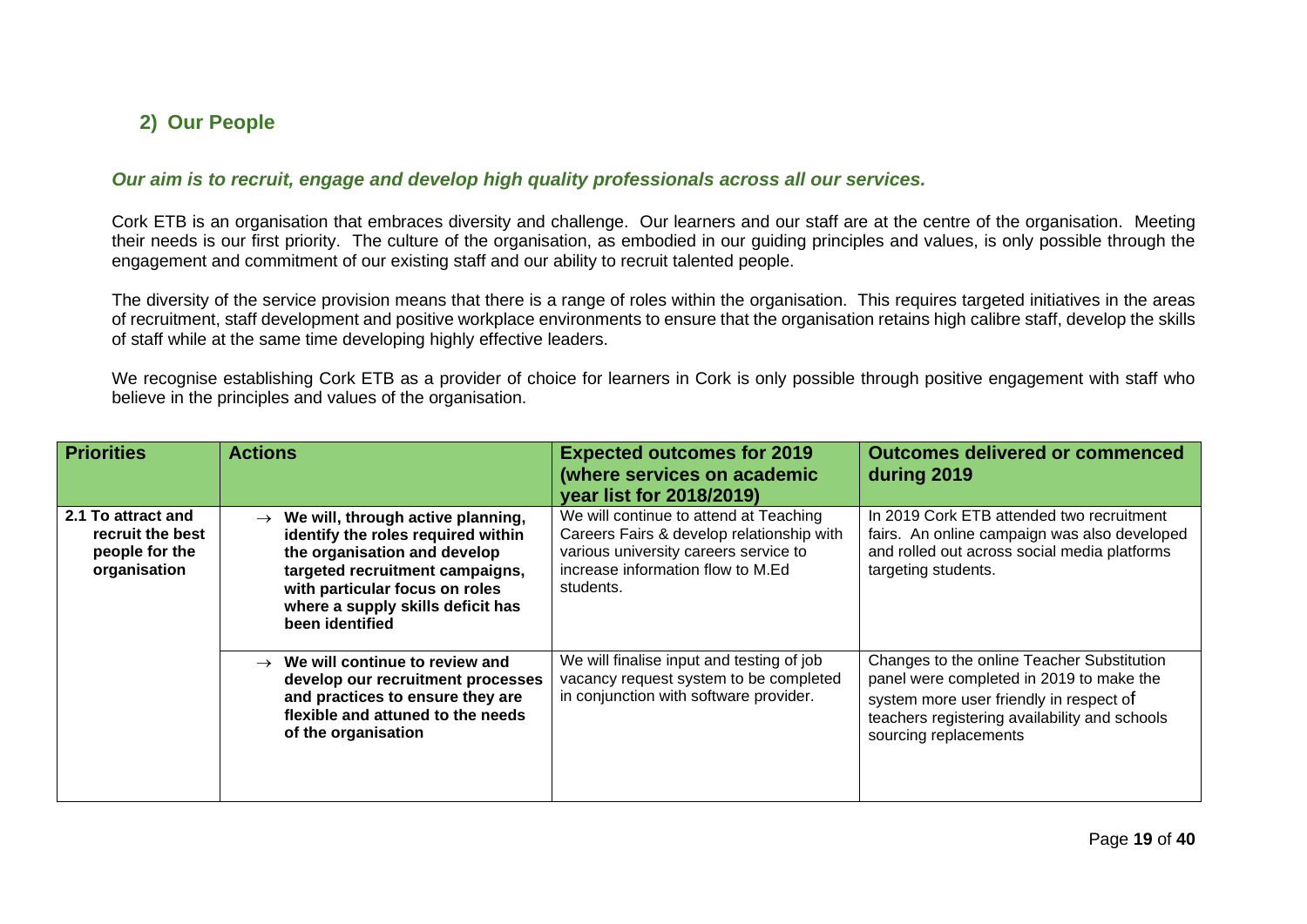|                                                                    | $\rightarrow$ We will further develop our short-<br>term staff cover systems to ensure<br>the right people are available when<br>required for the continued delivery<br>of our services                                                                   | We will finalise SOPS for the recruitment<br>of primary school teachers to support<br>Community National School in their<br>recruitment<br>Further analysis to be completed to<br>establish key sources of teacher<br>applications and improve flow of<br>candidates                                                                                                                                                                                                                                                                                                                                                                                                                                                                                                                               | Procedures were agreed with Community<br>National School Teachers.<br>Online substitution panel was reviewed and<br>upgraded with software provider to be more<br>user friendly                                                                                                                                                                                                                                                                         |
|--------------------------------------------------------------------|-----------------------------------------------------------------------------------------------------------------------------------------------------------------------------------------------------------------------------------------------------------|----------------------------------------------------------------------------------------------------------------------------------------------------------------------------------------------------------------------------------------------------------------------------------------------------------------------------------------------------------------------------------------------------------------------------------------------------------------------------------------------------------------------------------------------------------------------------------------------------------------------------------------------------------------------------------------------------------------------------------------------------------------------------------------------------|---------------------------------------------------------------------------------------------------------------------------------------------------------------------------------------------------------------------------------------------------------------------------------------------------------------------------------------------------------------------------------------------------------------------------------------------------------|
| 2.2 To support the<br>professional<br>development of<br>our people | $\rightarrow$ We will foster a culture of<br>professional development and<br>support for all staff through the<br>targeted provision of appropriate<br>learning and development<br>initiatives to improve and develop<br>their knowledge and capabilities | Develop newly established CETB Deputy<br>Principals' Forums across primary, post<br>primary and FET schools and colleges<br>Work will continue with Principals Fora,<br>FET Strategy and QA group to identify<br>appropriate learning and development<br>initiatives<br>PLC Principals will optimise participation<br>in Cork EB QA CPD programmes in<br>conjunction with FESS<br>We will continue to encourage<br>participation in learning and development<br>initiatives<br>The collaboration and sharing of best<br>practice through the use of SharePoint<br>and CETB QA advisory groups will<br>continue for the FET Sector<br>Further QA training for identified centres<br>CETB is exploring other internationally<br>recognised accreditation models with a<br>view to upskilling tutors. | A number of different groups and Fora were<br>established across the various areas, schools,<br>FET and Administration for the sharing,<br>collaboration and support of work in all centres<br>and areas of delivery.<br>The groups meet on a regular basis and<br>continue to identify and participate in various<br>initiatives to enhance CPD on an individual<br>and collective basis.<br>QA training delivered across FET services and<br>Centres. |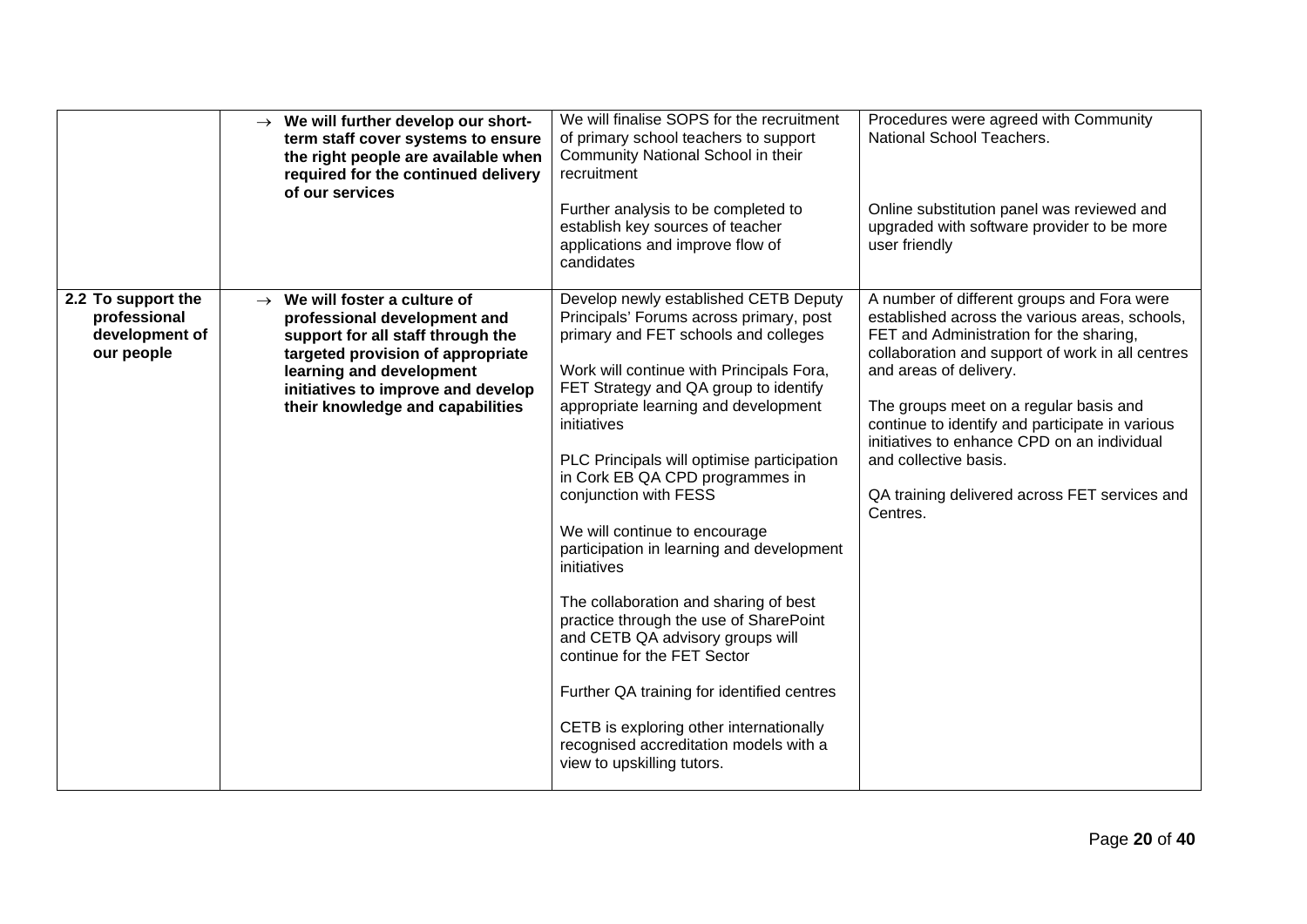|                                                                                                                                                                                        | Learning practitioners in<br>Youthreach/PLC/Cork Training Centre will<br>complete a WIT Integrating Literacy<br>module to support the integration of<br>literacy in their classes<br>Mentoring programme identified as being<br>crucial to the induction of new appointees<br>at senior management level, list of<br>mentors to be established in 2019                                                                                                                                                                                                     |                                                                                                                                                                       |
|----------------------------------------------------------------------------------------------------------------------------------------------------------------------------------------|------------------------------------------------------------------------------------------------------------------------------------------------------------------------------------------------------------------------------------------------------------------------------------------------------------------------------------------------------------------------------------------------------------------------------------------------------------------------------------------------------------------------------------------------------------|-----------------------------------------------------------------------------------------------------------------------------------------------------------------------|
| $\rightarrow$ Develop, within available<br>resources, a model of support<br>which allows for the release of<br>staff to partake of relevant and<br>appropriate CPD opportunities       | Principals will continue to seek to identify<br>aspiring leaders and encourage them to<br>avail of the national Inservice<br>programmes<br>We will continue to review arrangements<br>to ensure the support is available to allow<br>for the release of staff for relevant CPD<br>opportunities<br>We will encourage and facilitate teacher<br>participation in national networks and<br>associations<br>A programme for FET teacher industry<br>placement will be expanded<br>We will continue to support attendance at<br>events as per CETB CPD policy. | All staff were encouraged to avail of CPD<br>opportunities and where staff engaged with<br>same support was made available to ensure<br>their continued participation |
| $\rightarrow$ Develop opportunities for staff to<br>avail of work placement<br>opportunities for staff to avail of in<br>Industry / business and other<br>training / learning settings | We will continue and seek to expand work<br>placement opportunities for our staff                                                                                                                                                                                                                                                                                                                                                                                                                                                                          | Work placement opportunities for teaching<br>staff to expand their industry knowledge base<br>to support delivery of courses continued in<br>2019                     |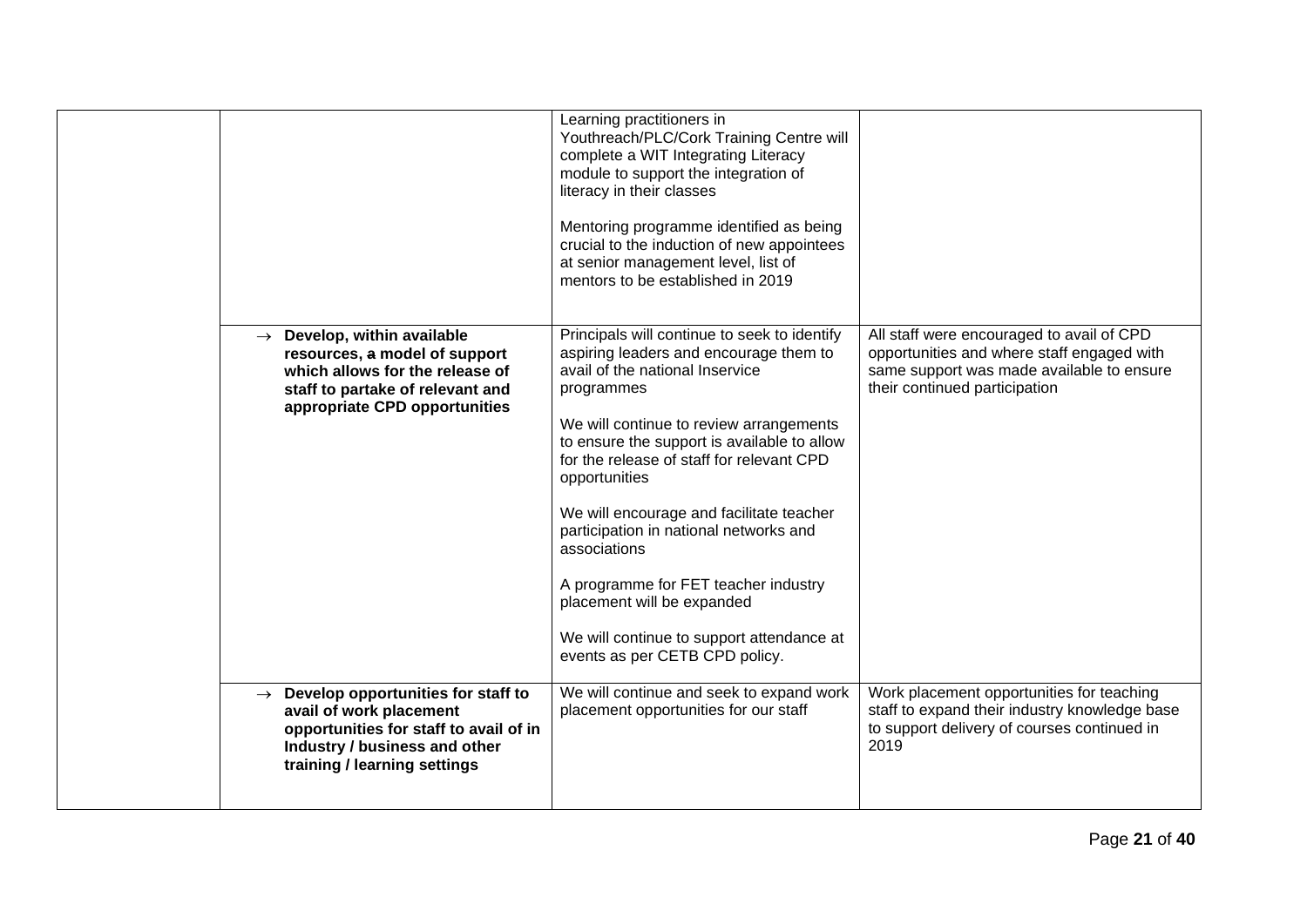| 2.3 To provide a<br>positive,<br>professional<br>and supportive<br>work<br>environment for<br>all staff | $\rightarrow$ We will develop an intranet system<br>for all staff to ensure access to<br>information by all staff                                                                                                                                                                                                                         | We will, through collaboration with all<br>Departments in Head Office, finalise<br>structure and content, with a phased go-<br>live implementation to commence by end<br>Q1<br>We will in conjunction with Corporate<br>Service continue to monitor and develop<br>site content with assistance from relevant<br>Departments<br>We will scope out Phase 2 development<br>and enhancements with a view to further<br>enhancing the system as a toolkit for staff<br>and Managers                                                                                                                                                                                                                                | The first iteration of an intranet site with<br>corporate policies and procedures in one<br>location was launched in 2019. All staff were<br>given access to same. Phase 2 development<br>commenced in 2019                                                                           |
|---------------------------------------------------------------------------------------------------------|-------------------------------------------------------------------------------------------------------------------------------------------------------------------------------------------------------------------------------------------------------------------------------------------------------------------------------------------|----------------------------------------------------------------------------------------------------------------------------------------------------------------------------------------------------------------------------------------------------------------------------------------------------------------------------------------------------------------------------------------------------------------------------------------------------------------------------------------------------------------------------------------------------------------------------------------------------------------------------------------------------------------------------------------------------------------|---------------------------------------------------------------------------------------------------------------------------------------------------------------------------------------------------------------------------------------------------------------------------------------|
|                                                                                                         | $\rightarrow$ We will further explore and<br>develop opportunities made<br>possible through the utilisation of<br>ICT capabilities, on how to provide<br>opportunities for the creation of<br>professional communities<br>amongst staff in an effort to assist<br>them to support each other in the<br>delivery of education and training | Each school keep under review their<br><b>Technology Enhanced Learning Strategy</b><br>in line with national guidelines<br>Future ICT investment in schools will<br>continue to be based on implementing this<br>strategy<br>Develop a SharePoint site for Primary and<br>Post Primary Principals with all schools on<br>a shared IT Platform i.e. Microsoft 365<br>We will provide SharePoint access to all<br>staff and encourage to use information<br>available in respect of professional and<br>personal lives<br>Develop a structured IT support and<br>guidance group with IT Department to<br>develop a co-ordinated approach to<br>school developments e.g. virtual learning<br>environments (VLE's) | The implementation of technology enhanced<br>learning continues to be developed in all areas<br>of provision.<br>Microsoft 365 was made available to all<br>schools / locations<br>Virtual learning programmes were explored<br>and moodle was further populated for FET<br>delivery. |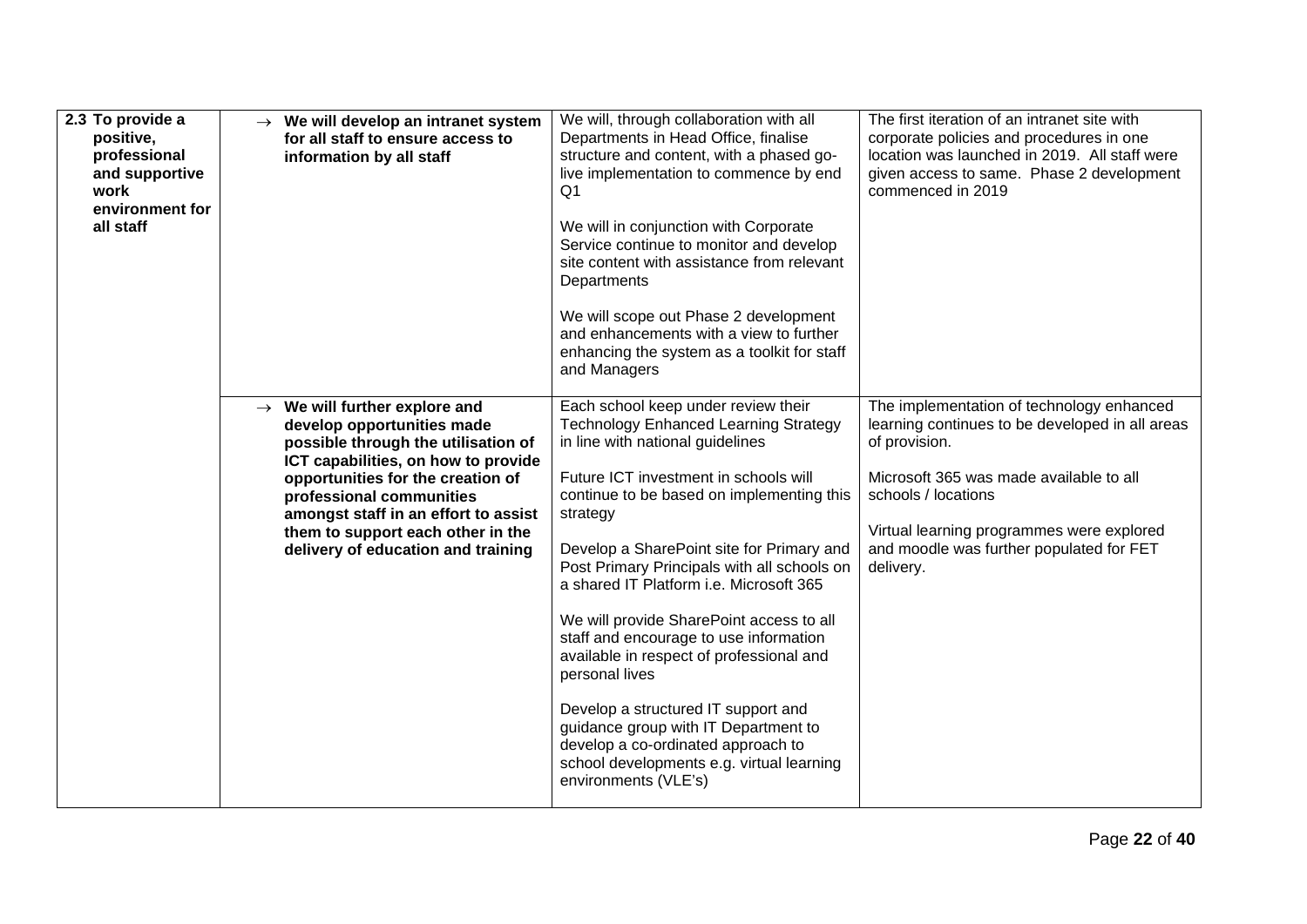| $\rightarrow$ We will target specific initiatives to<br>promote staff wellbeing and<br>encourage the positive<br>engagement of our staff<br>throughout the organisation | Explore the option of professional<br>supervision and reflective practice<br>supports for staff.<br>Promote staff wellbeing in centres. | Staff well-being initiatives were supported at<br>school/centre level |
|-------------------------------------------------------------------------------------------------------------------------------------------------------------------------|-----------------------------------------------------------------------------------------------------------------------------------------|-----------------------------------------------------------------------|
|                                                                                                                                                                         | We will further explore with HSA the<br>possibility of implementing a "Work<br>Positive" pilot.                                         |                                                                       |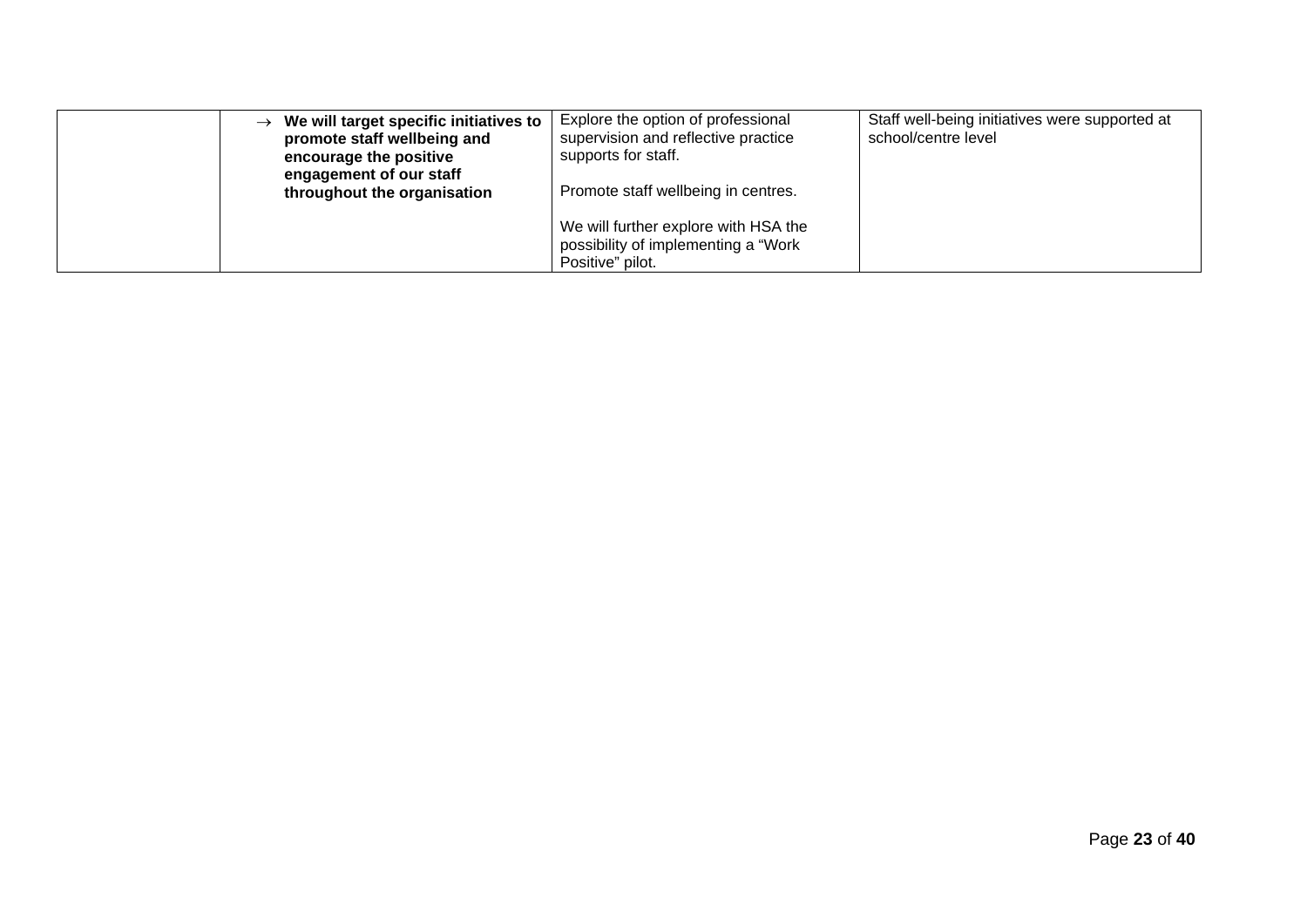# **3) Our Services**

*Our aim is to deliver high quality, appropriate and relevant education and training programmes in a variety of environments and settings across primary, post primary, further education and training where high-quality teaching and learning are at the centre of all activities, with a focus on access, transfer and progression.*

Cork ETB provides a range of services spanning Community National Schools, Post Primary, Further Education and Training as well as administrative support. A full range of our services and programmes are outlined in pages 7 to 13.

<span id="page-23-1"></span><span id="page-23-0"></span>

| <b>Priorities</b>                                                                                                  | <b>Actions</b>                                                                                                                            | <b>Expected outcomes for 2019 (where</b><br>services on academic year list for<br>2018/2019)                                                                 | <b>Outcomes delivered or</b><br>commenced during 2019                                                                                                                                       |
|--------------------------------------------------------------------------------------------------------------------|-------------------------------------------------------------------------------------------------------------------------------------------|--------------------------------------------------------------------------------------------------------------------------------------------------------------|---------------------------------------------------------------------------------------------------------------------------------------------------------------------------------------------|
| 3.1 Seek to develop<br>and promote<br>the Community<br><b>National School</b><br>model of<br>primary<br>education. | $\rightarrow$ We will develop our existing CNS<br>schools as models of best<br>practice                                                   | We continue to support and promote ETB<br>schools as models of best practice and will<br>commence a specific publicity campaign to<br>raise public awareness | A targeted publicity campaign was<br>undertaken to promote our Community<br>National Schools as a provider of choice for<br>parents took place in 2019 across all social<br>media platforms |
|                                                                                                                    | $\rightarrow$ We will seek opportunities to<br>increase the number of<br><b>Community National Schools</b><br>under the aegis of Cork ETB | We will engage in competitions for new<br>schools in Cork                                                                                                    | Engaged in a competition for Carrigaline,<br>Co. Cork                                                                                                                                       |
| 3.5 FET Programme<br><b>Review and</b><br><b>Development</b>                                                       | We will develop and implement<br>$\rightarrow$<br>an integrated FET planning<br>process that ensures that the                             | We will develop a new Manufacturing Operator<br>Traineeship in 2019                                                                                          | Traineeships developed and made<br>available to prospective learners.                                                                                                                       |
|                                                                                                                    | needs of local communities,<br>learners and employers are<br>identified and responded to in an                                            | A Review of existing software courses will take<br>place in 2019                                                                                             | 3 new apprenticeships in ICT area<br>commenced                                                                                                                                              |
|                                                                                                                    | appropriate and timely manner in<br>line with the requirement and<br>priorities of the FET Strategy                                       | We will implement SOLAS "Skill to Advance"<br>programme and related training programmes                                                                      | Skills to Advance initiative adopted,<br>provision under the initiative made available<br>to employees and companies seeking                                                                |
|                                                                                                                    |                                                                                                                                           | New culinary and hospitality training and<br>apprenticeship facility will be set up in<br>Westside Business Centre during 2019                               | upskilling/retraining opportunities.<br>Hospitality training centre largely completed<br>and open for Commis Chef apprenticeship                                                            |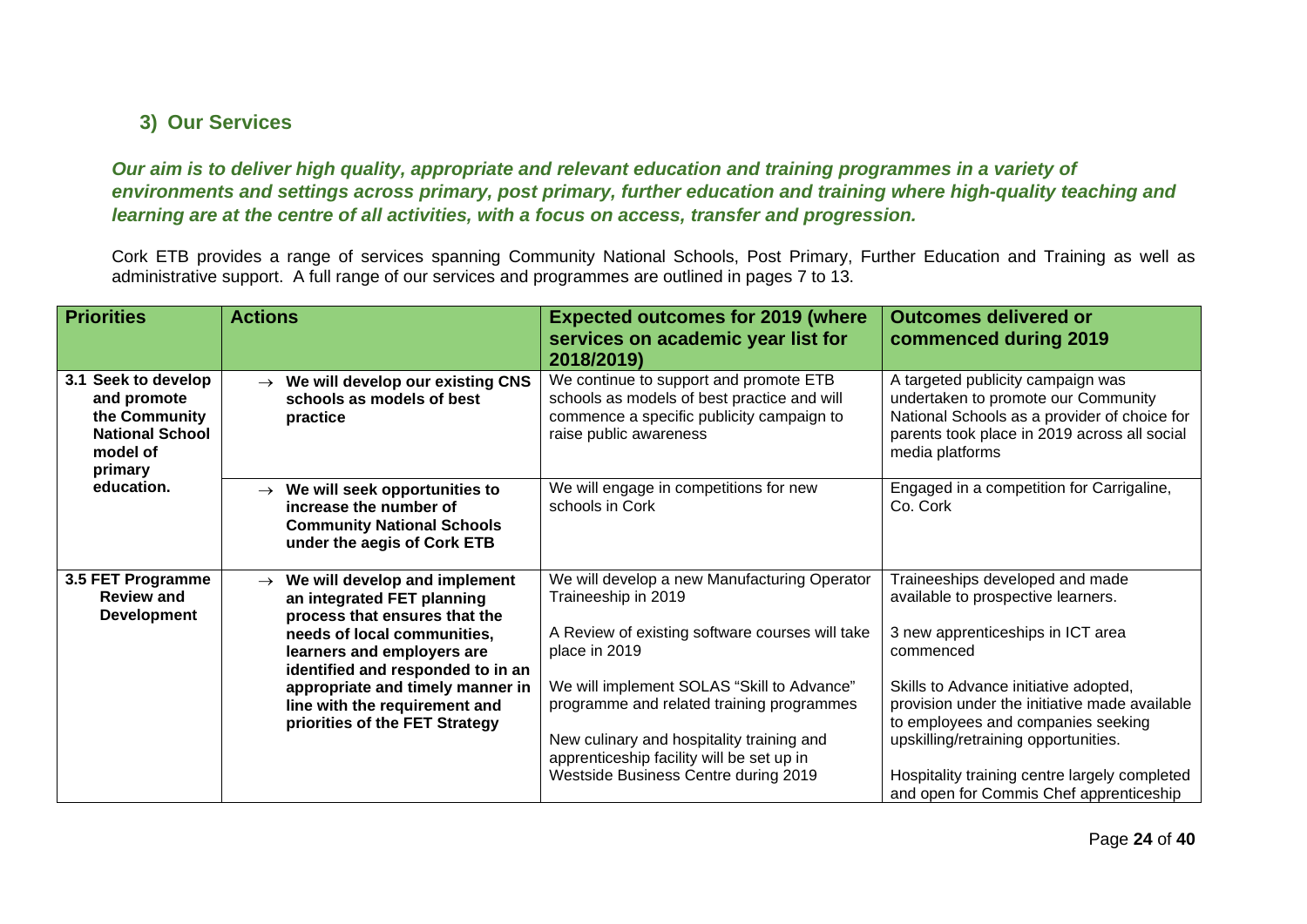|                                                                                                                                                                                            |                                                                                                                                                                                                                   | A further mapping of progression routes, for<br>participants from CE programmes, will be<br>included on 2019/2020 plans to ensure<br>compatibility with other Cork FET provisions                                                                                                                                                                                                  | and elements of Level 5 culinary skills and<br>hospitality PLC programmes. Finalsiation of<br>facilities commenced.<br>Progression route mapping commenced as<br>part of local planning process. |
|--------------------------------------------------------------------------------------------------------------------------------------------------------------------------------------------|-------------------------------------------------------------------------------------------------------------------------------------------------------------------------------------------------------------------|------------------------------------------------------------------------------------------------------------------------------------------------------------------------------------------------------------------------------------------------------------------------------------------------------------------------------------------------------------------------------------|--------------------------------------------------------------------------------------------------------------------------------------------------------------------------------------------------|
| 3.5 Develop and<br>promote the<br>provision of<br>youth services                                                                                                                           | $\rightarrow$ We will develop the role of Cork<br>ETB as the agent for Youth<br>Services operating in<br>collaboration and consultation<br>with the Department of Youth<br>and Child Affairs                      | Transitioning to new funding scheme in 2019<br>Redesignated youth project approved in 2018<br>and new West Cork Service to commence Q1<br>2019                                                                                                                                                                                                                                     | Cork ETB Youth Services have engaged<br>extensively with the planning and<br>preparation for the revised funding scheme<br>roll out.<br>West Cork service commenced.                             |
|                                                                                                                                                                                            | $\rightarrow$ We will support the provision,<br>development and assessment of<br>youth work services in Cork<br>through the provision of<br>appropriate targeted resources                                        | Cork ETB are commissioned to conduct local<br>areas profiles for a County/City profile, this<br>work will commence in Jan-April 2019<br>Register of Youth Clubs eligible to receive<br>Youth Club Grant will be updated in 2019                                                                                                                                                    | All actions completed.                                                                                                                                                                           |
| 3.6 To enhance<br>social and<br>economic<br>cohesion in our<br>learners'<br>communities<br>through the<br>provision of<br>relevant<br>knowledge and<br>skills for<br>lifelong<br>learning, | $\rightarrow$ We will actively assist learners in<br>the process of returning to<br>learning by ensuring courses<br>and appropriate supports are<br>provided which support and<br>encourage learner participation | FET Colleges will put in place common<br>attendance polices and entry interview<br>procedures for learners<br>We will provide training in active teaching and<br>learning, integrating literacy and cross<br>curricular planning to support learner<br>participation<br>We will participate in DEASP local events<br>targeting young people in line with government<br>initiatives | All actions being progressed.                                                                                                                                                                    |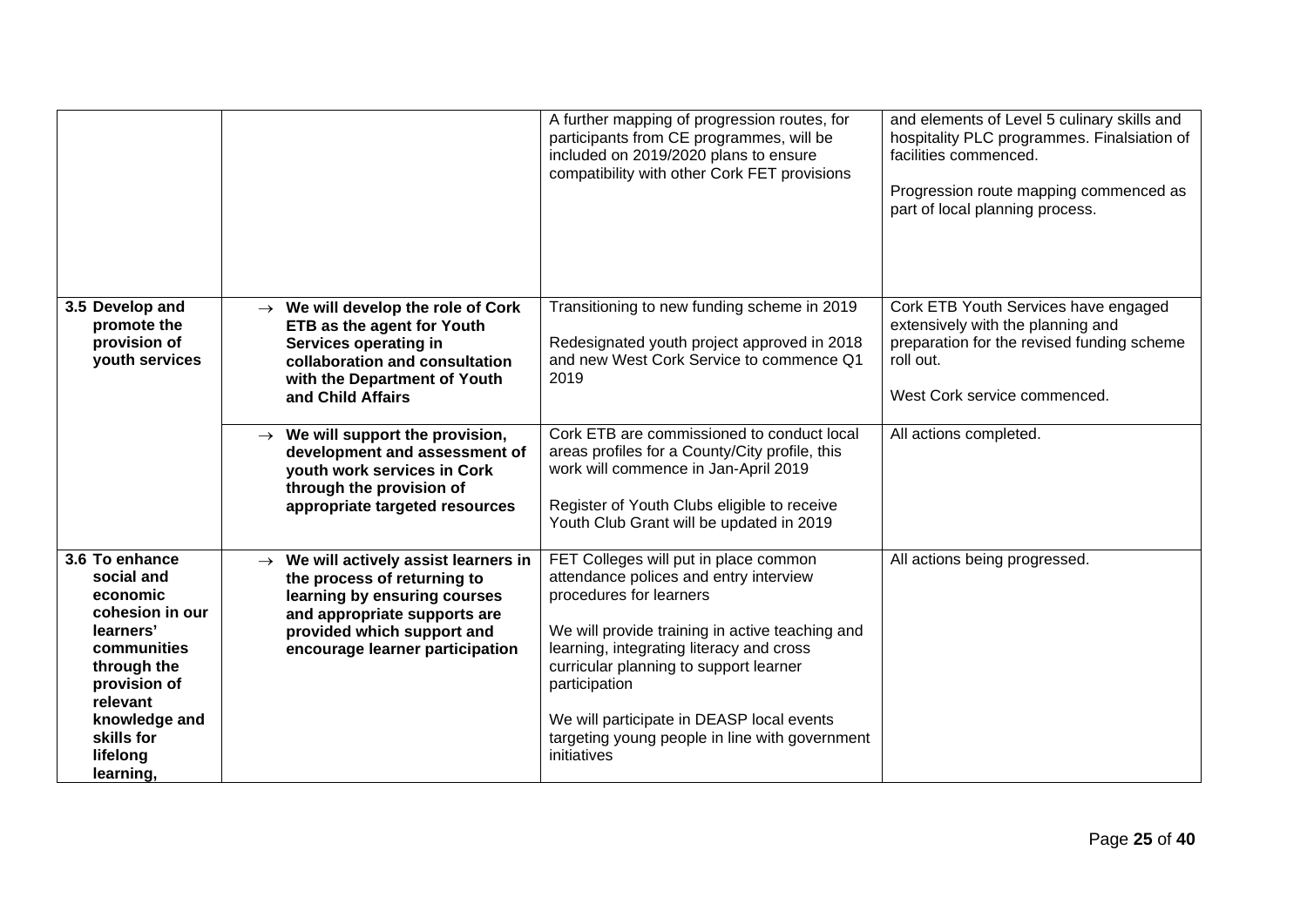| personal<br>development,<br>progression<br>and<br>employment |                                                                                                                                                     | Adult Guidance Counsellors will set in place<br>structures to comply with additional<br>requirements to support asylum seekers<br>relating to the Labour Market Access Provision<br><b>Directive</b> |                       |
|--------------------------------------------------------------|-----------------------------------------------------------------------------------------------------------------------------------------------------|------------------------------------------------------------------------------------------------------------------------------------------------------------------------------------------------------|-----------------------|
|                                                              | $\rightarrow$ We will promote, develop and<br>manage the Apprenticeship and<br>Traineeship programmes to<br>ensure training meets industry<br>needs | New apprenticeships will be introduced in<br>2019;<br><b>ICT Network Engineer</b><br><b>ICT Cyber Security</b><br>Commis Chef                                                                        | All actions completed |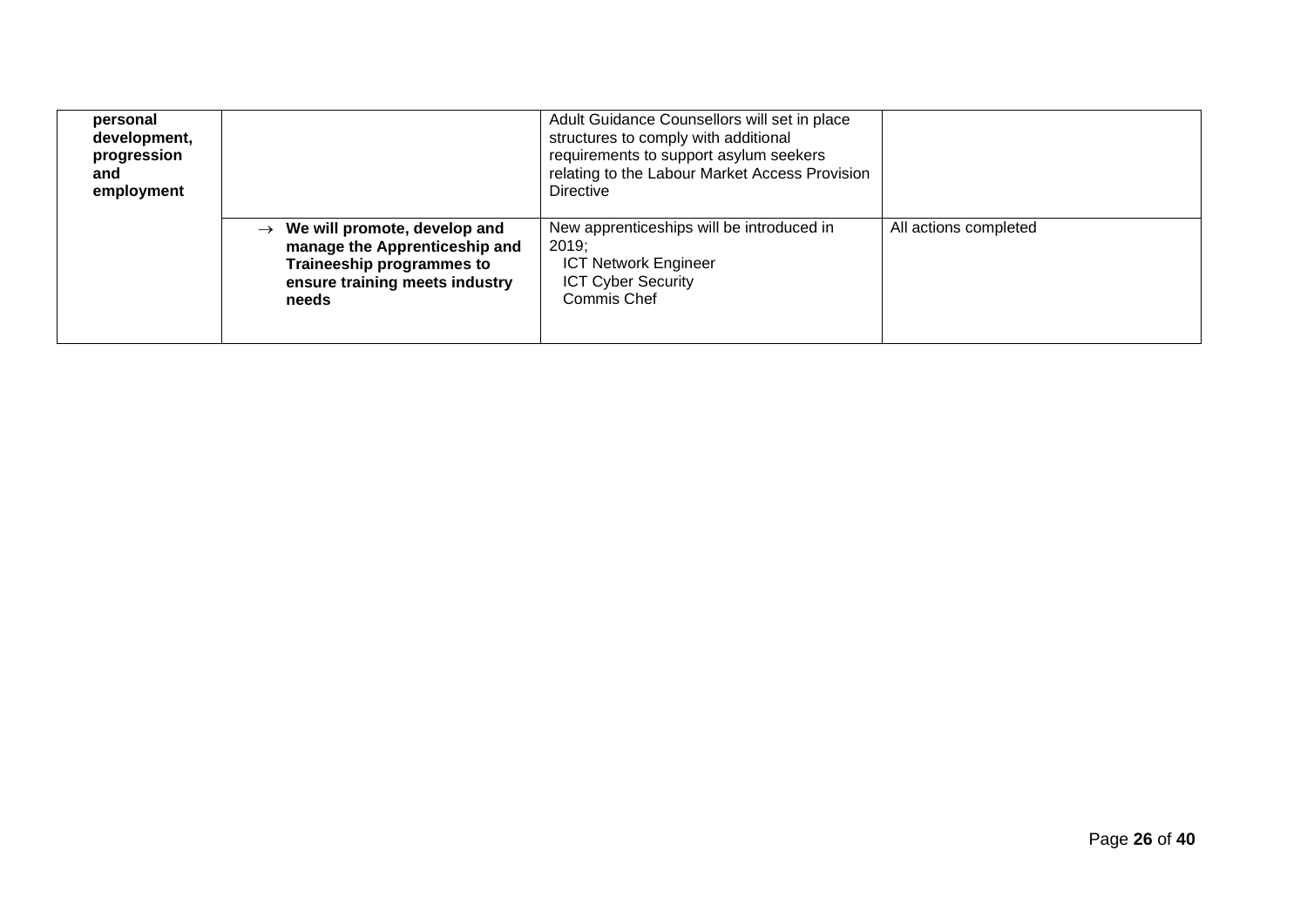# **4) Our Organisation**

*Our aim is to enhance the profile of the organisation through the delivery of effective and efficient services to support our education and training provision.*

Cork ETB is committed to the continuous review and monitoring of its structures, governance and infrastructure. We aim to foster a culture of improvement in order to have an organisation which operates effectively and efficiently in the delivery of its services.

There are several elements that will be focused on over the lifetime of the statement, in particular new school builds, regulatory compliance, accountability, Scéim na dTeangacha Gaeilge Oifigiúla, marketing, communication and strategic partnerships.

The enhancement of the organisation's ability to drive efficiencies will be driven by the staff who are central to the delivery of services. However, it will also be driven by serving, supporting and partnering with a range of stakeholders in order to enhance the profile of the organisation.

<span id="page-26-1"></span><span id="page-26-0"></span>

| <b>Priorities</b>                                                                                                             | <b>Actions</b>                                                                                                                                                                                                                                                                                                                                                                                                                                                     | <b>Expected outcomes for 2019</b><br>(where services on academic year<br>list for 2018/2019)                                                                  | <b>Outcomes delivered or</b><br>commenced during 2019                                                                                                                                                                                                                                                                    |
|-------------------------------------------------------------------------------------------------------------------------------|--------------------------------------------------------------------------------------------------------------------------------------------------------------------------------------------------------------------------------------------------------------------------------------------------------------------------------------------------------------------------------------------------------------------------------------------------------------------|---------------------------------------------------------------------------------------------------------------------------------------------------------------|--------------------------------------------------------------------------------------------------------------------------------------------------------------------------------------------------------------------------------------------------------------------------------------------------------------------------|
| 4.1 To ensure an<br>appropriate<br>infrastructure is<br>developed to<br>make the best<br>use of available<br><b>resources</b> | To bring approved new school<br>$\rightarrow$<br>building and school extension<br>projects to completion by the<br>earliest dates possible, major<br>projects include:<br>Coláiste an Chraoibhín,<br>Fermoy<br><b>St. Colman's Community</b><br><b>College, Midleton</b><br><b>Carrigaline Education Campus</b><br>3.<br><b>Clonakilty Community College</b><br>Davis College, Mallow.<br>Scoil Chlíodhna, CNS,<br>6.<br><b>Carrigtwohill (temporary</b><br>accom) | We will continue to be proactive in pursuing<br>the delivery of completion dates by with the<br>DES and other parties<br>Works continues in progressing works | Work continued during 2019 to deliver on<br>completion dates. The following builds were<br>completed in 2019:<br>1. Coláiste an Chraoibhin, Fermoy<br>extension<br>Scoil Chliodhna, CNS Carrigtwohill,<br>additional temporary accommodation<br>3. Carrigtwohill Community College<br>additional temporary accommodation |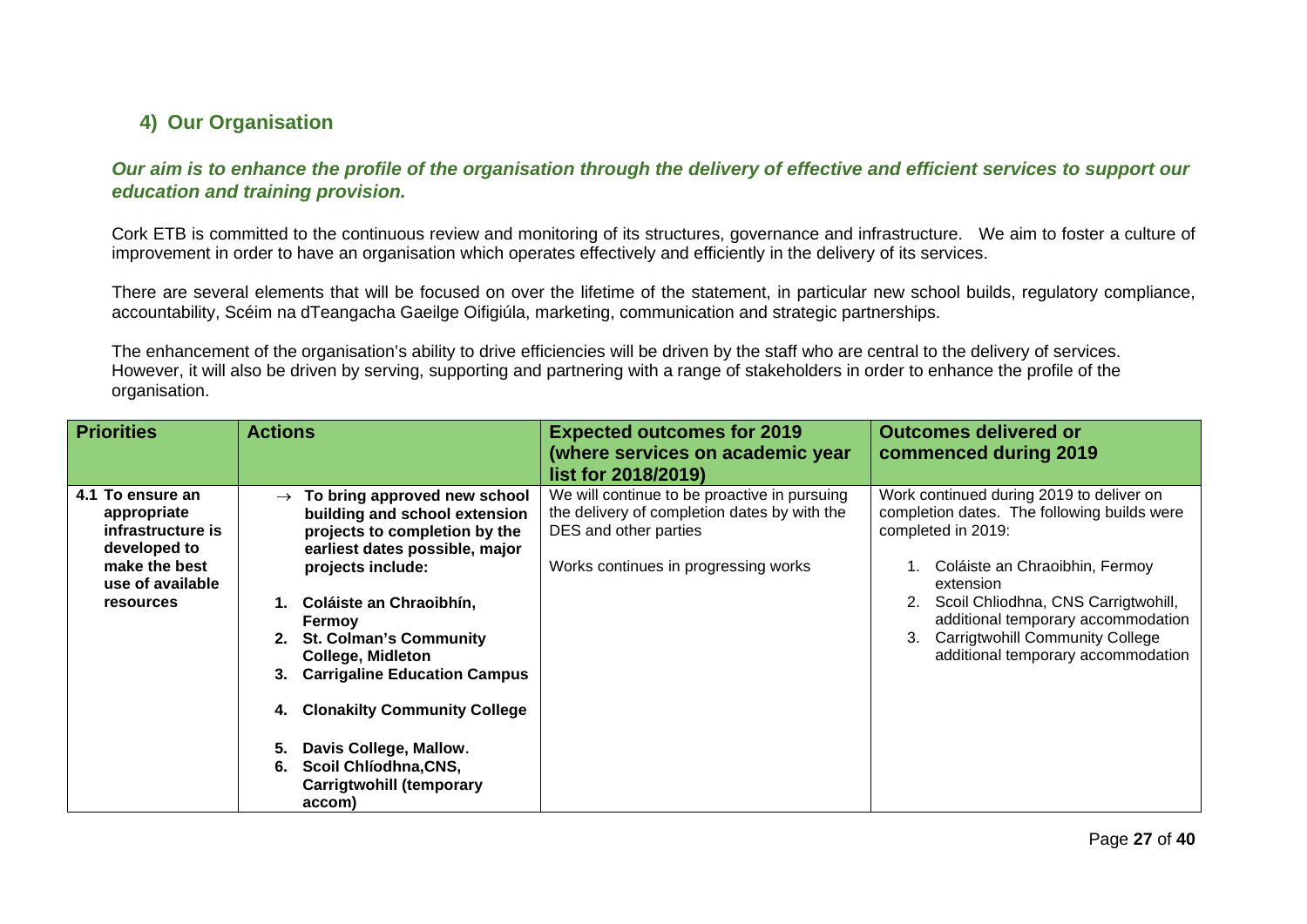| 7. Carrigtwohill Community<br>College (temporary accom)                                                                                                                                                                                                                                                                                                                                     |                                                                                                                                                                                                                                                                                                                                                                                                                                                     |                                                                                                                                                                                                                                                                                                                                                                          |
|---------------------------------------------------------------------------------------------------------------------------------------------------------------------------------------------------------------------------------------------------------------------------------------------------------------------------------------------------------------------------------------------|-----------------------------------------------------------------------------------------------------------------------------------------------------------------------------------------------------------------------------------------------------------------------------------------------------------------------------------------------------------------------------------------------------------------------------------------------------|--------------------------------------------------------------------------------------------------------------------------------------------------------------------------------------------------------------------------------------------------------------------------------------------------------------------------------------------------------------------------|
| $\rightarrow$ To pursue approval for further<br>major capital projects<br>identified as part of the<br>Government's 2016 to 2021<br><b>Major Capital Investment in</b><br><b>School Building Plan, such</b><br>projects include:<br>1. Carrignafoy Community<br>College, Cobh<br>2. Coachford College<br>3. Coláiste Choilm, Ballincollig<br>4. Coláiste Ghobnatan, Baile<br><b>Mhuirne</b> | We will continue to progress approval for<br>identified projects                                                                                                                                                                                                                                                                                                                                                                                    | Approval was granted for the following<br>projects:<br>1. Carrignafoy Community College,<br>Cobh - extension<br>2. Coachford College - new school<br>3. Colaiste Ghobnatan, Baile Mhuire -<br>extension.<br>4. Carrigtwohill Community College -<br>additional temporary accommodation<br>5. Scoil Chliodhna, CNS, Carrigtwohill -<br>additional temporary accommodation |
| $\rightarrow$ We will continue to identify<br>priorities for new buildings,<br>extensions and/or<br>improvements to existing<br>buildings and to proactively<br>seek the necessary resources<br>to deliver same                                                                                                                                                                             | We will continue to review the priority needs<br>of all property with a view to establishing a<br>plan for refurbishment of older building                                                                                                                                                                                                                                                                                                          | An application was submitted to DES for<br>additional accommodation as follows:<br>1. Colaiste Mhuire Buttevant (additional<br>accom)<br>2. Coachford College - (temporary<br>accommodation)                                                                                                                                                                             |
| $\rightarrow$ We will continue to review ICT<br>systems to ensure that they<br>are appropriate, fit for<br>purpose, secure and deliver<br>efficiencies for all users                                                                                                                                                                                                                        | We will continue to engage with external<br>software providers, DES / PMO and SOLAS<br>to further enhance and develop fit for<br>purpose IT systems<br>We will continue to roll out appropriate<br>software systems to all areas of the<br>organisation to ensure efficiencies are<br>delivered for all users<br>We will continue our active engagement with<br>national projects and support their<br>implementation e.g. shared payroll services, | Cork ETB continued to review ICT systems to<br>ensure that they are fit for purpose.<br>Systems under review in 2019 were;<br>Office 365<br>$\bullet$<br>Sharepoint<br>Moodle<br>$\bullet$<br><b>CORE</b><br>$\bullet$<br><b>DCS</b><br>$\bullet$<br><b>Property Register</b>                                                                                            |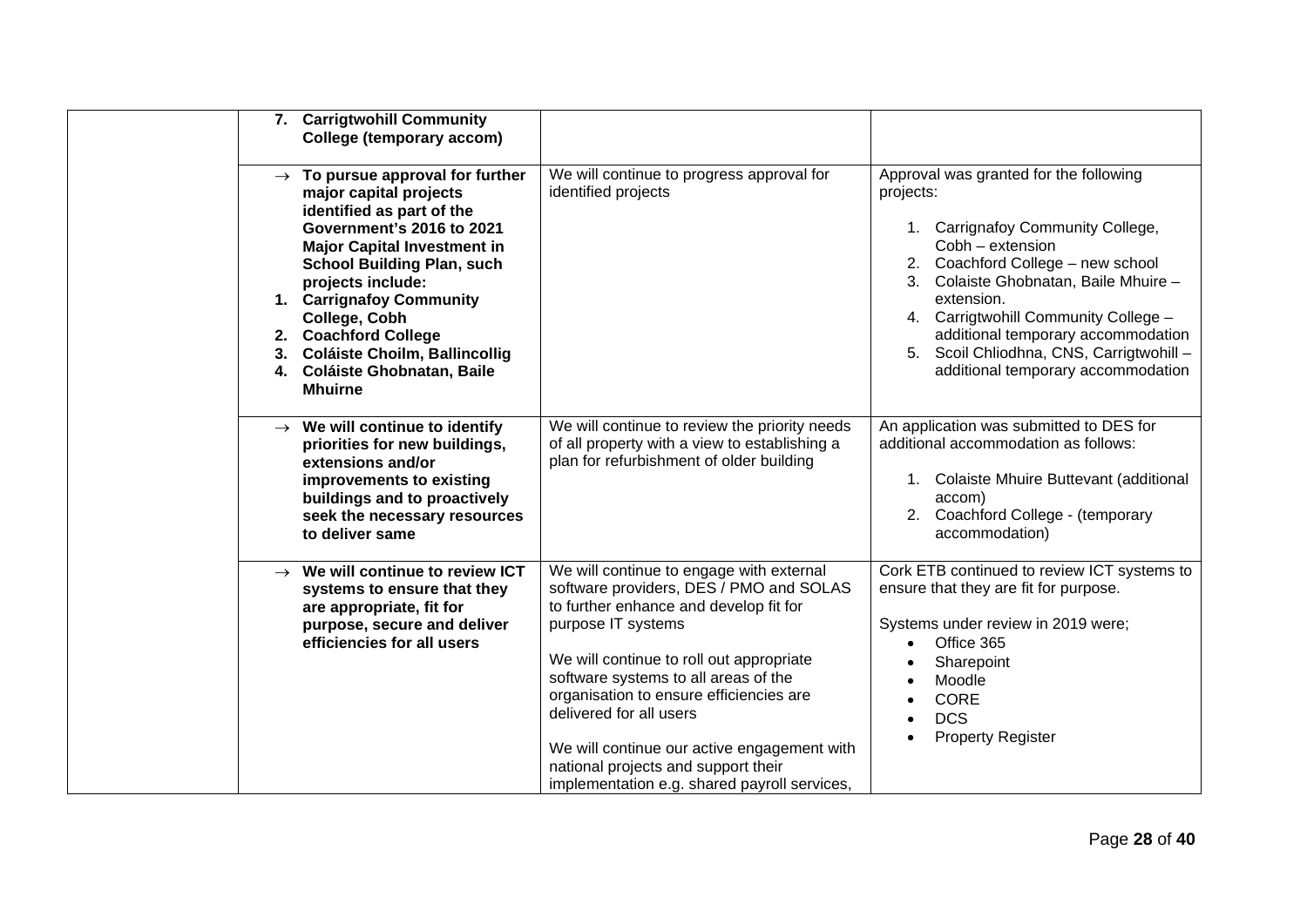|                                                                                                               |                                                                                                                                                                                                                                                                                   | financial services, school management<br>system                                                                                                                                              | Cork ETB also engaged proactively with<br>ESBS shared services during 2019 for all<br>projects                                                                               |
|---------------------------------------------------------------------------------------------------------------|-----------------------------------------------------------------------------------------------------------------------------------------------------------------------------------------------------------------------------------------------------------------------------------|----------------------------------------------------------------------------------------------------------------------------------------------------------------------------------------------|------------------------------------------------------------------------------------------------------------------------------------------------------------------------------|
| 4.2 To continue to<br>develop an<br>organisational<br>structure which<br>supports Cork<br><b>ETB services</b> | $\rightarrow$ Continue to develop and<br>enhance governance<br>structures across the<br>organisation in line with the<br><b>Code of Practice for the</b><br>Governance of ETBs and in<br>accordance with best ethical<br>standards                                                | We will adopt and support our services in the<br>implementation of the new 2019 Code of<br>Governance                                                                                        | Code of Governance 2019 was adopted by<br>the Board of CETB, reviewed and<br>implementation progressed.                                                                      |
|                                                                                                               | $\rightarrow$ Continue to review Cork ETB<br>structures to ensure that<br>services are delivered in a cost<br>efficient, effective and<br>compliant manner                                                                                                                        | We will actively engage with the Payroll<br>Shared Services Project to ensure that Cork<br>ETB receives a product that is fit for purpose<br>and will ensure business continuity             | Cork ETB engaged proactively at national<br>level with respective parties to ensure<br>readiness for payroll shared services.                                                |
|                                                                                                               | $\rightarrow$ Continue to review and<br>develop good governance<br>structures and processes in<br>line with the identified<br>requirements from our<br><b>Executive Self Evaluation and</b><br>in preparation for Statutory<br><b>Review in Further Education</b><br>and Training | We continue to review structures and<br>processes                                                                                                                                            | Work on the Executive Self Evaluation was<br>completed in 2019 with initial scoping and<br>planning for the Statutory Review in Further<br>Education and Training commenced. |
| 4.3 Support ethical<br>governance to<br>ensure<br>accountability<br>and value for<br>money                    | $\rightarrow$ We will continue to develop<br>and monitor our processes to<br>ensure compliance with<br>statutory and regulatory<br>requirements                                                                                                                                   | A national project for the development of a<br>Health and Safety manual for the sector will<br>be completed by end Q2 with an<br>implementation phase to commence<br>immediately thereafter. | A suite of Health & Safety Templates were<br>drawn up for sector during 2019                                                                                                 |
|                                                                                                               |                                                                                                                                                                                                                                                                                   | New revised SLA's will be introduced during<br>Q1 supported by a central register to assist<br>with the monitoring of same to ensure<br>compliance with terms of SLA                         | New SLA's fully implemented in 2019                                                                                                                                          |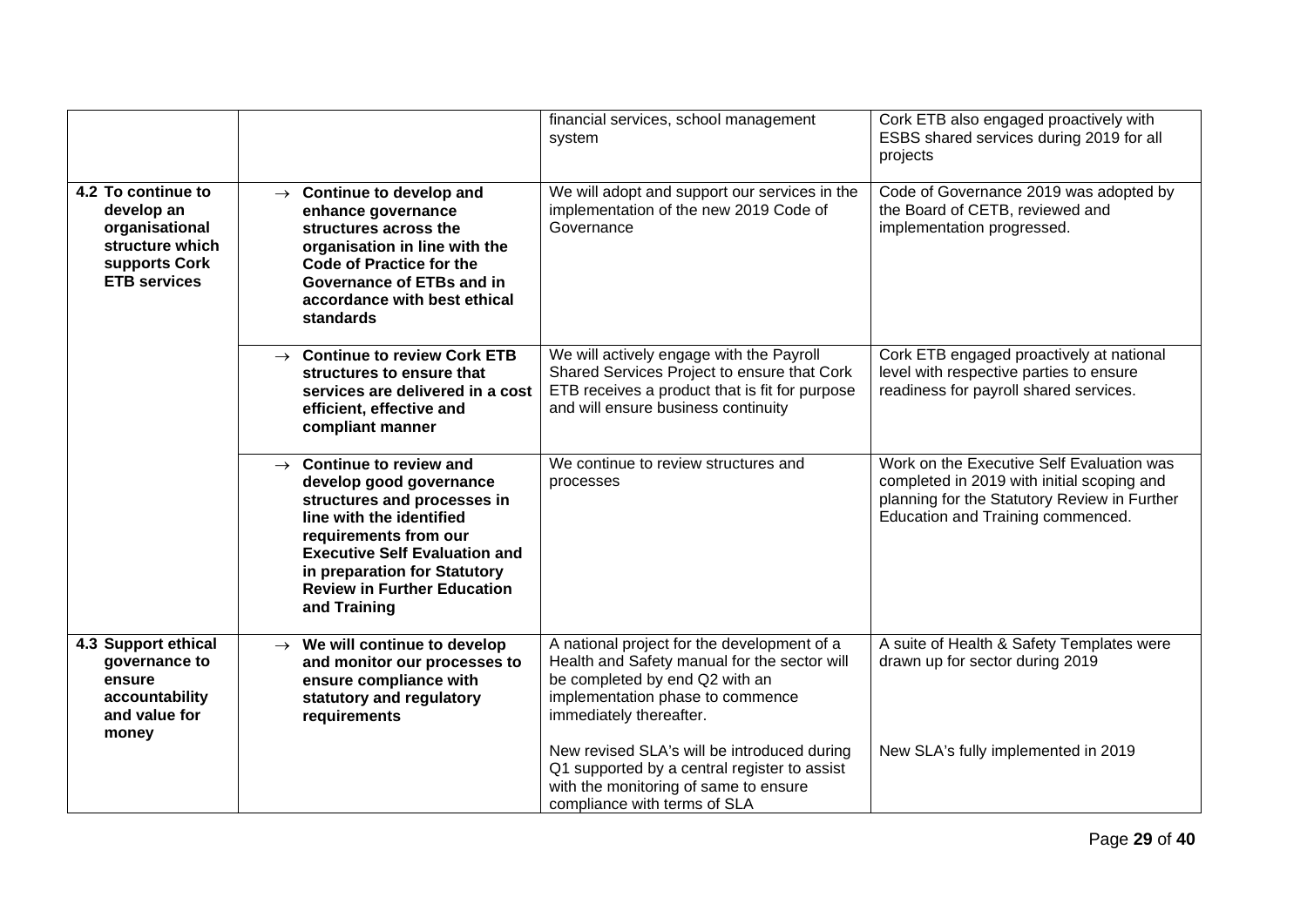|                                                                     |               | $\rightarrow$ Enhance management<br>accounting and financial<br>reporting systems to support<br>improved decision making in<br><b>Education and Training</b><br><b>Services</b>                                                               | We will complete a full roll out of Purchasing<br>Cards in 2019                                                                                                                                                                                                                                                                                                                                                                                                                                                                               | Phase 1: Roll out of purchasing cards<br>completed in 2019 for schools.<br>Phase 2: To commence Q2 2020 for other<br>centres.<br>Training was provided to all relevant<br>personnel                                                                                                                        |
|---------------------------------------------------------------------|---------------|-----------------------------------------------------------------------------------------------------------------------------------------------------------------------------------------------------------------------------------------------|-----------------------------------------------------------------------------------------------------------------------------------------------------------------------------------------------------------------------------------------------------------------------------------------------------------------------------------------------------------------------------------------------------------------------------------------------------------------------------------------------------------------------------------------------|------------------------------------------------------------------------------------------------------------------------------------------------------------------------------------------------------------------------------------------------------------------------------------------------------------|
|                                                                     |               | $\rightarrow$ We will continue to improve<br>efficiencies so as to ensure<br>value for money in the<br>management of all Cork ETB<br>properties, in keeping with the<br><b>Government's Property Asset</b><br><b>Management Delivery Plan</b> | Lease register was established during 2018<br>however work has commenced to make<br>improvements in the electronic register<br>system to enhance reporting capability with a<br>view to being in place by end Q3                                                                                                                                                                                                                                                                                                                              | Work continues on lease register to ensure it<br>remains up to date and improvements for<br>electronic system finalised at end of 2019                                                                                                                                                                     |
| 4.4 To develop a<br>strong<br>recognisable<br><b>Cork ETB Brand</b> | $\rightarrow$ | Develop and implement a co-<br>ordinated marketing and<br>branding campaign to raise<br>awareness of Cork ETB as an<br>organisation and all the<br>services it provides and<br>delivers                                                       | A Co-ordinated publicity campaign is<br>implemented for PLC Colleges with a<br>targeted campaign to commence in Q2 for<br><b>Community National Schools</b>                                                                                                                                                                                                                                                                                                                                                                                   | Work continued in 2019 to promote Cork ETB<br>Brand, an on-line publicity campaign for<br>Community National Schools was undertaken<br>in $Q3$ .<br>Publicity campaign for FET Colleges was co-<br>ordinated centrally.                                                                                    |
|                                                                     |               | $\rightarrow$ We will recognise and<br>celebrate the achievements of<br>our learners and staff as a<br>means of supporting and<br>fostering a culture of<br>excellence                                                                        | We will take every opportunity and continue<br>to ensure all achievements including<br>academic are acknowledged and celebrated<br>through school-based ceremonies, ETB<br>events and through social media<br>We will continue to celebrate outstanding<br>achievements by our students in the Leaving<br>Certificate and Leaving Certificate Applied<br>Programmes through the annual Cork ETB<br><b>Awards Ceremony</b><br>FET College Graduation Ceremonies will<br>continue as a means of recognising the<br>achievements of our learners | Social media platforms were used<br>consistently during 2019 to promote<br>achievements and initiatives across all<br>services<br>Award and graduation ceremonies to<br>celebrate learner achievements took place in<br>2019<br>All FET Colleges and Training Centres had<br>graduation ceremonies in 2019 |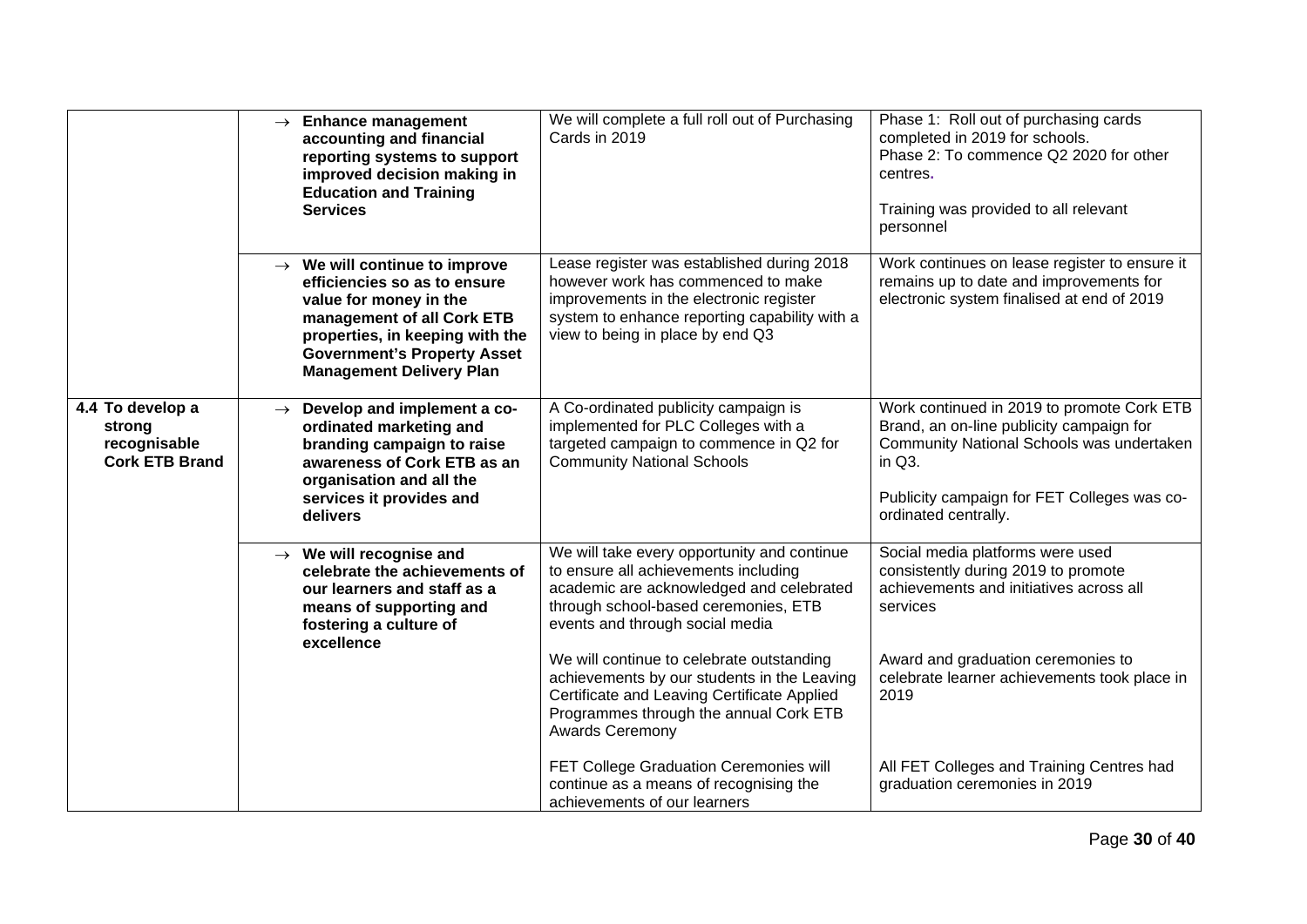|                                                                                 |                                                                                                                                                                      | We will explore the possibility of an Awards<br>Night for FET to celebrate high achievement<br>Award holders<br>We will apply to the Irish Education Awards<br>on an annual basis as a means of<br>benchmarking our FET Colleges as service<br>providers | Three FET Colleges were shortlisted for<br>various categories in the Irish Education<br>Awards with one College winning the<br>category of Best Further Education Provider<br>in 2019 |
|---------------------------------------------------------------------------------|----------------------------------------------------------------------------------------------------------------------------------------------------------------------|----------------------------------------------------------------------------------------------------------------------------------------------------------------------------------------------------------------------------------------------------------|---------------------------------------------------------------------------------------------------------------------------------------------------------------------------------------|
| 4.5 Develop and<br>enhance internal<br>and external<br>communication<br>systems | We will develop a fit for<br>$\rightarrow$<br>purpose Customer Charter<br>which will establish good<br>practices and procedures and<br>facilitate feedback           | We will develop a Customer Charter in<br>accordance with the 2019 Code of<br>Governance                                                                                                                                                                  | <b>Customer Charter and Customer Complaints</b><br>Procedure published in 2019                                                                                                        |
|                                                                                 | $\rightarrow$ Commitments given in Scéim<br>na dTeangacha Gaeilge<br>Oifigiúla will be delivered<br>within the lifetime of the<br>current scheme                     | During 2019 a new Sceim Teanga will be<br>published with our commitments clearly<br>specified                                                                                                                                                            | New Sceim Teanga was developed and<br>published during 2019                                                                                                                           |
|                                                                                 | $\rightarrow$ We will ensure that all staff<br>have a corporate email<br>account for effective<br>communication, security<br>protection and access to ICT<br>systems | We will as part of the intranet implementation<br>develop a plan for a corporate email solution                                                                                                                                                          | A plan was developed during 2019 for<br>corporate emails as part of the roll out of<br>Office 365                                                                                     |
| 4.6 Strategic<br>networking and<br>partnerships<br>with key<br>stakeholders     | $\rightarrow$ We will ensure that Cork ETB is<br>represented on relevant<br><b>Boards, Bodies and Fora</b><br>related to the provision of<br>education and training  | We will continue to ensure active<br>representation across a range of Fora                                                                                                                                                                               | Cork ETB ensured active participation across<br>a range of Fora in 2019 and that all vacant<br>positions on Boards etc were filled                                                    |
|                                                                                 | $\rightarrow$ We will continue to develop<br>relationships with our<br>stakeholders based on mutual                                                                  | We will continue to actively engage with<br>external stakeholders and develop                                                                                                                                                                            | Work continued on this during 2019 with<br>active participation at various levels of the                                                                                              |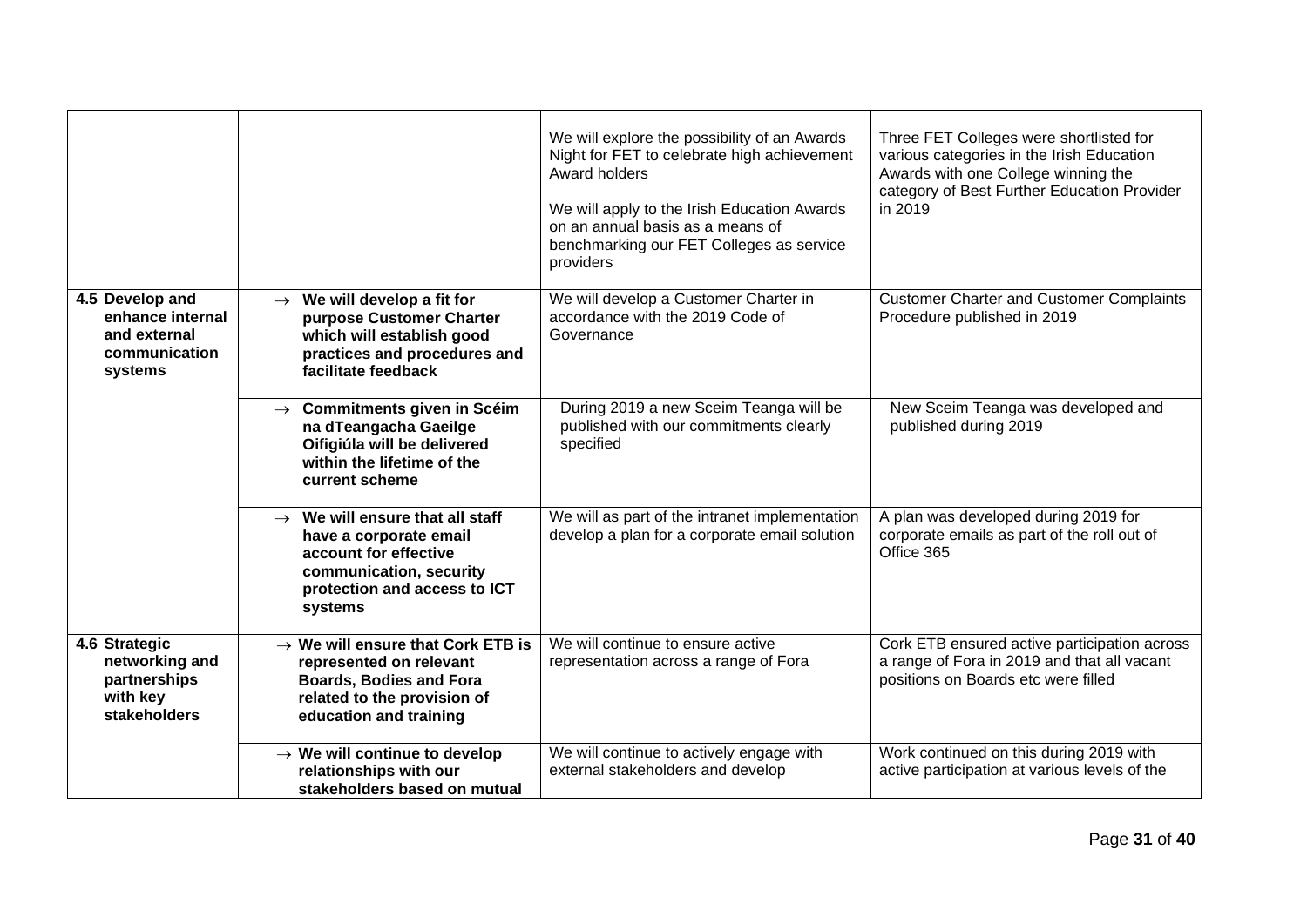| respect and shared<br>professionalism in the best<br>interests of our learners | relationships and links through attendance on<br>various stakeholder bodies and events | organisation, the following is a broad<br>overview;<br>OECD<br><b>Higher Educational Institutes</b><br>$\bullet$<br><b>Local Government Initiatives</b><br>$\bullet$<br><b>Local Partnerships</b><br>$\bullet$<br>SOLAS<br>$\bullet$<br><b>DES</b><br>$\bullet$<br>National ETBI Fora<br>$\bullet$ |
|--------------------------------------------------------------------------------|----------------------------------------------------------------------------------------|----------------------------------------------------------------------------------------------------------------------------------------------------------------------------------------------------------------------------------------------------------------------------------------------------|
|                                                                                |                                                                                        | <b>Business organisations</b><br>$\bullet$                                                                                                                                                                                                                                                         |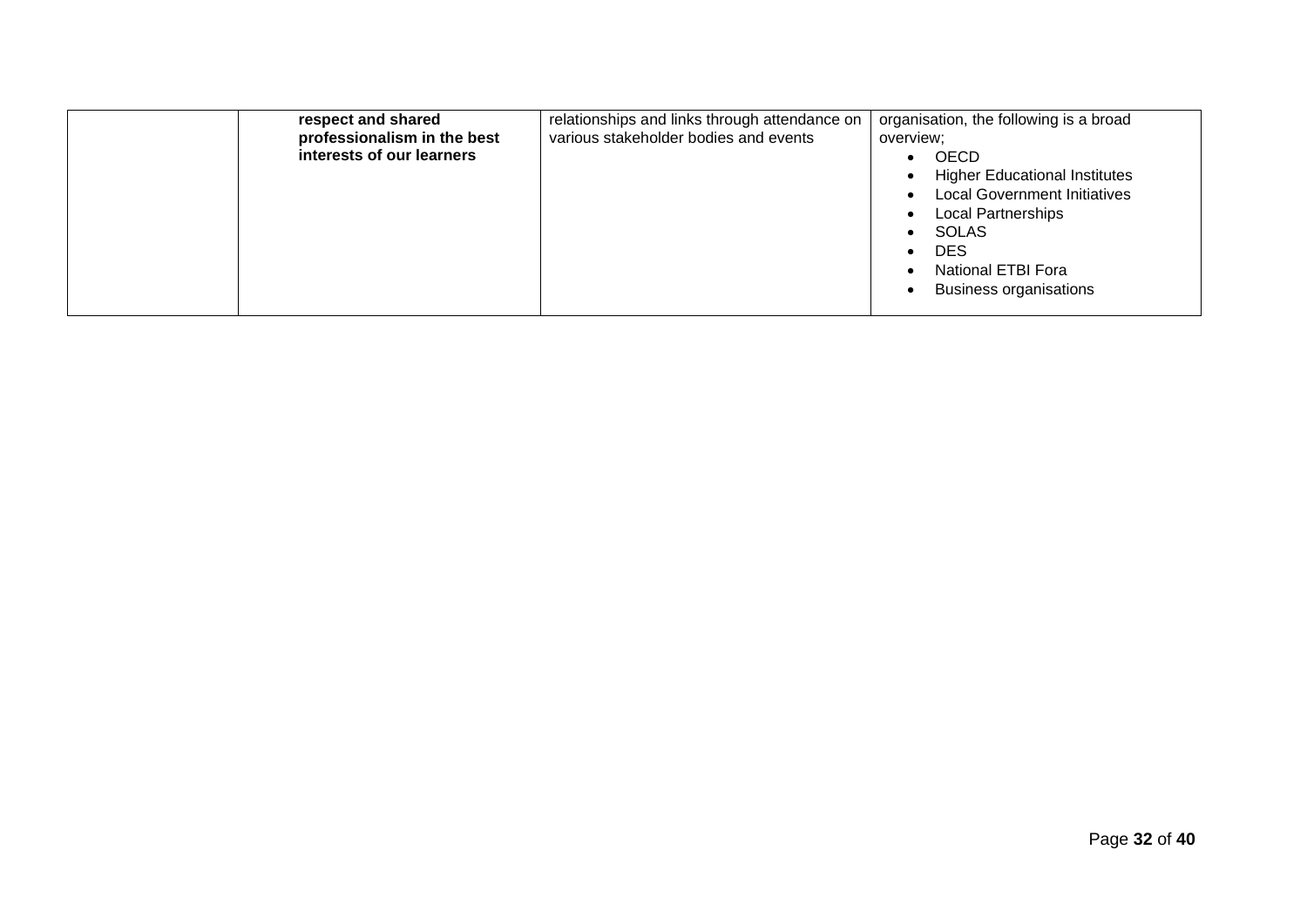# <span id="page-32-0"></span>**5. Overview of Services**

## <span id="page-32-1"></span>*SCHOOLS*

## <span id="page-32-2"></span>Primary Schools

Cork ETB is patron of 2 Community National Schools (CNS). For Cork ETB, our involvement in primary education in Ireland marks a new beginning.

- Scoil Aonghusa Community National School, Kingsfort Avenue, Castlepark Village, Mallow, Co. Cork
- Scoil Chlíodhna Community National School, West End, Carrigtwohill

In 2019 there was an increase of 85 Students across both schools. This increase demonstrates the success of the model in the respective communities.

Cork ETB will continue to provide educational, financial, human resource and building advice and support to each of these schools in addition to support for their overall governance and management. Boards of Management have also been established and training is ongoing to enable them to fulfil their functions.

#### <span id="page-32-3"></span>Primary Schools Reconfiguration

The Department of Education and Skills (DES) has established a Schools Reconfiguration for Diversity Process to address the 2016 Programme for Government commitment to increase the number of multi-denominational and non-denominational schools with a view to reaching 400 by 2030.

ETB's, as statutory authorities, have responsibilities under the Education and Training Boards Act 2013 to plan, provide, coordinate and review the provision of education in their functional areas. Cork ETB awaits further developments at national level in this area.

## <span id="page-32-4"></span>Post Primary Schools

Cork ETB is patron to 28 post primary colleges. This includes 4 Colleges of Further Education which are reported under the Further Education and Training section. Twelve of these colleges are designated Community colleges where there is an agreement with the local Roman Catholic Bishop on diocesan involvement in the governance of the college. Cork ETB provides a range of services to these schools including financial, human resource, building, ICT, governance support as well as educational planning support.

Cork ETB is also co-patron with a diocese or religious order of 11 community schools and two comprehensive schools in Cork.

In 2019 Cork ETB Post Primary Schools exceeded the projected growth in the Service Plan 2018 by over 200 students with an increase of 525 students across our recognised post primary schools. This is a significant increase and CETB is actively engaged in the planning and delivery of a number of significant building projects to cater for the actual growth in numbers.

In addition, Cork ETB provides a number of educational settings of a post primary nature to support the provision of post primary education to students who are not in the main steam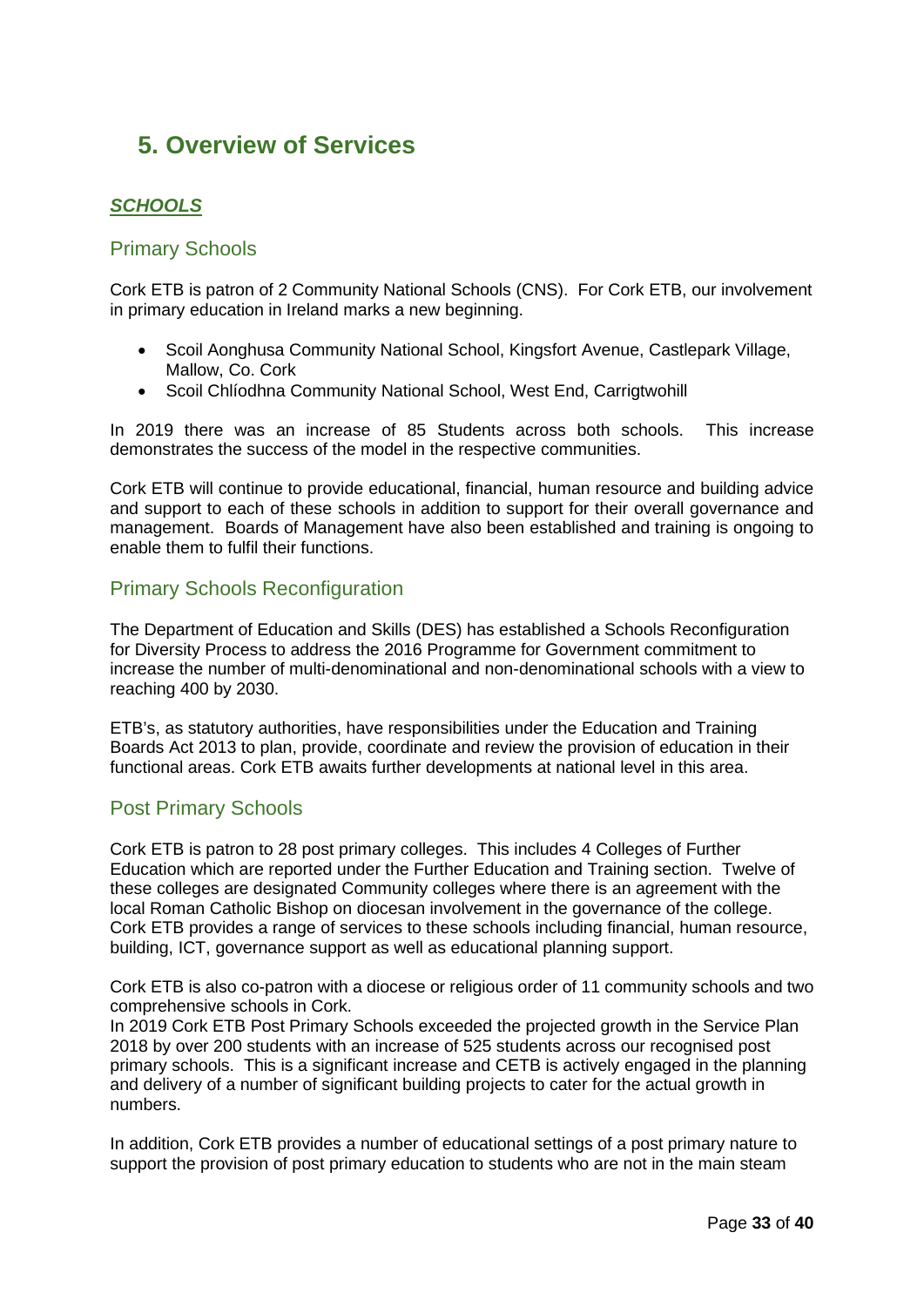provision. These settings are in the form of special care, high support and residential care units, Ard Alainn, St. Stephens, Glanmire and Eist Linn, Blackrock, Cork.

## <span id="page-33-0"></span>*FURTHER EDUCATION & TRAINING*

### <span id="page-33-1"></span>Colleges of Further Education (PLC)

CETB's Colleges of Further Education continued to deliver a range and profile of Post Leaving Certificate courses broadly similar to those delivered in the previous year. While colleges did, wherever possible, adapt and modify courses to meet local labour market and learner needs, the capacity within the ETB to provide for the development and introduction of completely new courses continues to be restricted, due to an inability to recruit additional specialist staff due to the schemes position of being in excess of its teacher allocation.

In line with requirements from SOLAS and the ETB's Strategic Panning Agreement, all PLC courses were formally categorised in terms of their focus on either labour market entry (employment) or progression to further or higher education.

Enrolments fell for the academic year 2019-2020 to 3,743 from 4,000 in the previous year. The improving economic situation, with more employment opportunities, and the continuing policy adopted by the Higher Education sector to increase enrolments and reduce the CAO points requirements for a large number of course impacted significantly on enrolments into courses.

The PLC sector continues to engage with the introduction of Apprenticeships and Traineeships and have successfully engaged in introducing same into the Colleges. The Property Services/Auctioneering apprenticeship was introduced to Cork College of Commerce and evidenced high demand and commencement figures. A number of pre-apprenticeship programmes were approved by SOLAS for development in St John's College and delivery of these will commence in 2020.

## <span id="page-33-2"></span>Cork Training Centre (Training Services)

Cork Training Centre, located on Rossa Avenue, Bishopstown, is the operational centre and hub for all training services provided by CETB under FET. While the centre is the delivery location for a range of apprenticeship including off the job training (Phase 2), the centre also accommodates a range of specialist training programmes and acts as the coordinating and administrative centre for training provision, with a range of CETB FET support offices, including Quality Assurance, Guidance and Youth Services being located there.

In line with national FET planning parameters and requirements, CETB's training services will continue to seek to increase the volume of apprenticeship training capacity that can be delivered through the centre, through reconfiguration of existing training spaces and investment in additional capacity external to the centre. The Training Centre will place particular focus and emphasis on the development and delivery of additional training for people in employment in line with SOLAS polices as they are developed.

In November 2019 Cork Training Centre opened the Westside Further Education and Training Centre, which provides customised facilities for a range of FET programmes, primarily to service the needs of the Hospitality and Catering sectors, including the commis chef apprenticeship and hospitality and culinary skills programmes at QQI Level 5 and Level 6. An additional training kitchen facility will be completed in early 2020 at the centre.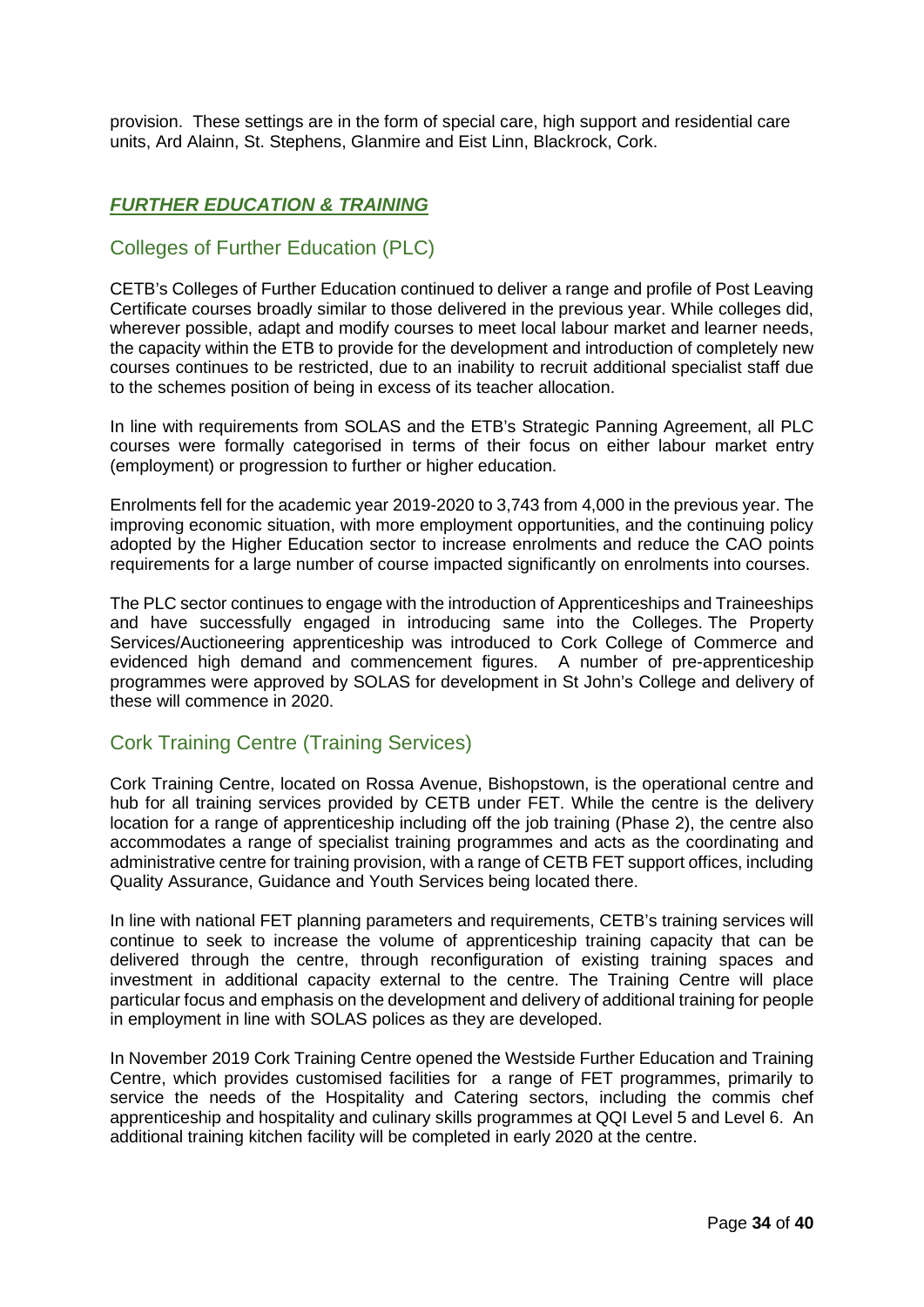The CETB Training function provides programmes to skill, re-skill or up-skill unemployed persons as well as other job seekers to find a job and/or progress to higher/ further education and training that will equip them to compete in the labour market. These programmes are delivered through full time day courses, evenings or on-line courses. The volume of activity is declining in targeted provision for the unemployed in line with the live register. The training activity volume is reflected in the annual training budget.

Training services focussed on developing its capacity and approach to delivering on the commitments and priorities set out in the Skills to Advance strategy, which provides for the upskilling and retraining of people in employment. Under the three strands set out in the strategy, education and training provision is developed to meet the training and personal development requirements of employees and delivered in a manner designed to meet both the employers and the employee requirements.

## <span id="page-34-0"></span>Youth Services

Cork ETB, through a number of funded Youth Service providers, delivers a range of youth services to young people across the region under a variety of Youth programmes funded by the Department of Children and Youth Affairs. With an annual Youth funding allocation of in excess of €2.5 million, Cork ETB's Youth Service aims to provide youth engagement activities outside of the formal education setting to encourage and support young people to become active within their communities, as citizens, role models and peer leaders.

Cork ETB, through its Youth Services Unit engages with a number of Youth organisations to deliver Youth Services on its behalf, including:

- YMCA
- Foróige
- Youthwork Ireland Cork
- Cobh Youth Services
- Cork Simon
- Meitheal Mara
- Good Shepherd Services
- Churchfield Trust.

Cork ETB has responsibility for administering funding to over 35 youth projects and services across Cork City and County.

Their work and delivery are supported and monitored by Cork ETB's Youth Services team. In 2019 approval was sought and received from the Department of Children and Youth Affairs for the expansion of the youth services team, leading to the recruitment of a Youth Development Officer (senior Youth Officer), with a complement of three Youth Officer positions in support. Two Youth Support staff posts have been advertised for the service, increasing its capacity and ability to support the youth service function of the ETB. This expansion and development of the Youth Services team is particularly important as the sector moves towards the implementation of the revised youth funding scheme from the Departments of Children and Youth appears in 2020. The scheme, branded "*UBU, Your Place, Your Space*", requires significant area profiling to identify the needs and requirements among the target cohort, and the development, with service providers, of appropriate, targeted approaches to meet these needs.

CETB's Youth Services are overseen by a committee of the Board which is responsible for strategic planning and monitoring.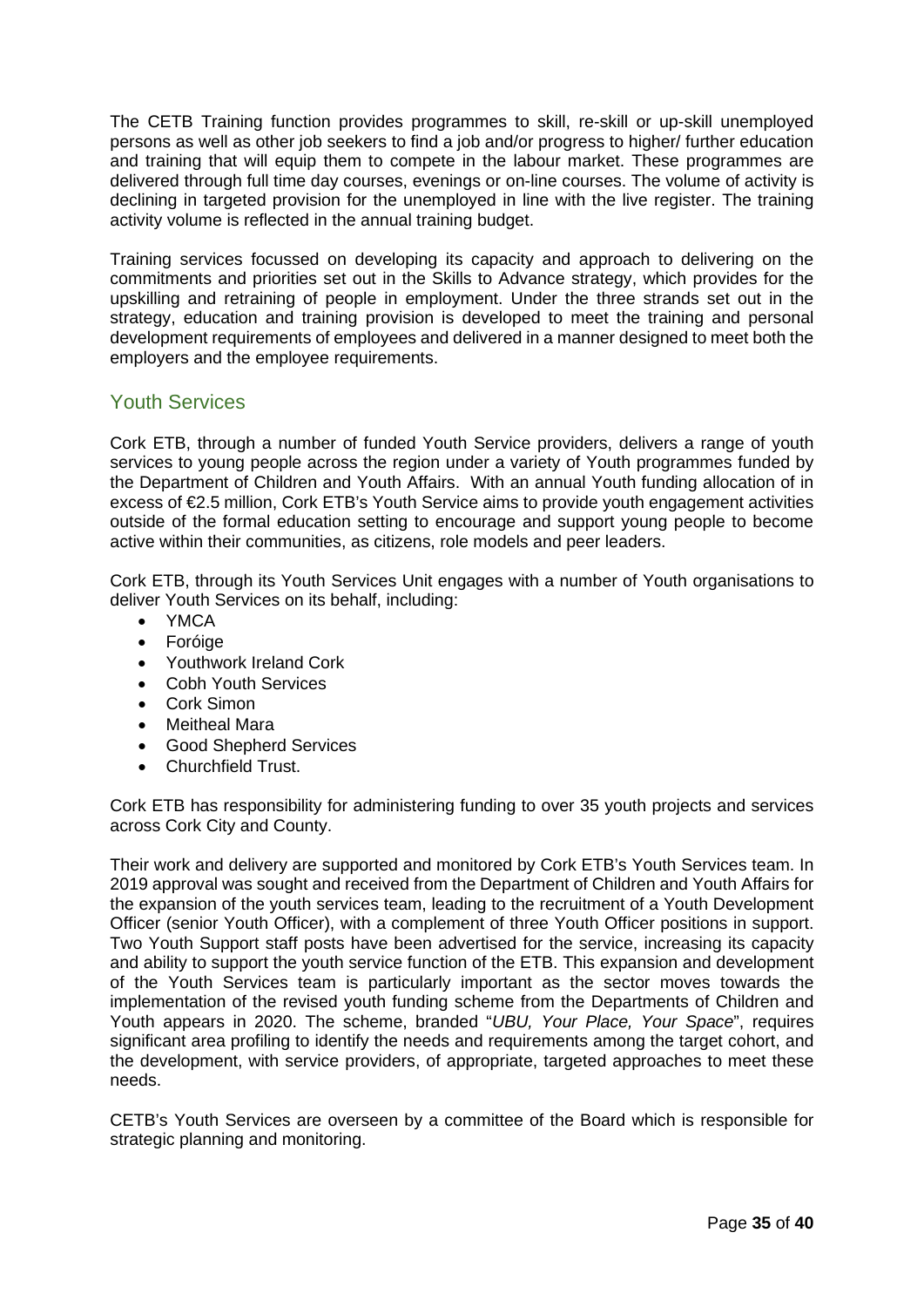## <span id="page-35-0"></span>**Youthreach**

In line with the CETB strategic plan, we aim to deliver quality education and training that reflects the realities of the modern world and increase the progression opportunities of learners into employment and/or further education.

In 2019 the number of learners engaged with the programme fell to 621 from 768 in the previous year. This drop can be attributed the impact of retention procedures in post primary schools and the impact of a full labour economy in 2019.

Youthreach is an educational and training programme for young people age 15- 20 years, who need an alternative from the formal education setting. The Youthreach programme focuses equally on academic, vocational and soft skills development with opportunities for learners to acquire certification at Levels 3 and 4. The programme facilitates their access, transfer and progression to further education, training and employment.

Following a CETB review of the Youthreach programme, a revised curriculum was developed in consultation with all centres. The Work Placement component of the programme was developed and enhanced to ensure its relevance to learners and employers; this has resulted in a more meaningful and engaging learning opportunity for participants and employers. The revised Youthreach Curriculum increasingly utilises a blended approach of learning combining classroom activity, personal development in a planned and structured fashion.

SOLAS published the independent Evaluation of the National of Youthreach Programme and its own responses and recommendation regarding the Findings in May 2019, against which CETB has commenced reviewing and benchmarking its provision.

#### <span id="page-35-1"></span>Adult Literacy

Cork Education and Training Board focuses on offering an integrated Adult Literacy Education Service, with accreditation from Levels 1-6, on the National Framework of Qualifications (NFQ). Within this remit CETBs Literacy Service delivers a wide variety of programmes aimed at improving reading, writing, numeracy and ICT skills for adults who wish to improve their competencies and enhance their functional participation in personal, social, community and economic life. Programmes offered are varied and flexible and range from 1:1 Volunteer support, to intensive group tuition and accredited/certified outcomes. Certification focuses on learning outcomes at NFQ levels 1-3.

The service works closely with the wider Adult Education Service to provide learner progression options specific to the needs of learners, employers and the geographical area. Liaising with colleagues during the planning process to ensure delivery of appropriate feeder programmes at Level 3 with clear progression routes to Level 4 and 5 programmes.

In 2019 there was a reduction in the numbers engaged directly with the service, number fell to 3,833 from 4,335. This drop can be attributed to changes in delivery where the delivery of literacy was either encompassed within specific programmes or additional programmes were introduced such as Skills for Work Programme.

Through the Skills for Work programme, the literacy service engages with employers to deliver programmes aimed at raising the competency levels of employees with low levels of educational qualifications, enhance essential IT skills enabling employees to cope with frequent and ongoing changes in work practices. ESOL tuition is provided up to NFQ Level 3 and priority is given to asylum seekers and low-income EU immigrant or migrant workers. The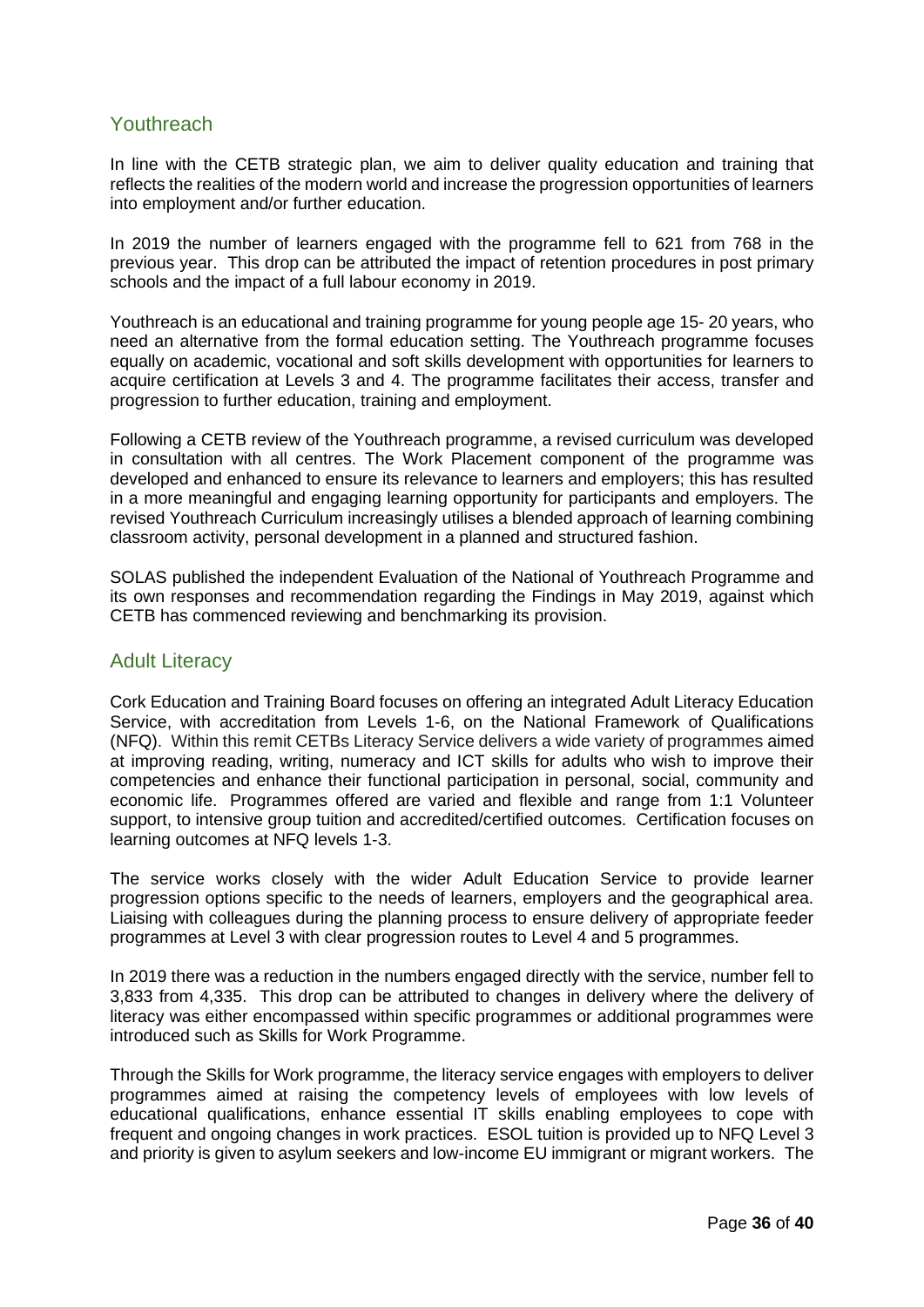Family Learning programme gives vital supports to parents whose own education has been limited, helping to break down barriers between learning in different contexts.

In 2019, the Regional Skills for Work role, where a coordinator managed and coordinated programme delivery across the South Eastern region (Cork, Kerry, Waterford and Wexford) was realigned, and the coordinator now is solely responsible for programmes in the Cork region.

#### <span id="page-36-0"></span>Community Education

Community Education is delivered in partnership with community organisations to provide locally based learning opportunities. The aim is to build on the capacity of local communities to engage in developing responses to educational and structural disadvantage. This is significant growth area with numbers increasing to 4,948 from 4,375 in the previous year. This increase is a reflection of the continued engagement with various stakeholders at local level. Cork ETB's Adult and Community Education services are managed and co-ordinated on a subregional basis, with four planning and delivery areas aligned to the Local Community Development Committee (LCDC) areas, Cork North, Cork South, Cork West and Cork City.

While the majority of the courses offered under these programmes are part-time, they are structured in a manner which facilitates access, transfer and progression onto full-time programmes, if the participants so desire. They offer a mixture of accredited/certified programmes, generally at Levels 2 to 4 of the NFQ, with some unaccredited capacity development programmes aimed at learners who have not completed formal education.

#### <span id="page-36-1"></span>Back to Education Initiative (BTEI)

The overall aim of the BTEI programme is to increase the participation of young people and adults with less than upper second level education in a range of part-time accredited learning opportunities leading to awards on the National Framework of Qualifications (NFQ) to facilitate their access, transfer and progression to other education or employment pathways.

In 2019 there was a reduction in the numbers engaged directly with the service, number fell to 1,690 from 3,030. The improving economic situation with more employment opportunities, impacted significantly on enrolments into courses.

Cork Education and Training Board focuses on offering an integrated Adult Education Service, with accreditation from Levels 1-6, on the National Framework of Qualifications. As part of this service, BTEI works closely with Adult Basic Education, VTOS and the Adult Education Service to provide learner progression options specific to the needs of the geographical area and the learners. BTEI liaise with PLCs, Training Provision and Youthreach Co-ordinators to ensure delivery of feeder programmes at Level 4 onto Level 5 PLC programmes.

BTEI focuses primarily on delivering QQI Level 4 courses with Levels 3 and 5 being delivered at a lesser level. These courses provide a progression route from lower level courses and also progression onto PLC and Training Centre courses.

#### <span id="page-36-2"></span>Cork Guidance Services

Cork ETB Guidance Service offers a free, impartial and confidential service which is available to current adult learners and unemployed adults with less than QQI Level 6 qualification(s). Our Guidance Personnel help learners to explore their interests and abilities and to identify the best course options.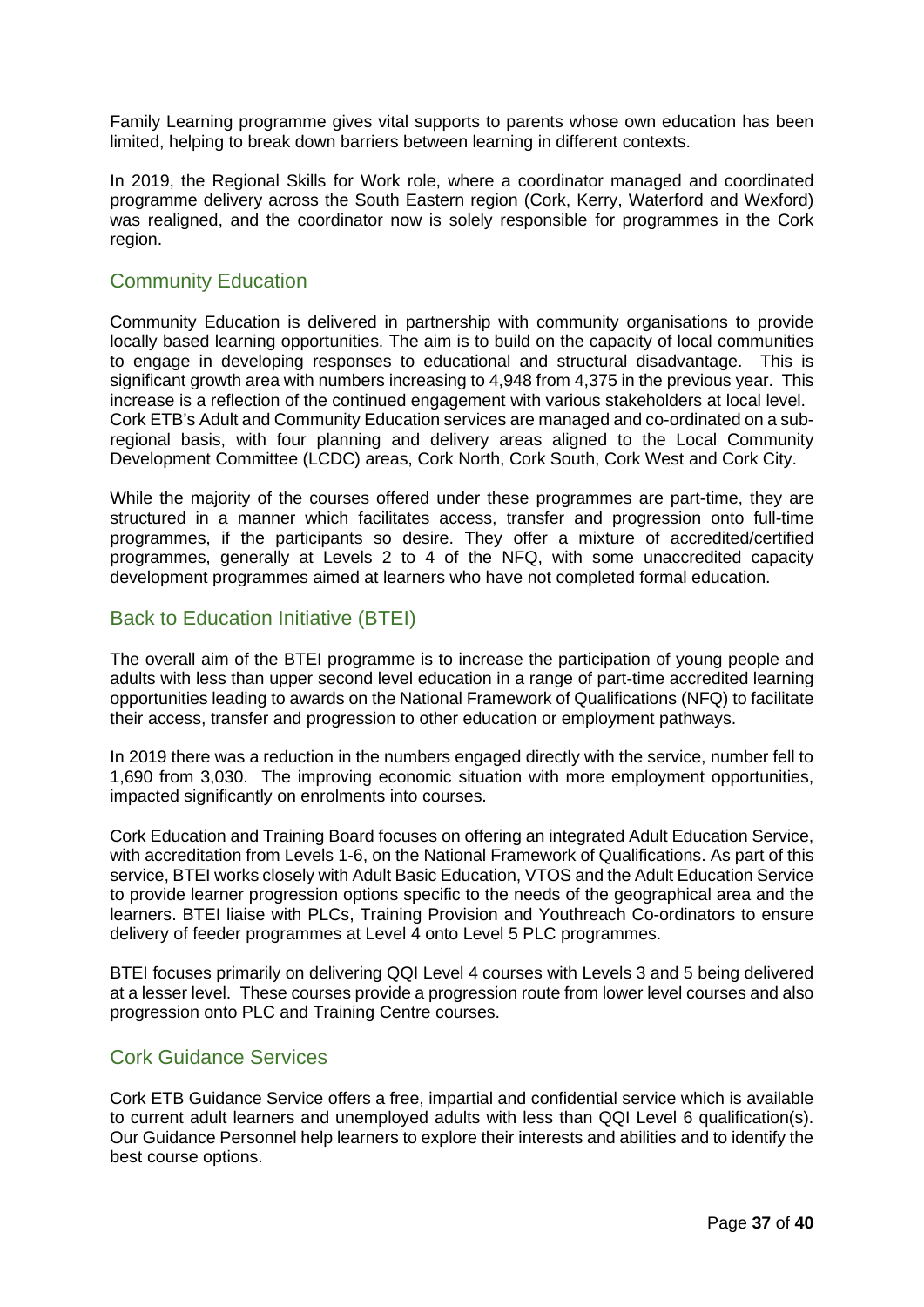## <span id="page-37-0"></span>*ORGANISATIONAL SUPPORT*

The services delivered by organisational support are focused on the delivery of non-learning services which are essential to assist educators and trainers to focus on the delivery of direct services to learners to ensure they have a high-quality learning experience and that Cork ETB remains innovative, reactive and to the forefront of education and training provision.

Cork ETB has since its establishment reviewed and implemented changes to how nonlearning services are structured and delivered by Head Office to all area of learning provision.

These services are currently broken into five departments, all of which have a broad remit and are essential to ensure the organisation is compliant with requirements in relation to corporate governance while being in a position to fulfil requirements under the extensive range of legislation that impact on the organisation.

While organisational design is a continuous process of evolvement, there are a number of sectoral projects being undertaken by the DES on a national basis. These projects and in particular shared services in both payroll and finances may impact how we are structured as an organisation, our ability to continue to deliver current services as well as our ability to expand services in response to internal and external pressures such as delivery of services to non-ETB schools.

Cork ETB continues to engage positively in national projects as it is recognised that for an organisation to grow and develop that change is an evolving process.

## <span id="page-37-1"></span>Capital Building Projects & Procurement

The Capital Building Projects & Procurement Department provides a range of services to support Colleges and Centres in respect of building programmes and procurement requirements. The two areas are very distinct, and the range of services provided are;

**Buildings** 

- ETB Building Capital Projects for new schools, extensions, temporary accommodation etc
- Application for required planning permission
- School Summer Works Scheme
- Emergency Works Scheme
- ETB self-funded building matters
- Facilities Management organising of HO maintenance, CETB energy efficiency etc
- Assistance to non-ETB schools when requested by DES Building Unit Capital **Projects**
- SEAI Monitoring and Reporting.

Procurement

- On-going development and monitoring of CETB procedures and roll out and implementation throughout the organisation, to ensure value for money and compliance with best practice with National/EU thresholds.
- Continued implementation of Corporate Procurement Plan 2018-2019
- Preparation of Multi Annual Procurement Plan (MAPP) for submission to ETBI
- Procurement of goods / services in accordance with policies and procedures
- Participation in national Procurement networks, and liaising with OGP, ETBI, procurement forums as appropriate.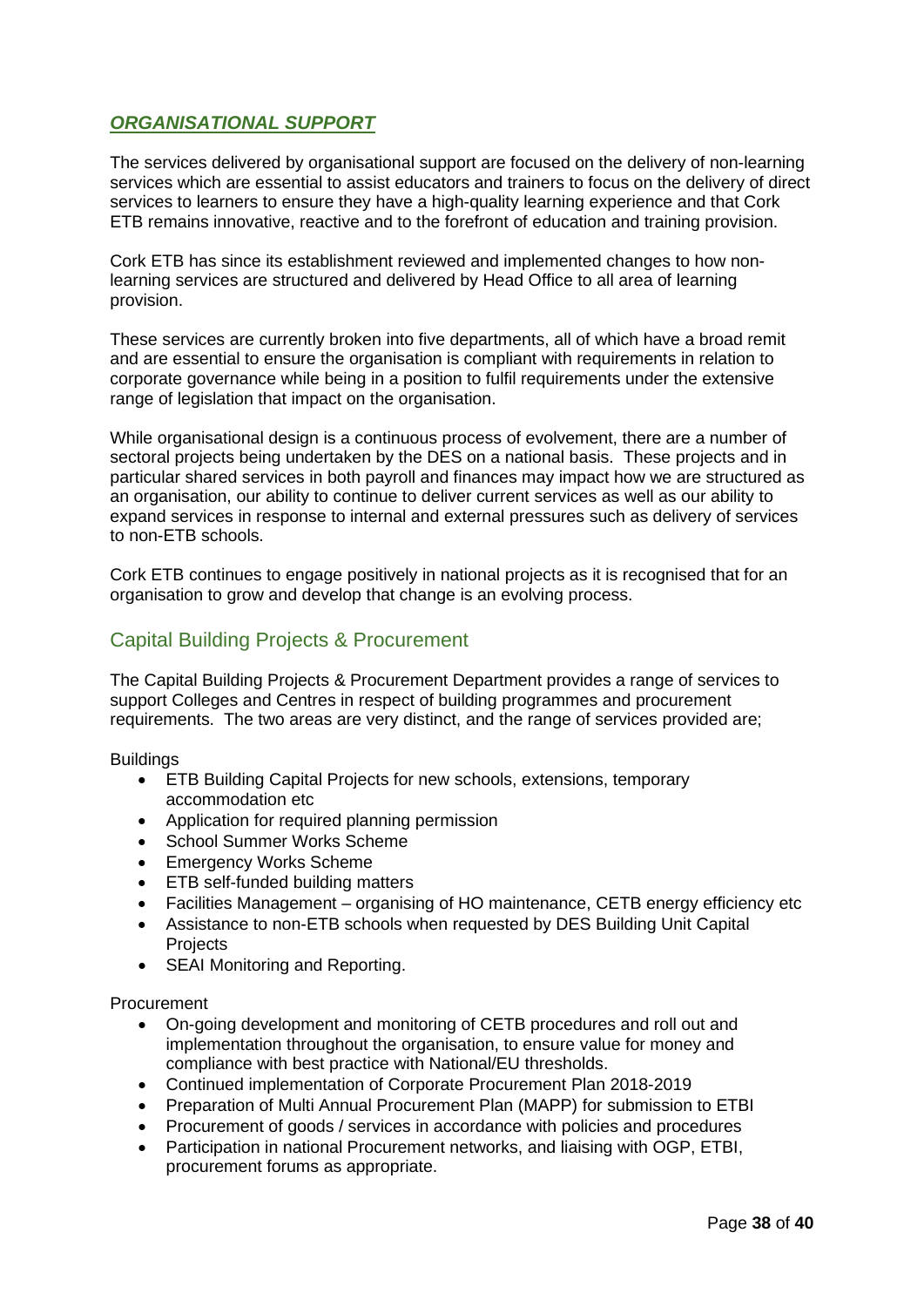• Maintenance of contracts register and renewals

### <span id="page-38-0"></span>Corporate Services

The primary function of Corporate Services is to ensure that governance structures are in place and that compliance with legislative and circular requirements is in place and is being built upon by the review of systems and work practices and the enhancement of the internal control environment. Some of the specific areas under the remit of the department are;

- Corporate Governance
- Data Protection
- Health, Safety and Welfare at Work
- Property and Lease Management
- Marketing
- Management of Service Level Agreements
- Scéim na dTeangacha Gaeilge Oificiúla
- Administration Support Services to Board and Executive

#### <span id="page-38-1"></span>Human Resources

The Human Resource Department provides a range of services that support Cork ETB Managers and staff. The services cover all aspects of employment from the "hiring to retiring" of a staff member to ensure that Cork ETB and its Managers are compliant with employment legislation and circular letters. Some of the services provided are;

- Recruitment
- Garda Vetting
- Staff Allocation and Utilisation
- Payroll Administration
- Leave Administration
- Occupational health
- Implementation of national agreements and/or systems
- Staff Relations
- Staff Training and Development
- Superannuation

#### <span id="page-38-2"></span>Information Communications Technology

The role of ICT continues to evolve across all facets of Cork ETB's services. Its importance in underpinning administration and governance along with teaching and learning has grown significantly. As a Department the range of services and supports to Colleges/Centres are;

- Project Management of new systems including upgrades
- Infrastructure development and management of same
- Identification of appropriate software systems and upgrades for same
- Development and maintenance of communication systems
- Technical Support
- Management of Contractors
- Advisory service to procurement
- Disaster Recovery Plans
- IT Data Protection and Security